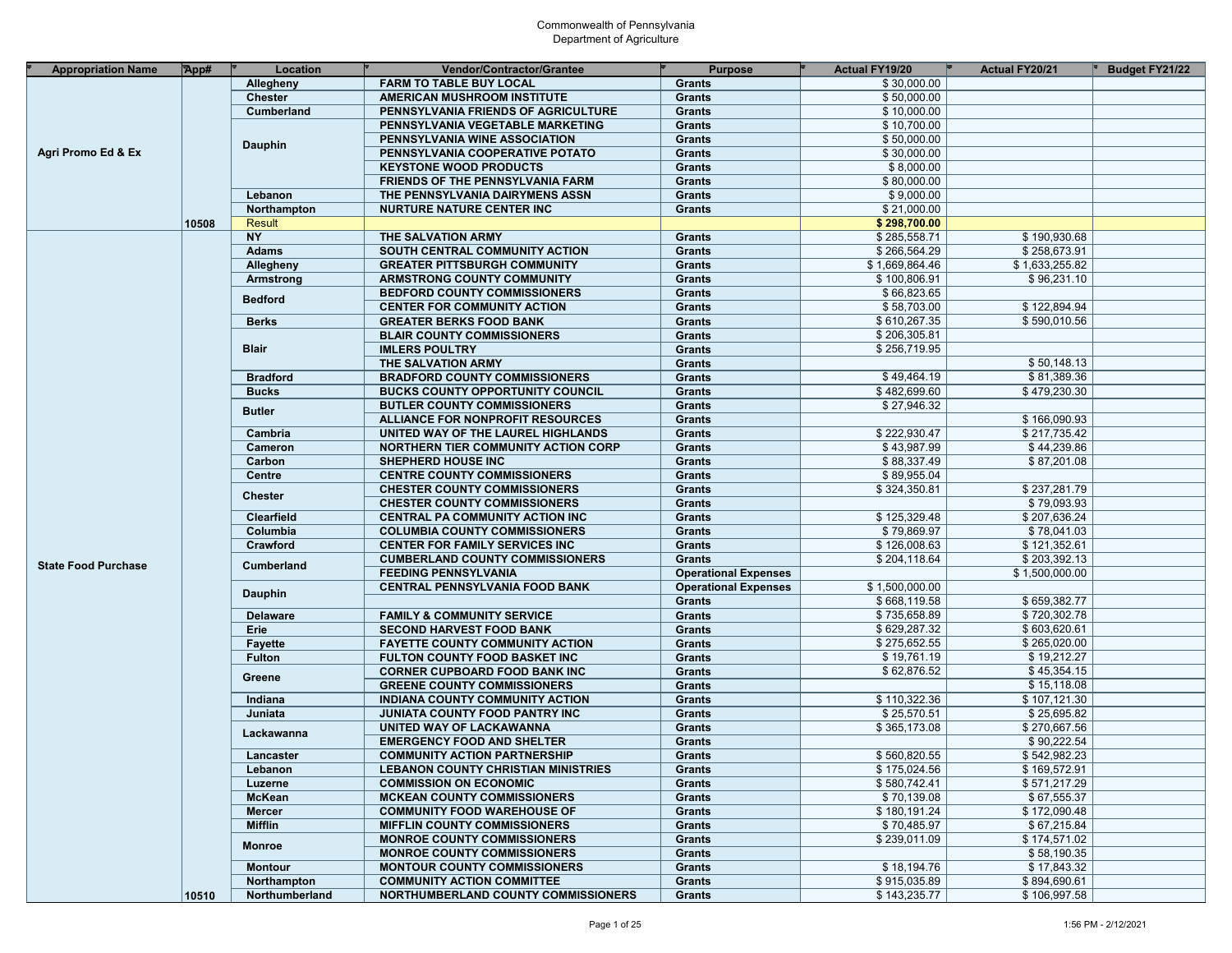| \$35,665.87<br>Northumberland<br>NORTHUMBERLAND COUNTY COMMISSIONERS<br>Grants<br>\$47,153.74<br>\$34,894.68<br>PERRY COUNTY COMMISSIONERS<br><b>Grants</b><br><b>Perry</b><br>\$11,631.59<br>PERRY COUNTY COMMISSIONERS<br><b>Grants</b><br>\$644,535.41<br>\$631,761.76<br><b>SHARE FOOD PROGRAM INC</b><br><b>Grants</b><br>Philadelphia<br>\$4,321,811.15<br>\$3,130,776.00<br>PHILADELPHIA CITY TREASURER<br><b>Grants</b><br>\$1,043,592.00<br>PHILADELPHIA CITY TREASURER<br><b>Grants</b><br>\$68,072.41<br>\$67,024.41<br>Pike<br>PIKE COUNTY COMMISSIONERS<br>Grants<br>\$25,921.05<br>\$24,507.47<br><b>Potter</b><br>POTTER COUNTY COMMISSIONERS<br>Grants<br>\$221,028.12<br>\$213,928.36<br><b>Schuylkill</b><br><b>SCHUYLKILL COMMUNITY ACTION</b><br><b>Grants</b><br>\$34,640.51<br>\$73,262.34<br>UNION SNYDER COMMUNITY ACTION AGENC<br>Grants<br>Snyder<br>\$38,799.41<br>\$0.00<br><b>SNYDER COUNTY COMMISSIONERS</b><br>Grants<br>\$102,523.05<br>\$98,495.83<br><b>Somerset</b><br><b>TABLELAND SERVICES INC</b><br>Grants<br><b>State Food Purchase</b><br>\$6,378.80<br>\$6,546.90<br>Sullivan<br><b>SULLIVAN COUNTY COMMISSIONERS</b><br><b>Grants</b><br>\$50,334.08<br><b>TREHAB</b><br>\$49,116.08<br>Susquehanna<br>Grants<br><b>TIOGA COUNTY COMMISSIONERS</b><br>\$59,086.40<br>Grants<br>Tioga<br>\$38,807.61<br>\$80,963.14<br>Venango<br><b>VENANGO COUNTY COMMISSIONERS</b><br>Grants<br>\$13,495.37<br>Warren<br><b>Grants</b><br>THE SALVATION ARMY<br>\$248,763.89<br>\$243,236.19<br>Washington<br><b>WASHINGTON COUNTY COMMISSIONERS</b><br>Grants<br>\$38,497.81<br>\$63,217.35<br><b>WAYNE COUNTY COMMISSIONERS</b><br>Grants<br>Wayne<br>\$427,731.93<br>\$415,933.48<br>Westmoreland<br><b>WESTMORELAND COUNTY FOOD BANK INC</b><br>Grants<br>\$36,258.06<br>\$35,657.74<br><b>INTERFAITH FRIENDS</b><br><b>Grants</b><br>Wyoming<br>\$545,572.39<br>\$395,173.47<br>YORK COUNTY COMMISSIONERS<br><b>Grants</b><br>York<br>\$131,724.49<br>YORK COUNTY COMMISSIONERS<br>Grants<br>Result<br>10510<br>\$19,688,000.00<br>\$18,909,911.12<br><b>Bedford</b><br>\$215,000.00<br><b>Livestock Show</b><br>10511<br>PENNSYLVANIA LIVESTOCK ASSOCIATION<br>Grants<br>\$215,000.00<br><b>Open Dairy Show</b><br>10515<br>Dauphin<br>PENNSYLVANIA DAIRY & ALLIED<br><b>Grants</b><br>\$41,268.00<br>Allegheny<br><b>WESTERN PENNSYLVANIA CONSERVANCY</b><br>Grants<br>\$500,000.00<br><b>Berks</b><br>THE RODALE INSTITUTE<br>Grants<br>\$1,030,936.00<br>Centre<br>Grants<br>PENNSYLVANIA STATE UNIVERSITY<br>\$144,951.00<br>Dauphin<br>PENNSYLVANIA ASSN FOR SUSTAINABLE<br>Grants<br>AgriculturalResearch<br>\$139,100.00<br>TRUSTEES OF THE UNIVERSITY OF<br>Grants<br>Philadelphia<br><b>TEMPLE UNIVERSITY</b><br>\$193,795.00<br><b>Grants</b><br>\$136,950.00<br>THINK AND GROW FARMS LLC<br><b>Grants</b><br><b>Result</b><br>\$2,187,000.00<br>10516<br>\$84,927.87<br>RR DONNELLEY AND SONS COMPANY<br><b>Operational Expenses</b><br>IL.<br>\$77,967.95<br><b>MN</b><br><b>SOLUTRAN INC</b><br>\$69,238.44<br>\$100,068.75<br><b>Operational Expenses</b><br>\$20,211.00<br>\$15,749.00<br>ALLEGHENY COUNTY CHIEF EXEC OFFICER<br><b>Grants</b><br>Allegheny<br>\$3,789.00<br>\$8,251.00<br>\$24,000.00<br>ALLEGHENY COUNTY CHIEF EXEC OFFICER<br>Grants<br>\$61.00<br>\$5,791.00<br>\$4,500.00<br><b>BEAVER COUNTY COMMISSIONERS</b><br>Grants<br><b>Beaver</b><br>\$4,000.00<br>\$3,000.00<br>\$3,000.00<br><b>Blair</b><br><b>BLAIR SENIOR SERVICES INC</b><br>Grants<br>\$3,250.00<br>\$3,250.00<br>\$3,250.00<br><b>Bradford</b><br>AREA AGENCY ON AGING FOR THE CO OF<br><b>Grants</b><br>\$874.00<br>\$5,274.00<br>\$3,250.00<br><b>Bucks</b><br><b>BUCKS COUNTY COMMISSIONERS</b><br>Grants<br>\$2,750.00<br>\$3,000.00<br>\$3,000.00<br>Cambria<br><b>CAMBRIA COUNTY COMMISSIONERS</b><br>Grants<br>\$3,750.00<br>\$3,500.00<br>\$3,500.00<br><b>Delaware</b><br><b>SENIOR COMMUNITY SERVICES</b><br>Grants<br><b>Farmers' Mkt Fd Cpns</b><br>\$3,750.00<br>\$3,500.00<br>\$3,750.00<br>Erie<br><b>Grants</b><br><b>GREATER ERIE COMMUNITY ACTION</b><br>\$5,157.00<br>\$5,545.00<br>Lackawanna<br><b>LACKAWANNA COUNTY COMMISSIONERS</b><br>Grants<br>\$8,480.00<br>\$9,108.00<br><b>LUZERNE COUNTY CHIEF EXECUTIVE</b><br>Grants<br>Luzerne<br>\$2,520.00<br>\$392.00<br>\$9,500.00<br><b>Grants</b><br>LUZERNE COUNTY CHIEF EXECUTIVE OFFI<br>\$4,250.00<br>\$3,750.00<br>\$3,750.00<br><b>MERCER COUNTY AREA AGENCY ON</b><br>Grants<br><b>Mercer</b><br><b>Mifflin</b><br>\$1,500.00<br>\$3,250.00<br>\$1,750.00<br><b>MIFFLIN JUNIATA AREA</b><br>Grants<br>\$36,750.00<br>\$35,000.00<br>\$35,000.00<br>Philadelphia<br>PHILADELPHIA CORPORATION FOR AGING<br>Grants<br>\$6,750.00<br>\$13,500.00<br>\$6,750.00<br>Washington<br>Grants<br>SOUTHWESTERN PA AAA INC<br>\$2,736.00<br>\$7,532.00<br>\$5,750.00<br>Westmoreland<br><b>WESTMORELAND COUNTY COMMISSIONERS</b><br>Grants<br><b>Result</b><br>10525<br>\$264,494.31<br>\$207.609.95<br>\$210,818.75<br>\$113,066.66<br>\$126,400.00<br><b>Dauphin</b><br><b>KEYSTONE WOOD PRODUCTS</b><br>Grants<br>\$113,066.66<br>\$126,400.00<br>McKean<br>ALLEGHENY HARDWOOD UTILIZATION<br>Grants<br><b>Hdwds Rsrch &amp; Promo</b><br>\$113,066.66<br>\$126,400.00<br>Wyoming<br><b>NORTHERN TIER HARDWOOD ASSOC</b><br>Grants<br><b>Result</b><br>\$339,199.98<br>10527<br>\$379,200.00<br>\$77,690.80<br>10528<br>CA<br>LIFE TECHNOLOGIES CORPORATION<br><b>Fixed Assets Exp.</b><br><b>Gen Govt Operations</b> | <b>Appropriation Name</b> | App# | Location | Vendor/Contractor/Grantee | <b>Purpose</b> | <b>Actual FY19/20</b> | <b>Actual FY20/21</b> | Budget FY21/22 |
|-----------------------------------------------------------------------------------------------------------------------------------------------------------------------------------------------------------------------------------------------------------------------------------------------------------------------------------------------------------------------------------------------------------------------------------------------------------------------------------------------------------------------------------------------------------------------------------------------------------------------------------------------------------------------------------------------------------------------------------------------------------------------------------------------------------------------------------------------------------------------------------------------------------------------------------------------------------------------------------------------------------------------------------------------------------------------------------------------------------------------------------------------------------------------------------------------------------------------------------------------------------------------------------------------------------------------------------------------------------------------------------------------------------------------------------------------------------------------------------------------------------------------------------------------------------------------------------------------------------------------------------------------------------------------------------------------------------------------------------------------------------------------------------------------------------------------------------------------------------------------------------------------------------------------------------------------------------------------------------------------------------------------------------------------------------------------------------------------------------------------------------------------------------------------------------------------------------------------------------------------------------------------------------------------------------------------------------------------------------------------------------------------------------------------------------------------------------------------------------------------------------------------------------------------------------------------------------------------------------------------------------------------------------------------------------------------------------------------------------------------------------------------------------------------------------------------------------------------------------------------------------------------------------------------------------------------------------------------------------------------------------------------------------------------------------------------------------------------------------------------------------------------------------------------------------------------------------------------------------------------------------------------------------------------------------------------------------------------------------------------------------------------------------------------------------------------------------------------------------------------------------------------------------------------------------------------------------------------------------------------------------------------------------------------------------------------------------------------------------------------------------------------------------------------------------------------------------------------------------------------------------------------------------------------------------------------------------------------------------------------------------------------------------------------------------------------------------------------------------------------------------------------------------------------------------------------------------------------------------------------------------------------------------------------------------------------------------------------------------------------------------------------------------------------------------------------------------------------------------------------------------------------------------------------------------------------------------------------------------------------------------------------------------------------------------------------------------------------------------------------------------------------------------------------------------------------------------------------------------------------------------------------------------------------------------------------------------------------------------------------------------------------------------------------------------------------------------------------------------------------------------------------------------------------------------------------------------------------------------------------------------------------------------------------------------------------------------------------------------------------------------------------------------------------------------------------------------------------------------------------------------------------------------|---------------------------|------|----------|---------------------------|----------------|-----------------------|-----------------------|----------------|
|                                                                                                                                                                                                                                                                                                                                                                                                                                                                                                                                                                                                                                                                                                                                                                                                                                                                                                                                                                                                                                                                                                                                                                                                                                                                                                                                                                                                                                                                                                                                                                                                                                                                                                                                                                                                                                                                                                                                                                                                                                                                                                                                                                                                                                                                                                                                                                                                                                                                                                                                                                                                                                                                                                                                                                                                                                                                                                                                                                                                                                                                                                                                                                                                                                                                                                                                                                                                                                                                                                                                                                                                                                                                                                                                                                                                                                                                                                                                                                                                                                                                                                                                                                                                                                                                                                                                                                                                                                                                                                                                                                                                                                                                                                                                                                                                                                                                                                                                                                                                                                                                                                                                                                                                                                                                                                                                                                                                                                                                                                                                   |                           |      |          |                           |                |                       |                       |                |
|                                                                                                                                                                                                                                                                                                                                                                                                                                                                                                                                                                                                                                                                                                                                                                                                                                                                                                                                                                                                                                                                                                                                                                                                                                                                                                                                                                                                                                                                                                                                                                                                                                                                                                                                                                                                                                                                                                                                                                                                                                                                                                                                                                                                                                                                                                                                                                                                                                                                                                                                                                                                                                                                                                                                                                                                                                                                                                                                                                                                                                                                                                                                                                                                                                                                                                                                                                                                                                                                                                                                                                                                                                                                                                                                                                                                                                                                                                                                                                                                                                                                                                                                                                                                                                                                                                                                                                                                                                                                                                                                                                                                                                                                                                                                                                                                                                                                                                                                                                                                                                                                                                                                                                                                                                                                                                                                                                                                                                                                                                                                   |                           |      |          |                           |                |                       |                       |                |
|                                                                                                                                                                                                                                                                                                                                                                                                                                                                                                                                                                                                                                                                                                                                                                                                                                                                                                                                                                                                                                                                                                                                                                                                                                                                                                                                                                                                                                                                                                                                                                                                                                                                                                                                                                                                                                                                                                                                                                                                                                                                                                                                                                                                                                                                                                                                                                                                                                                                                                                                                                                                                                                                                                                                                                                                                                                                                                                                                                                                                                                                                                                                                                                                                                                                                                                                                                                                                                                                                                                                                                                                                                                                                                                                                                                                                                                                                                                                                                                                                                                                                                                                                                                                                                                                                                                                                                                                                                                                                                                                                                                                                                                                                                                                                                                                                                                                                                                                                                                                                                                                                                                                                                                                                                                                                                                                                                                                                                                                                                                                   |                           |      |          |                           |                |                       |                       |                |
|                                                                                                                                                                                                                                                                                                                                                                                                                                                                                                                                                                                                                                                                                                                                                                                                                                                                                                                                                                                                                                                                                                                                                                                                                                                                                                                                                                                                                                                                                                                                                                                                                                                                                                                                                                                                                                                                                                                                                                                                                                                                                                                                                                                                                                                                                                                                                                                                                                                                                                                                                                                                                                                                                                                                                                                                                                                                                                                                                                                                                                                                                                                                                                                                                                                                                                                                                                                                                                                                                                                                                                                                                                                                                                                                                                                                                                                                                                                                                                                                                                                                                                                                                                                                                                                                                                                                                                                                                                                                                                                                                                                                                                                                                                                                                                                                                                                                                                                                                                                                                                                                                                                                                                                                                                                                                                                                                                                                                                                                                                                                   |                           |      |          |                           |                |                       |                       |                |
|                                                                                                                                                                                                                                                                                                                                                                                                                                                                                                                                                                                                                                                                                                                                                                                                                                                                                                                                                                                                                                                                                                                                                                                                                                                                                                                                                                                                                                                                                                                                                                                                                                                                                                                                                                                                                                                                                                                                                                                                                                                                                                                                                                                                                                                                                                                                                                                                                                                                                                                                                                                                                                                                                                                                                                                                                                                                                                                                                                                                                                                                                                                                                                                                                                                                                                                                                                                                                                                                                                                                                                                                                                                                                                                                                                                                                                                                                                                                                                                                                                                                                                                                                                                                                                                                                                                                                                                                                                                                                                                                                                                                                                                                                                                                                                                                                                                                                                                                                                                                                                                                                                                                                                                                                                                                                                                                                                                                                                                                                                                                   |                           |      |          |                           |                |                       |                       |                |
|                                                                                                                                                                                                                                                                                                                                                                                                                                                                                                                                                                                                                                                                                                                                                                                                                                                                                                                                                                                                                                                                                                                                                                                                                                                                                                                                                                                                                                                                                                                                                                                                                                                                                                                                                                                                                                                                                                                                                                                                                                                                                                                                                                                                                                                                                                                                                                                                                                                                                                                                                                                                                                                                                                                                                                                                                                                                                                                                                                                                                                                                                                                                                                                                                                                                                                                                                                                                                                                                                                                                                                                                                                                                                                                                                                                                                                                                                                                                                                                                                                                                                                                                                                                                                                                                                                                                                                                                                                                                                                                                                                                                                                                                                                                                                                                                                                                                                                                                                                                                                                                                                                                                                                                                                                                                                                                                                                                                                                                                                                                                   |                           |      |          |                           |                |                       |                       |                |
|                                                                                                                                                                                                                                                                                                                                                                                                                                                                                                                                                                                                                                                                                                                                                                                                                                                                                                                                                                                                                                                                                                                                                                                                                                                                                                                                                                                                                                                                                                                                                                                                                                                                                                                                                                                                                                                                                                                                                                                                                                                                                                                                                                                                                                                                                                                                                                                                                                                                                                                                                                                                                                                                                                                                                                                                                                                                                                                                                                                                                                                                                                                                                                                                                                                                                                                                                                                                                                                                                                                                                                                                                                                                                                                                                                                                                                                                                                                                                                                                                                                                                                                                                                                                                                                                                                                                                                                                                                                                                                                                                                                                                                                                                                                                                                                                                                                                                                                                                                                                                                                                                                                                                                                                                                                                                                                                                                                                                                                                                                                                   |                           |      |          |                           |                |                       |                       |                |
|                                                                                                                                                                                                                                                                                                                                                                                                                                                                                                                                                                                                                                                                                                                                                                                                                                                                                                                                                                                                                                                                                                                                                                                                                                                                                                                                                                                                                                                                                                                                                                                                                                                                                                                                                                                                                                                                                                                                                                                                                                                                                                                                                                                                                                                                                                                                                                                                                                                                                                                                                                                                                                                                                                                                                                                                                                                                                                                                                                                                                                                                                                                                                                                                                                                                                                                                                                                                                                                                                                                                                                                                                                                                                                                                                                                                                                                                                                                                                                                                                                                                                                                                                                                                                                                                                                                                                                                                                                                                                                                                                                                                                                                                                                                                                                                                                                                                                                                                                                                                                                                                                                                                                                                                                                                                                                                                                                                                                                                                                                                                   |                           |      |          |                           |                |                       |                       |                |
|                                                                                                                                                                                                                                                                                                                                                                                                                                                                                                                                                                                                                                                                                                                                                                                                                                                                                                                                                                                                                                                                                                                                                                                                                                                                                                                                                                                                                                                                                                                                                                                                                                                                                                                                                                                                                                                                                                                                                                                                                                                                                                                                                                                                                                                                                                                                                                                                                                                                                                                                                                                                                                                                                                                                                                                                                                                                                                                                                                                                                                                                                                                                                                                                                                                                                                                                                                                                                                                                                                                                                                                                                                                                                                                                                                                                                                                                                                                                                                                                                                                                                                                                                                                                                                                                                                                                                                                                                                                                                                                                                                                                                                                                                                                                                                                                                                                                                                                                                                                                                                                                                                                                                                                                                                                                                                                                                                                                                                                                                                                                   |                           |      |          |                           |                |                       |                       |                |
|                                                                                                                                                                                                                                                                                                                                                                                                                                                                                                                                                                                                                                                                                                                                                                                                                                                                                                                                                                                                                                                                                                                                                                                                                                                                                                                                                                                                                                                                                                                                                                                                                                                                                                                                                                                                                                                                                                                                                                                                                                                                                                                                                                                                                                                                                                                                                                                                                                                                                                                                                                                                                                                                                                                                                                                                                                                                                                                                                                                                                                                                                                                                                                                                                                                                                                                                                                                                                                                                                                                                                                                                                                                                                                                                                                                                                                                                                                                                                                                                                                                                                                                                                                                                                                                                                                                                                                                                                                                                                                                                                                                                                                                                                                                                                                                                                                                                                                                                                                                                                                                                                                                                                                                                                                                                                                                                                                                                                                                                                                                                   |                           |      |          |                           |                |                       |                       |                |
|                                                                                                                                                                                                                                                                                                                                                                                                                                                                                                                                                                                                                                                                                                                                                                                                                                                                                                                                                                                                                                                                                                                                                                                                                                                                                                                                                                                                                                                                                                                                                                                                                                                                                                                                                                                                                                                                                                                                                                                                                                                                                                                                                                                                                                                                                                                                                                                                                                                                                                                                                                                                                                                                                                                                                                                                                                                                                                                                                                                                                                                                                                                                                                                                                                                                                                                                                                                                                                                                                                                                                                                                                                                                                                                                                                                                                                                                                                                                                                                                                                                                                                                                                                                                                                                                                                                                                                                                                                                                                                                                                                                                                                                                                                                                                                                                                                                                                                                                                                                                                                                                                                                                                                                                                                                                                                                                                                                                                                                                                                                                   |                           |      |          |                           |                |                       |                       |                |
|                                                                                                                                                                                                                                                                                                                                                                                                                                                                                                                                                                                                                                                                                                                                                                                                                                                                                                                                                                                                                                                                                                                                                                                                                                                                                                                                                                                                                                                                                                                                                                                                                                                                                                                                                                                                                                                                                                                                                                                                                                                                                                                                                                                                                                                                                                                                                                                                                                                                                                                                                                                                                                                                                                                                                                                                                                                                                                                                                                                                                                                                                                                                                                                                                                                                                                                                                                                                                                                                                                                                                                                                                                                                                                                                                                                                                                                                                                                                                                                                                                                                                                                                                                                                                                                                                                                                                                                                                                                                                                                                                                                                                                                                                                                                                                                                                                                                                                                                                                                                                                                                                                                                                                                                                                                                                                                                                                                                                                                                                                                                   |                           |      |          |                           |                |                       |                       |                |
|                                                                                                                                                                                                                                                                                                                                                                                                                                                                                                                                                                                                                                                                                                                                                                                                                                                                                                                                                                                                                                                                                                                                                                                                                                                                                                                                                                                                                                                                                                                                                                                                                                                                                                                                                                                                                                                                                                                                                                                                                                                                                                                                                                                                                                                                                                                                                                                                                                                                                                                                                                                                                                                                                                                                                                                                                                                                                                                                                                                                                                                                                                                                                                                                                                                                                                                                                                                                                                                                                                                                                                                                                                                                                                                                                                                                                                                                                                                                                                                                                                                                                                                                                                                                                                                                                                                                                                                                                                                                                                                                                                                                                                                                                                                                                                                                                                                                                                                                                                                                                                                                                                                                                                                                                                                                                                                                                                                                                                                                                                                                   |                           |      |          |                           |                |                       |                       |                |
|                                                                                                                                                                                                                                                                                                                                                                                                                                                                                                                                                                                                                                                                                                                                                                                                                                                                                                                                                                                                                                                                                                                                                                                                                                                                                                                                                                                                                                                                                                                                                                                                                                                                                                                                                                                                                                                                                                                                                                                                                                                                                                                                                                                                                                                                                                                                                                                                                                                                                                                                                                                                                                                                                                                                                                                                                                                                                                                                                                                                                                                                                                                                                                                                                                                                                                                                                                                                                                                                                                                                                                                                                                                                                                                                                                                                                                                                                                                                                                                                                                                                                                                                                                                                                                                                                                                                                                                                                                                                                                                                                                                                                                                                                                                                                                                                                                                                                                                                                                                                                                                                                                                                                                                                                                                                                                                                                                                                                                                                                                                                   |                           |      |          |                           |                |                       |                       |                |
|                                                                                                                                                                                                                                                                                                                                                                                                                                                                                                                                                                                                                                                                                                                                                                                                                                                                                                                                                                                                                                                                                                                                                                                                                                                                                                                                                                                                                                                                                                                                                                                                                                                                                                                                                                                                                                                                                                                                                                                                                                                                                                                                                                                                                                                                                                                                                                                                                                                                                                                                                                                                                                                                                                                                                                                                                                                                                                                                                                                                                                                                                                                                                                                                                                                                                                                                                                                                                                                                                                                                                                                                                                                                                                                                                                                                                                                                                                                                                                                                                                                                                                                                                                                                                                                                                                                                                                                                                                                                                                                                                                                                                                                                                                                                                                                                                                                                                                                                                                                                                                                                                                                                                                                                                                                                                                                                                                                                                                                                                                                                   |                           |      |          |                           |                |                       |                       |                |
|                                                                                                                                                                                                                                                                                                                                                                                                                                                                                                                                                                                                                                                                                                                                                                                                                                                                                                                                                                                                                                                                                                                                                                                                                                                                                                                                                                                                                                                                                                                                                                                                                                                                                                                                                                                                                                                                                                                                                                                                                                                                                                                                                                                                                                                                                                                                                                                                                                                                                                                                                                                                                                                                                                                                                                                                                                                                                                                                                                                                                                                                                                                                                                                                                                                                                                                                                                                                                                                                                                                                                                                                                                                                                                                                                                                                                                                                                                                                                                                                                                                                                                                                                                                                                                                                                                                                                                                                                                                                                                                                                                                                                                                                                                                                                                                                                                                                                                                                                                                                                                                                                                                                                                                                                                                                                                                                                                                                                                                                                                                                   |                           |      |          |                           |                |                       |                       |                |
|                                                                                                                                                                                                                                                                                                                                                                                                                                                                                                                                                                                                                                                                                                                                                                                                                                                                                                                                                                                                                                                                                                                                                                                                                                                                                                                                                                                                                                                                                                                                                                                                                                                                                                                                                                                                                                                                                                                                                                                                                                                                                                                                                                                                                                                                                                                                                                                                                                                                                                                                                                                                                                                                                                                                                                                                                                                                                                                                                                                                                                                                                                                                                                                                                                                                                                                                                                                                                                                                                                                                                                                                                                                                                                                                                                                                                                                                                                                                                                                                                                                                                                                                                                                                                                                                                                                                                                                                                                                                                                                                                                                                                                                                                                                                                                                                                                                                                                                                                                                                                                                                                                                                                                                                                                                                                                                                                                                                                                                                                                                                   |                           |      |          |                           |                |                       |                       |                |
|                                                                                                                                                                                                                                                                                                                                                                                                                                                                                                                                                                                                                                                                                                                                                                                                                                                                                                                                                                                                                                                                                                                                                                                                                                                                                                                                                                                                                                                                                                                                                                                                                                                                                                                                                                                                                                                                                                                                                                                                                                                                                                                                                                                                                                                                                                                                                                                                                                                                                                                                                                                                                                                                                                                                                                                                                                                                                                                                                                                                                                                                                                                                                                                                                                                                                                                                                                                                                                                                                                                                                                                                                                                                                                                                                                                                                                                                                                                                                                                                                                                                                                                                                                                                                                                                                                                                                                                                                                                                                                                                                                                                                                                                                                                                                                                                                                                                                                                                                                                                                                                                                                                                                                                                                                                                                                                                                                                                                                                                                                                                   |                           |      |          |                           |                |                       |                       |                |
|                                                                                                                                                                                                                                                                                                                                                                                                                                                                                                                                                                                                                                                                                                                                                                                                                                                                                                                                                                                                                                                                                                                                                                                                                                                                                                                                                                                                                                                                                                                                                                                                                                                                                                                                                                                                                                                                                                                                                                                                                                                                                                                                                                                                                                                                                                                                                                                                                                                                                                                                                                                                                                                                                                                                                                                                                                                                                                                                                                                                                                                                                                                                                                                                                                                                                                                                                                                                                                                                                                                                                                                                                                                                                                                                                                                                                                                                                                                                                                                                                                                                                                                                                                                                                                                                                                                                                                                                                                                                                                                                                                                                                                                                                                                                                                                                                                                                                                                                                                                                                                                                                                                                                                                                                                                                                                                                                                                                                                                                                                                                   |                           |      |          |                           |                |                       |                       |                |
|                                                                                                                                                                                                                                                                                                                                                                                                                                                                                                                                                                                                                                                                                                                                                                                                                                                                                                                                                                                                                                                                                                                                                                                                                                                                                                                                                                                                                                                                                                                                                                                                                                                                                                                                                                                                                                                                                                                                                                                                                                                                                                                                                                                                                                                                                                                                                                                                                                                                                                                                                                                                                                                                                                                                                                                                                                                                                                                                                                                                                                                                                                                                                                                                                                                                                                                                                                                                                                                                                                                                                                                                                                                                                                                                                                                                                                                                                                                                                                                                                                                                                                                                                                                                                                                                                                                                                                                                                                                                                                                                                                                                                                                                                                                                                                                                                                                                                                                                                                                                                                                                                                                                                                                                                                                                                                                                                                                                                                                                                                                                   |                           |      |          |                           |                |                       |                       |                |
|                                                                                                                                                                                                                                                                                                                                                                                                                                                                                                                                                                                                                                                                                                                                                                                                                                                                                                                                                                                                                                                                                                                                                                                                                                                                                                                                                                                                                                                                                                                                                                                                                                                                                                                                                                                                                                                                                                                                                                                                                                                                                                                                                                                                                                                                                                                                                                                                                                                                                                                                                                                                                                                                                                                                                                                                                                                                                                                                                                                                                                                                                                                                                                                                                                                                                                                                                                                                                                                                                                                                                                                                                                                                                                                                                                                                                                                                                                                                                                                                                                                                                                                                                                                                                                                                                                                                                                                                                                                                                                                                                                                                                                                                                                                                                                                                                                                                                                                                                                                                                                                                                                                                                                                                                                                                                                                                                                                                                                                                                                                                   |                           |      |          |                           |                |                       |                       |                |
|                                                                                                                                                                                                                                                                                                                                                                                                                                                                                                                                                                                                                                                                                                                                                                                                                                                                                                                                                                                                                                                                                                                                                                                                                                                                                                                                                                                                                                                                                                                                                                                                                                                                                                                                                                                                                                                                                                                                                                                                                                                                                                                                                                                                                                                                                                                                                                                                                                                                                                                                                                                                                                                                                                                                                                                                                                                                                                                                                                                                                                                                                                                                                                                                                                                                                                                                                                                                                                                                                                                                                                                                                                                                                                                                                                                                                                                                                                                                                                                                                                                                                                                                                                                                                                                                                                                                                                                                                                                                                                                                                                                                                                                                                                                                                                                                                                                                                                                                                                                                                                                                                                                                                                                                                                                                                                                                                                                                                                                                                                                                   |                           |      |          |                           |                |                       |                       |                |
|                                                                                                                                                                                                                                                                                                                                                                                                                                                                                                                                                                                                                                                                                                                                                                                                                                                                                                                                                                                                                                                                                                                                                                                                                                                                                                                                                                                                                                                                                                                                                                                                                                                                                                                                                                                                                                                                                                                                                                                                                                                                                                                                                                                                                                                                                                                                                                                                                                                                                                                                                                                                                                                                                                                                                                                                                                                                                                                                                                                                                                                                                                                                                                                                                                                                                                                                                                                                                                                                                                                                                                                                                                                                                                                                                                                                                                                                                                                                                                                                                                                                                                                                                                                                                                                                                                                                                                                                                                                                                                                                                                                                                                                                                                                                                                                                                                                                                                                                                                                                                                                                                                                                                                                                                                                                                                                                                                                                                                                                                                                                   |                           |      |          |                           |                |                       |                       |                |
|                                                                                                                                                                                                                                                                                                                                                                                                                                                                                                                                                                                                                                                                                                                                                                                                                                                                                                                                                                                                                                                                                                                                                                                                                                                                                                                                                                                                                                                                                                                                                                                                                                                                                                                                                                                                                                                                                                                                                                                                                                                                                                                                                                                                                                                                                                                                                                                                                                                                                                                                                                                                                                                                                                                                                                                                                                                                                                                                                                                                                                                                                                                                                                                                                                                                                                                                                                                                                                                                                                                                                                                                                                                                                                                                                                                                                                                                                                                                                                                                                                                                                                                                                                                                                                                                                                                                                                                                                                                                                                                                                                                                                                                                                                                                                                                                                                                                                                                                                                                                                                                                                                                                                                                                                                                                                                                                                                                                                                                                                                                                   |                           |      |          |                           |                |                       |                       |                |
|                                                                                                                                                                                                                                                                                                                                                                                                                                                                                                                                                                                                                                                                                                                                                                                                                                                                                                                                                                                                                                                                                                                                                                                                                                                                                                                                                                                                                                                                                                                                                                                                                                                                                                                                                                                                                                                                                                                                                                                                                                                                                                                                                                                                                                                                                                                                                                                                                                                                                                                                                                                                                                                                                                                                                                                                                                                                                                                                                                                                                                                                                                                                                                                                                                                                                                                                                                                                                                                                                                                                                                                                                                                                                                                                                                                                                                                                                                                                                                                                                                                                                                                                                                                                                                                                                                                                                                                                                                                                                                                                                                                                                                                                                                                                                                                                                                                                                                                                                                                                                                                                                                                                                                                                                                                                                                                                                                                                                                                                                                                                   |                           |      |          |                           |                |                       |                       |                |
|                                                                                                                                                                                                                                                                                                                                                                                                                                                                                                                                                                                                                                                                                                                                                                                                                                                                                                                                                                                                                                                                                                                                                                                                                                                                                                                                                                                                                                                                                                                                                                                                                                                                                                                                                                                                                                                                                                                                                                                                                                                                                                                                                                                                                                                                                                                                                                                                                                                                                                                                                                                                                                                                                                                                                                                                                                                                                                                                                                                                                                                                                                                                                                                                                                                                                                                                                                                                                                                                                                                                                                                                                                                                                                                                                                                                                                                                                                                                                                                                                                                                                                                                                                                                                                                                                                                                                                                                                                                                                                                                                                                                                                                                                                                                                                                                                                                                                                                                                                                                                                                                                                                                                                                                                                                                                                                                                                                                                                                                                                                                   |                           |      |          |                           |                |                       |                       |                |
|                                                                                                                                                                                                                                                                                                                                                                                                                                                                                                                                                                                                                                                                                                                                                                                                                                                                                                                                                                                                                                                                                                                                                                                                                                                                                                                                                                                                                                                                                                                                                                                                                                                                                                                                                                                                                                                                                                                                                                                                                                                                                                                                                                                                                                                                                                                                                                                                                                                                                                                                                                                                                                                                                                                                                                                                                                                                                                                                                                                                                                                                                                                                                                                                                                                                                                                                                                                                                                                                                                                                                                                                                                                                                                                                                                                                                                                                                                                                                                                                                                                                                                                                                                                                                                                                                                                                                                                                                                                                                                                                                                                                                                                                                                                                                                                                                                                                                                                                                                                                                                                                                                                                                                                                                                                                                                                                                                                                                                                                                                                                   |                           |      |          |                           |                |                       |                       |                |
|                                                                                                                                                                                                                                                                                                                                                                                                                                                                                                                                                                                                                                                                                                                                                                                                                                                                                                                                                                                                                                                                                                                                                                                                                                                                                                                                                                                                                                                                                                                                                                                                                                                                                                                                                                                                                                                                                                                                                                                                                                                                                                                                                                                                                                                                                                                                                                                                                                                                                                                                                                                                                                                                                                                                                                                                                                                                                                                                                                                                                                                                                                                                                                                                                                                                                                                                                                                                                                                                                                                                                                                                                                                                                                                                                                                                                                                                                                                                                                                                                                                                                                                                                                                                                                                                                                                                                                                                                                                                                                                                                                                                                                                                                                                                                                                                                                                                                                                                                                                                                                                                                                                                                                                                                                                                                                                                                                                                                                                                                                                                   |                           |      |          |                           |                |                       |                       |                |
|                                                                                                                                                                                                                                                                                                                                                                                                                                                                                                                                                                                                                                                                                                                                                                                                                                                                                                                                                                                                                                                                                                                                                                                                                                                                                                                                                                                                                                                                                                                                                                                                                                                                                                                                                                                                                                                                                                                                                                                                                                                                                                                                                                                                                                                                                                                                                                                                                                                                                                                                                                                                                                                                                                                                                                                                                                                                                                                                                                                                                                                                                                                                                                                                                                                                                                                                                                                                                                                                                                                                                                                                                                                                                                                                                                                                                                                                                                                                                                                                                                                                                                                                                                                                                                                                                                                                                                                                                                                                                                                                                                                                                                                                                                                                                                                                                                                                                                                                                                                                                                                                                                                                                                                                                                                                                                                                                                                                                                                                                                                                   |                           |      |          |                           |                |                       |                       |                |
|                                                                                                                                                                                                                                                                                                                                                                                                                                                                                                                                                                                                                                                                                                                                                                                                                                                                                                                                                                                                                                                                                                                                                                                                                                                                                                                                                                                                                                                                                                                                                                                                                                                                                                                                                                                                                                                                                                                                                                                                                                                                                                                                                                                                                                                                                                                                                                                                                                                                                                                                                                                                                                                                                                                                                                                                                                                                                                                                                                                                                                                                                                                                                                                                                                                                                                                                                                                                                                                                                                                                                                                                                                                                                                                                                                                                                                                                                                                                                                                                                                                                                                                                                                                                                                                                                                                                                                                                                                                                                                                                                                                                                                                                                                                                                                                                                                                                                                                                                                                                                                                                                                                                                                                                                                                                                                                                                                                                                                                                                                                                   |                           |      |          |                           |                |                       |                       |                |
|                                                                                                                                                                                                                                                                                                                                                                                                                                                                                                                                                                                                                                                                                                                                                                                                                                                                                                                                                                                                                                                                                                                                                                                                                                                                                                                                                                                                                                                                                                                                                                                                                                                                                                                                                                                                                                                                                                                                                                                                                                                                                                                                                                                                                                                                                                                                                                                                                                                                                                                                                                                                                                                                                                                                                                                                                                                                                                                                                                                                                                                                                                                                                                                                                                                                                                                                                                                                                                                                                                                                                                                                                                                                                                                                                                                                                                                                                                                                                                                                                                                                                                                                                                                                                                                                                                                                                                                                                                                                                                                                                                                                                                                                                                                                                                                                                                                                                                                                                                                                                                                                                                                                                                                                                                                                                                                                                                                                                                                                                                                                   |                           |      |          |                           |                |                       |                       |                |
|                                                                                                                                                                                                                                                                                                                                                                                                                                                                                                                                                                                                                                                                                                                                                                                                                                                                                                                                                                                                                                                                                                                                                                                                                                                                                                                                                                                                                                                                                                                                                                                                                                                                                                                                                                                                                                                                                                                                                                                                                                                                                                                                                                                                                                                                                                                                                                                                                                                                                                                                                                                                                                                                                                                                                                                                                                                                                                                                                                                                                                                                                                                                                                                                                                                                                                                                                                                                                                                                                                                                                                                                                                                                                                                                                                                                                                                                                                                                                                                                                                                                                                                                                                                                                                                                                                                                                                                                                                                                                                                                                                                                                                                                                                                                                                                                                                                                                                                                                                                                                                                                                                                                                                                                                                                                                                                                                                                                                                                                                                                                   |                           |      |          |                           |                |                       |                       |                |
|                                                                                                                                                                                                                                                                                                                                                                                                                                                                                                                                                                                                                                                                                                                                                                                                                                                                                                                                                                                                                                                                                                                                                                                                                                                                                                                                                                                                                                                                                                                                                                                                                                                                                                                                                                                                                                                                                                                                                                                                                                                                                                                                                                                                                                                                                                                                                                                                                                                                                                                                                                                                                                                                                                                                                                                                                                                                                                                                                                                                                                                                                                                                                                                                                                                                                                                                                                                                                                                                                                                                                                                                                                                                                                                                                                                                                                                                                                                                                                                                                                                                                                                                                                                                                                                                                                                                                                                                                                                                                                                                                                                                                                                                                                                                                                                                                                                                                                                                                                                                                                                                                                                                                                                                                                                                                                                                                                                                                                                                                                                                   |                           |      |          |                           |                |                       |                       |                |
|                                                                                                                                                                                                                                                                                                                                                                                                                                                                                                                                                                                                                                                                                                                                                                                                                                                                                                                                                                                                                                                                                                                                                                                                                                                                                                                                                                                                                                                                                                                                                                                                                                                                                                                                                                                                                                                                                                                                                                                                                                                                                                                                                                                                                                                                                                                                                                                                                                                                                                                                                                                                                                                                                                                                                                                                                                                                                                                                                                                                                                                                                                                                                                                                                                                                                                                                                                                                                                                                                                                                                                                                                                                                                                                                                                                                                                                                                                                                                                                                                                                                                                                                                                                                                                                                                                                                                                                                                                                                                                                                                                                                                                                                                                                                                                                                                                                                                                                                                                                                                                                                                                                                                                                                                                                                                                                                                                                                                                                                                                                                   |                           |      |          |                           |                |                       |                       |                |
|                                                                                                                                                                                                                                                                                                                                                                                                                                                                                                                                                                                                                                                                                                                                                                                                                                                                                                                                                                                                                                                                                                                                                                                                                                                                                                                                                                                                                                                                                                                                                                                                                                                                                                                                                                                                                                                                                                                                                                                                                                                                                                                                                                                                                                                                                                                                                                                                                                                                                                                                                                                                                                                                                                                                                                                                                                                                                                                                                                                                                                                                                                                                                                                                                                                                                                                                                                                                                                                                                                                                                                                                                                                                                                                                                                                                                                                                                                                                                                                                                                                                                                                                                                                                                                                                                                                                                                                                                                                                                                                                                                                                                                                                                                                                                                                                                                                                                                                                                                                                                                                                                                                                                                                                                                                                                                                                                                                                                                                                                                                                   |                           |      |          |                           |                |                       |                       |                |
|                                                                                                                                                                                                                                                                                                                                                                                                                                                                                                                                                                                                                                                                                                                                                                                                                                                                                                                                                                                                                                                                                                                                                                                                                                                                                                                                                                                                                                                                                                                                                                                                                                                                                                                                                                                                                                                                                                                                                                                                                                                                                                                                                                                                                                                                                                                                                                                                                                                                                                                                                                                                                                                                                                                                                                                                                                                                                                                                                                                                                                                                                                                                                                                                                                                                                                                                                                                                                                                                                                                                                                                                                                                                                                                                                                                                                                                                                                                                                                                                                                                                                                                                                                                                                                                                                                                                                                                                                                                                                                                                                                                                                                                                                                                                                                                                                                                                                                                                                                                                                                                                                                                                                                                                                                                                                                                                                                                                                                                                                                                                   |                           |      |          |                           |                |                       |                       |                |
|                                                                                                                                                                                                                                                                                                                                                                                                                                                                                                                                                                                                                                                                                                                                                                                                                                                                                                                                                                                                                                                                                                                                                                                                                                                                                                                                                                                                                                                                                                                                                                                                                                                                                                                                                                                                                                                                                                                                                                                                                                                                                                                                                                                                                                                                                                                                                                                                                                                                                                                                                                                                                                                                                                                                                                                                                                                                                                                                                                                                                                                                                                                                                                                                                                                                                                                                                                                                                                                                                                                                                                                                                                                                                                                                                                                                                                                                                                                                                                                                                                                                                                                                                                                                                                                                                                                                                                                                                                                                                                                                                                                                                                                                                                                                                                                                                                                                                                                                                                                                                                                                                                                                                                                                                                                                                                                                                                                                                                                                                                                                   |                           |      |          |                           |                |                       |                       |                |
|                                                                                                                                                                                                                                                                                                                                                                                                                                                                                                                                                                                                                                                                                                                                                                                                                                                                                                                                                                                                                                                                                                                                                                                                                                                                                                                                                                                                                                                                                                                                                                                                                                                                                                                                                                                                                                                                                                                                                                                                                                                                                                                                                                                                                                                                                                                                                                                                                                                                                                                                                                                                                                                                                                                                                                                                                                                                                                                                                                                                                                                                                                                                                                                                                                                                                                                                                                                                                                                                                                                                                                                                                                                                                                                                                                                                                                                                                                                                                                                                                                                                                                                                                                                                                                                                                                                                                                                                                                                                                                                                                                                                                                                                                                                                                                                                                                                                                                                                                                                                                                                                                                                                                                                                                                                                                                                                                                                                                                                                                                                                   |                           |      |          |                           |                |                       |                       |                |
|                                                                                                                                                                                                                                                                                                                                                                                                                                                                                                                                                                                                                                                                                                                                                                                                                                                                                                                                                                                                                                                                                                                                                                                                                                                                                                                                                                                                                                                                                                                                                                                                                                                                                                                                                                                                                                                                                                                                                                                                                                                                                                                                                                                                                                                                                                                                                                                                                                                                                                                                                                                                                                                                                                                                                                                                                                                                                                                                                                                                                                                                                                                                                                                                                                                                                                                                                                                                                                                                                                                                                                                                                                                                                                                                                                                                                                                                                                                                                                                                                                                                                                                                                                                                                                                                                                                                                                                                                                                                                                                                                                                                                                                                                                                                                                                                                                                                                                                                                                                                                                                                                                                                                                                                                                                                                                                                                                                                                                                                                                                                   |                           |      |          |                           |                |                       |                       |                |
|                                                                                                                                                                                                                                                                                                                                                                                                                                                                                                                                                                                                                                                                                                                                                                                                                                                                                                                                                                                                                                                                                                                                                                                                                                                                                                                                                                                                                                                                                                                                                                                                                                                                                                                                                                                                                                                                                                                                                                                                                                                                                                                                                                                                                                                                                                                                                                                                                                                                                                                                                                                                                                                                                                                                                                                                                                                                                                                                                                                                                                                                                                                                                                                                                                                                                                                                                                                                                                                                                                                                                                                                                                                                                                                                                                                                                                                                                                                                                                                                                                                                                                                                                                                                                                                                                                                                                                                                                                                                                                                                                                                                                                                                                                                                                                                                                                                                                                                                                                                                                                                                                                                                                                                                                                                                                                                                                                                                                                                                                                                                   |                           |      |          |                           |                |                       |                       |                |
|                                                                                                                                                                                                                                                                                                                                                                                                                                                                                                                                                                                                                                                                                                                                                                                                                                                                                                                                                                                                                                                                                                                                                                                                                                                                                                                                                                                                                                                                                                                                                                                                                                                                                                                                                                                                                                                                                                                                                                                                                                                                                                                                                                                                                                                                                                                                                                                                                                                                                                                                                                                                                                                                                                                                                                                                                                                                                                                                                                                                                                                                                                                                                                                                                                                                                                                                                                                                                                                                                                                                                                                                                                                                                                                                                                                                                                                                                                                                                                                                                                                                                                                                                                                                                                                                                                                                                                                                                                                                                                                                                                                                                                                                                                                                                                                                                                                                                                                                                                                                                                                                                                                                                                                                                                                                                                                                                                                                                                                                                                                                   |                           |      |          |                           |                |                       |                       |                |
|                                                                                                                                                                                                                                                                                                                                                                                                                                                                                                                                                                                                                                                                                                                                                                                                                                                                                                                                                                                                                                                                                                                                                                                                                                                                                                                                                                                                                                                                                                                                                                                                                                                                                                                                                                                                                                                                                                                                                                                                                                                                                                                                                                                                                                                                                                                                                                                                                                                                                                                                                                                                                                                                                                                                                                                                                                                                                                                                                                                                                                                                                                                                                                                                                                                                                                                                                                                                                                                                                                                                                                                                                                                                                                                                                                                                                                                                                                                                                                                                                                                                                                                                                                                                                                                                                                                                                                                                                                                                                                                                                                                                                                                                                                                                                                                                                                                                                                                                                                                                                                                                                                                                                                                                                                                                                                                                                                                                                                                                                                                                   |                           |      |          |                           |                |                       |                       |                |
|                                                                                                                                                                                                                                                                                                                                                                                                                                                                                                                                                                                                                                                                                                                                                                                                                                                                                                                                                                                                                                                                                                                                                                                                                                                                                                                                                                                                                                                                                                                                                                                                                                                                                                                                                                                                                                                                                                                                                                                                                                                                                                                                                                                                                                                                                                                                                                                                                                                                                                                                                                                                                                                                                                                                                                                                                                                                                                                                                                                                                                                                                                                                                                                                                                                                                                                                                                                                                                                                                                                                                                                                                                                                                                                                                                                                                                                                                                                                                                                                                                                                                                                                                                                                                                                                                                                                                                                                                                                                                                                                                                                                                                                                                                                                                                                                                                                                                                                                                                                                                                                                                                                                                                                                                                                                                                                                                                                                                                                                                                                                   |                           |      |          |                           |                |                       |                       |                |
|                                                                                                                                                                                                                                                                                                                                                                                                                                                                                                                                                                                                                                                                                                                                                                                                                                                                                                                                                                                                                                                                                                                                                                                                                                                                                                                                                                                                                                                                                                                                                                                                                                                                                                                                                                                                                                                                                                                                                                                                                                                                                                                                                                                                                                                                                                                                                                                                                                                                                                                                                                                                                                                                                                                                                                                                                                                                                                                                                                                                                                                                                                                                                                                                                                                                                                                                                                                                                                                                                                                                                                                                                                                                                                                                                                                                                                                                                                                                                                                                                                                                                                                                                                                                                                                                                                                                                                                                                                                                                                                                                                                                                                                                                                                                                                                                                                                                                                                                                                                                                                                                                                                                                                                                                                                                                                                                                                                                                                                                                                                                   |                           |      |          |                           |                |                       |                       |                |
|                                                                                                                                                                                                                                                                                                                                                                                                                                                                                                                                                                                                                                                                                                                                                                                                                                                                                                                                                                                                                                                                                                                                                                                                                                                                                                                                                                                                                                                                                                                                                                                                                                                                                                                                                                                                                                                                                                                                                                                                                                                                                                                                                                                                                                                                                                                                                                                                                                                                                                                                                                                                                                                                                                                                                                                                                                                                                                                                                                                                                                                                                                                                                                                                                                                                                                                                                                                                                                                                                                                                                                                                                                                                                                                                                                                                                                                                                                                                                                                                                                                                                                                                                                                                                                                                                                                                                                                                                                                                                                                                                                                                                                                                                                                                                                                                                                                                                                                                                                                                                                                                                                                                                                                                                                                                                                                                                                                                                                                                                                                                   |                           |      |          |                           |                |                       |                       |                |
|                                                                                                                                                                                                                                                                                                                                                                                                                                                                                                                                                                                                                                                                                                                                                                                                                                                                                                                                                                                                                                                                                                                                                                                                                                                                                                                                                                                                                                                                                                                                                                                                                                                                                                                                                                                                                                                                                                                                                                                                                                                                                                                                                                                                                                                                                                                                                                                                                                                                                                                                                                                                                                                                                                                                                                                                                                                                                                                                                                                                                                                                                                                                                                                                                                                                                                                                                                                                                                                                                                                                                                                                                                                                                                                                                                                                                                                                                                                                                                                                                                                                                                                                                                                                                                                                                                                                                                                                                                                                                                                                                                                                                                                                                                                                                                                                                                                                                                                                                                                                                                                                                                                                                                                                                                                                                                                                                                                                                                                                                                                                   |                           |      |          |                           |                |                       |                       |                |
|                                                                                                                                                                                                                                                                                                                                                                                                                                                                                                                                                                                                                                                                                                                                                                                                                                                                                                                                                                                                                                                                                                                                                                                                                                                                                                                                                                                                                                                                                                                                                                                                                                                                                                                                                                                                                                                                                                                                                                                                                                                                                                                                                                                                                                                                                                                                                                                                                                                                                                                                                                                                                                                                                                                                                                                                                                                                                                                                                                                                                                                                                                                                                                                                                                                                                                                                                                                                                                                                                                                                                                                                                                                                                                                                                                                                                                                                                                                                                                                                                                                                                                                                                                                                                                                                                                                                                                                                                                                                                                                                                                                                                                                                                                                                                                                                                                                                                                                                                                                                                                                                                                                                                                                                                                                                                                                                                                                                                                                                                                                                   |                           |      |          |                           |                |                       |                       |                |
|                                                                                                                                                                                                                                                                                                                                                                                                                                                                                                                                                                                                                                                                                                                                                                                                                                                                                                                                                                                                                                                                                                                                                                                                                                                                                                                                                                                                                                                                                                                                                                                                                                                                                                                                                                                                                                                                                                                                                                                                                                                                                                                                                                                                                                                                                                                                                                                                                                                                                                                                                                                                                                                                                                                                                                                                                                                                                                                                                                                                                                                                                                                                                                                                                                                                                                                                                                                                                                                                                                                                                                                                                                                                                                                                                                                                                                                                                                                                                                                                                                                                                                                                                                                                                                                                                                                                                                                                                                                                                                                                                                                                                                                                                                                                                                                                                                                                                                                                                                                                                                                                                                                                                                                                                                                                                                                                                                                                                                                                                                                                   |                           |      |          |                           |                |                       |                       |                |
|                                                                                                                                                                                                                                                                                                                                                                                                                                                                                                                                                                                                                                                                                                                                                                                                                                                                                                                                                                                                                                                                                                                                                                                                                                                                                                                                                                                                                                                                                                                                                                                                                                                                                                                                                                                                                                                                                                                                                                                                                                                                                                                                                                                                                                                                                                                                                                                                                                                                                                                                                                                                                                                                                                                                                                                                                                                                                                                                                                                                                                                                                                                                                                                                                                                                                                                                                                                                                                                                                                                                                                                                                                                                                                                                                                                                                                                                                                                                                                                                                                                                                                                                                                                                                                                                                                                                                                                                                                                                                                                                                                                                                                                                                                                                                                                                                                                                                                                                                                                                                                                                                                                                                                                                                                                                                                                                                                                                                                                                                                                                   |                           |      |          |                           |                |                       |                       |                |
|                                                                                                                                                                                                                                                                                                                                                                                                                                                                                                                                                                                                                                                                                                                                                                                                                                                                                                                                                                                                                                                                                                                                                                                                                                                                                                                                                                                                                                                                                                                                                                                                                                                                                                                                                                                                                                                                                                                                                                                                                                                                                                                                                                                                                                                                                                                                                                                                                                                                                                                                                                                                                                                                                                                                                                                                                                                                                                                                                                                                                                                                                                                                                                                                                                                                                                                                                                                                                                                                                                                                                                                                                                                                                                                                                                                                                                                                                                                                                                                                                                                                                                                                                                                                                                                                                                                                                                                                                                                                                                                                                                                                                                                                                                                                                                                                                                                                                                                                                                                                                                                                                                                                                                                                                                                                                                                                                                                                                                                                                                                                   |                           |      |          |                           |                |                       |                       |                |
|                                                                                                                                                                                                                                                                                                                                                                                                                                                                                                                                                                                                                                                                                                                                                                                                                                                                                                                                                                                                                                                                                                                                                                                                                                                                                                                                                                                                                                                                                                                                                                                                                                                                                                                                                                                                                                                                                                                                                                                                                                                                                                                                                                                                                                                                                                                                                                                                                                                                                                                                                                                                                                                                                                                                                                                                                                                                                                                                                                                                                                                                                                                                                                                                                                                                                                                                                                                                                                                                                                                                                                                                                                                                                                                                                                                                                                                                                                                                                                                                                                                                                                                                                                                                                                                                                                                                                                                                                                                                                                                                                                                                                                                                                                                                                                                                                                                                                                                                                                                                                                                                                                                                                                                                                                                                                                                                                                                                                                                                                                                                   |                           |      |          |                           |                |                       |                       |                |
|                                                                                                                                                                                                                                                                                                                                                                                                                                                                                                                                                                                                                                                                                                                                                                                                                                                                                                                                                                                                                                                                                                                                                                                                                                                                                                                                                                                                                                                                                                                                                                                                                                                                                                                                                                                                                                                                                                                                                                                                                                                                                                                                                                                                                                                                                                                                                                                                                                                                                                                                                                                                                                                                                                                                                                                                                                                                                                                                                                                                                                                                                                                                                                                                                                                                                                                                                                                                                                                                                                                                                                                                                                                                                                                                                                                                                                                                                                                                                                                                                                                                                                                                                                                                                                                                                                                                                                                                                                                                                                                                                                                                                                                                                                                                                                                                                                                                                                                                                                                                                                                                                                                                                                                                                                                                                                                                                                                                                                                                                                                                   |                           |      |          |                           |                |                       |                       |                |
|                                                                                                                                                                                                                                                                                                                                                                                                                                                                                                                                                                                                                                                                                                                                                                                                                                                                                                                                                                                                                                                                                                                                                                                                                                                                                                                                                                                                                                                                                                                                                                                                                                                                                                                                                                                                                                                                                                                                                                                                                                                                                                                                                                                                                                                                                                                                                                                                                                                                                                                                                                                                                                                                                                                                                                                                                                                                                                                                                                                                                                                                                                                                                                                                                                                                                                                                                                                                                                                                                                                                                                                                                                                                                                                                                                                                                                                                                                                                                                                                                                                                                                                                                                                                                                                                                                                                                                                                                                                                                                                                                                                                                                                                                                                                                                                                                                                                                                                                                                                                                                                                                                                                                                                                                                                                                                                                                                                                                                                                                                                                   |                           |      |          |                           |                |                       |                       |                |
|                                                                                                                                                                                                                                                                                                                                                                                                                                                                                                                                                                                                                                                                                                                                                                                                                                                                                                                                                                                                                                                                                                                                                                                                                                                                                                                                                                                                                                                                                                                                                                                                                                                                                                                                                                                                                                                                                                                                                                                                                                                                                                                                                                                                                                                                                                                                                                                                                                                                                                                                                                                                                                                                                                                                                                                                                                                                                                                                                                                                                                                                                                                                                                                                                                                                                                                                                                                                                                                                                                                                                                                                                                                                                                                                                                                                                                                                                                                                                                                                                                                                                                                                                                                                                                                                                                                                                                                                                                                                                                                                                                                                                                                                                                                                                                                                                                                                                                                                                                                                                                                                                                                                                                                                                                                                                                                                                                                                                                                                                                                                   |                           |      |          |                           |                |                       |                       |                |
|                                                                                                                                                                                                                                                                                                                                                                                                                                                                                                                                                                                                                                                                                                                                                                                                                                                                                                                                                                                                                                                                                                                                                                                                                                                                                                                                                                                                                                                                                                                                                                                                                                                                                                                                                                                                                                                                                                                                                                                                                                                                                                                                                                                                                                                                                                                                                                                                                                                                                                                                                                                                                                                                                                                                                                                                                                                                                                                                                                                                                                                                                                                                                                                                                                                                                                                                                                                                                                                                                                                                                                                                                                                                                                                                                                                                                                                                                                                                                                                                                                                                                                                                                                                                                                                                                                                                                                                                                                                                                                                                                                                                                                                                                                                                                                                                                                                                                                                                                                                                                                                                                                                                                                                                                                                                                                                                                                                                                                                                                                                                   |                           |      |          |                           |                |                       |                       |                |
|                                                                                                                                                                                                                                                                                                                                                                                                                                                                                                                                                                                                                                                                                                                                                                                                                                                                                                                                                                                                                                                                                                                                                                                                                                                                                                                                                                                                                                                                                                                                                                                                                                                                                                                                                                                                                                                                                                                                                                                                                                                                                                                                                                                                                                                                                                                                                                                                                                                                                                                                                                                                                                                                                                                                                                                                                                                                                                                                                                                                                                                                                                                                                                                                                                                                                                                                                                                                                                                                                                                                                                                                                                                                                                                                                                                                                                                                                                                                                                                                                                                                                                                                                                                                                                                                                                                                                                                                                                                                                                                                                                                                                                                                                                                                                                                                                                                                                                                                                                                                                                                                                                                                                                                                                                                                                                                                                                                                                                                                                                                                   |                           |      |          |                           |                |                       |                       |                |
|                                                                                                                                                                                                                                                                                                                                                                                                                                                                                                                                                                                                                                                                                                                                                                                                                                                                                                                                                                                                                                                                                                                                                                                                                                                                                                                                                                                                                                                                                                                                                                                                                                                                                                                                                                                                                                                                                                                                                                                                                                                                                                                                                                                                                                                                                                                                                                                                                                                                                                                                                                                                                                                                                                                                                                                                                                                                                                                                                                                                                                                                                                                                                                                                                                                                                                                                                                                                                                                                                                                                                                                                                                                                                                                                                                                                                                                                                                                                                                                                                                                                                                                                                                                                                                                                                                                                                                                                                                                                                                                                                                                                                                                                                                                                                                                                                                                                                                                                                                                                                                                                                                                                                                                                                                                                                                                                                                                                                                                                                                                                   |                           |      |          |                           |                |                       |                       |                |
|                                                                                                                                                                                                                                                                                                                                                                                                                                                                                                                                                                                                                                                                                                                                                                                                                                                                                                                                                                                                                                                                                                                                                                                                                                                                                                                                                                                                                                                                                                                                                                                                                                                                                                                                                                                                                                                                                                                                                                                                                                                                                                                                                                                                                                                                                                                                                                                                                                                                                                                                                                                                                                                                                                                                                                                                                                                                                                                                                                                                                                                                                                                                                                                                                                                                                                                                                                                                                                                                                                                                                                                                                                                                                                                                                                                                                                                                                                                                                                                                                                                                                                                                                                                                                                                                                                                                                                                                                                                                                                                                                                                                                                                                                                                                                                                                                                                                                                                                                                                                                                                                                                                                                                                                                                                                                                                                                                                                                                                                                                                                   |                           |      |          |                           |                |                       |                       |                |
|                                                                                                                                                                                                                                                                                                                                                                                                                                                                                                                                                                                                                                                                                                                                                                                                                                                                                                                                                                                                                                                                                                                                                                                                                                                                                                                                                                                                                                                                                                                                                                                                                                                                                                                                                                                                                                                                                                                                                                                                                                                                                                                                                                                                                                                                                                                                                                                                                                                                                                                                                                                                                                                                                                                                                                                                                                                                                                                                                                                                                                                                                                                                                                                                                                                                                                                                                                                                                                                                                                                                                                                                                                                                                                                                                                                                                                                                                                                                                                                                                                                                                                                                                                                                                                                                                                                                                                                                                                                                                                                                                                                                                                                                                                                                                                                                                                                                                                                                                                                                                                                                                                                                                                                                                                                                                                                                                                                                                                                                                                                                   |                           |      |          |                           |                |                       |                       |                |
|                                                                                                                                                                                                                                                                                                                                                                                                                                                                                                                                                                                                                                                                                                                                                                                                                                                                                                                                                                                                                                                                                                                                                                                                                                                                                                                                                                                                                                                                                                                                                                                                                                                                                                                                                                                                                                                                                                                                                                                                                                                                                                                                                                                                                                                                                                                                                                                                                                                                                                                                                                                                                                                                                                                                                                                                                                                                                                                                                                                                                                                                                                                                                                                                                                                                                                                                                                                                                                                                                                                                                                                                                                                                                                                                                                                                                                                                                                                                                                                                                                                                                                                                                                                                                                                                                                                                                                                                                                                                                                                                                                                                                                                                                                                                                                                                                                                                                                                                                                                                                                                                                                                                                                                                                                                                                                                                                                                                                                                                                                                                   |                           |      |          |                           |                |                       |                       |                |
|                                                                                                                                                                                                                                                                                                                                                                                                                                                                                                                                                                                                                                                                                                                                                                                                                                                                                                                                                                                                                                                                                                                                                                                                                                                                                                                                                                                                                                                                                                                                                                                                                                                                                                                                                                                                                                                                                                                                                                                                                                                                                                                                                                                                                                                                                                                                                                                                                                                                                                                                                                                                                                                                                                                                                                                                                                                                                                                                                                                                                                                                                                                                                                                                                                                                                                                                                                                                                                                                                                                                                                                                                                                                                                                                                                                                                                                                                                                                                                                                                                                                                                                                                                                                                                                                                                                                                                                                                                                                                                                                                                                                                                                                                                                                                                                                                                                                                                                                                                                                                                                                                                                                                                                                                                                                                                                                                                                                                                                                                                                                   |                           |      |          |                           |                |                       |                       |                |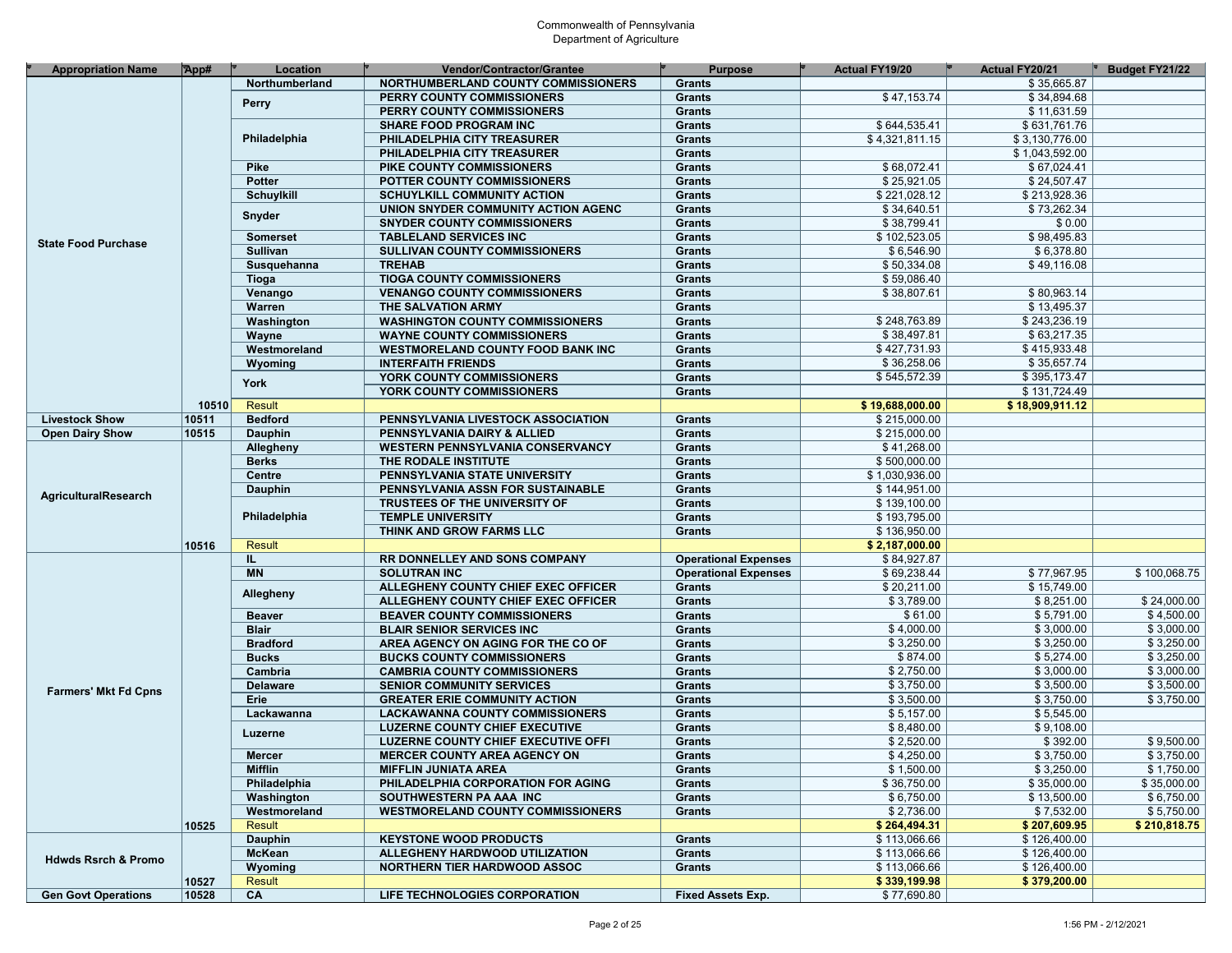| <b>Appropriation Name</b>   | App#  | Location        | <b>Vendor/Contractor/Grantee</b>          | <b>Purpose</b>              | <b>Actual FY19/20</b> | <b>Actual FY20/21</b> | <b>Budget FY21/22</b> |
|-----------------------------|-------|-----------------|-------------------------------------------|-----------------------------|-----------------------|-----------------------|-----------------------|
|                             |       | CA              | <b>HP INC</b>                             | <b>Operational Expenses</b> | \$132,490.51          | \$662,637.75          |                       |
|                             |       |                 | <b>ENVIRONMENTAL SYSTEMS RESEARCH</b>     | <b>Operational Expenses</b> | \$34,653.72           | \$46,625.84           |                       |
|                             |       | <b>DC</b>       | <b>OST INC</b>                            | <b>Operational Expenses</b> | \$2,828,025.43        | \$3,043,844.96        |                       |
|                             |       |                 | <b>CDW LLC</b>                            | <b>Operational Expenses</b> |                       | \$18,823.60           |                       |
|                             |       | IL.             | <b>CDW GOVERNMENT LLC</b>                 | <b>Operational Expenses</b> | \$160,176.14          | \$147,202.79          | \$6,303.23            |
|                             |       |                 | THE FOOD SAFETY DOCTOR LLC                | <b>Operational Expenses</b> |                       | \$5,376.00            |                       |
|                             |       | <b>NC</b>       | THE REMI GROUP LLC                        | <b>Operational Expenses</b> | \$44,374.19           | \$44,374.19           |                       |
|                             |       | <b>NJ</b>       | <b>GLOBAL IND INC DBA GLOBAL DBA</b>      | <b>Operational Expenses</b> | \$86,525.85           |                       |                       |
|                             |       | <b>NY</b>       | <b>XEROX CORPORATION</b>                  | <b>Operational Expenses</b> | \$18,117.96           | \$14,808.86           | \$10,129.52           |
|                             |       | $\overline{OH}$ | PENNSYLVANIA ELECTRIC COMPANY             | <b>Operational Expenses</b> | \$7,856.83            | \$3,191.42            |                       |
|                             |       | OR              | <b>MASS INGENUITY INC</b>                 | <b>Operational Expenses</b> | \$148,202.00          |                       |                       |
|                             |       | Allegheny       | <b>RED HOUSE COMMUNICATIONS INC</b>       | <b>Operational Expenses</b> | \$72,443.24           |                       |                       |
|                             |       | <b>Blair</b>    | <b>MARTINSBURG COMMONS</b>                | <b>Operational Expenses</b> | \$23,902.57           |                       |                       |
|                             |       | Centre          | PENNSYLVANIA STATE UNIVERSITY             | <b>Operational Expenses</b> | \$82,716.74           | \$61,275.46           |                       |
|                             |       |                 | <b>RICOH USA INC</b>                      | <b>Operational Expenses</b> | \$80,618.59           | \$53,571.93           | \$33,920.15           |
|                             |       | <b>Chester</b>  | <b>VWR INTERNATIONAL LLC</b>              | <b>Operational Expenses</b> | \$151,462.98          | \$111,031.11          |                       |
|                             |       |                 |                                           | <b>Fixed Assets Exp.</b>    | \$96,355.65           |                       |                       |
|                             |       | Columbia        | <b>CJ HELLER LLC</b>                      |                             | \$32,880.00           | \$54,526.00           |                       |
|                             |       |                 |                                           | <b>Operational Expenses</b> |                       |                       |                       |
|                             |       | Crawford        | <b>ECONOMIC PROGRESS ALLIANCE OF</b>      | <b>Operational Expenses</b> | \$60,678.00           | \$40,847.84           |                       |
|                             |       |                 | UNIQUESOURCE PRODUCTS AND SERVICES        | <b>Operational Expenses</b> | \$25,998.09           | \$27,133.71           | \$11,479.90           |
|                             |       | Cumberland      | PENNSYLVANIA ASSOCIATION                  | <b>Operational Expenses</b> | \$144,999.00          | \$108,500.00          |                       |
| <b>Gen Govt Operations</b>  |       |                 | JOSEPH A COCCIARDI & ASSOCIATES INC       | <b>Operational Expenses</b> |                       | \$7,671.50            |                       |
|                             |       |                 | <b>COMPUTER AID INC</b>                   | <b>Operational Expenses</b> | \$129,710.78          |                       |                       |
|                             |       |                 | HUNTERS SHARING THE HARVEST INC           | <b>Grants</b>               |                       | \$30,000.00           |                       |
|                             |       |                 | PENNSYLVANIA FARM LINK INC                | <b>Operational Expenses</b> | \$78,500.00           |                       |                       |
|                             |       | <b>Dauphin</b>  |                                           | Grants                      |                       | \$50,000.00           |                       |
|                             |       |                 | <b>SMG FOOD AND BEVERAGE</b>              | <b>Operational Expenses</b> | \$41,258.70           |                       |                       |
|                             |       |                 | PENNSYLVANIA TURNPIKE COMMISSION          | <b>Operational Expenses</b> | \$31,920.07           | \$15,203.34           |                       |
|                             |       |                 | STATES RATIFICATION COMMITTEE INC         | <b>Operational Expenses</b> | \$15,000.00           |                       |                       |
|                             |       | Juniata         | <b>BRADLEY C LANDIS</b>                   | <b>Operational Expenses</b> | \$80,490.00           | \$96,837.00           |                       |
|                             |       | Lancaster       | <b>WHITMOYER FORD INC</b>                 | <b>Fixed Assets Exp.</b>    | \$47,475.00           |                       |                       |
|                             |       | Lehigh          | <b>LOIKITS INDUSTRIAL SERVICES INC</b>    | <b>Operational Expenses</b> | \$92,170.00           | \$129,019.00          | \$45,950.00           |
|                             |       | Lycoming        | <b>LYCOMING COUNTY COMMISSIONERS</b>      | <b>Operational Expenses</b> | \$54,326.95           | \$36,335.59           |                       |
|                             |       | Montgomery      | <b>MONTGOMERY COUNTY FARM HOME AND 4H</b> | <b>Operational Expenses</b> | \$60,576.02           | \$40,506.02           |                       |
|                             |       |                 | <b>EPLUS TECHNOLOGY INC</b>               | <b>Operational Expenses</b> | \$9,536.08            | \$9,557.71            |                       |
|                             |       |                 | UNITED STATES POSTAL SERVICE              | <b>Operational Expenses</b> | \$59,865.00           | \$55,600.00           |                       |
|                             |       | Philadelphia    | TRUSTEES OF THE UNIVERSITY OF             | <b>Operational Expenses</b> | \$20,175.00           |                       |                       |
|                             |       |                 | <b>FOOD EXPORT USA NE DBA EASTERN US</b>  | <b>Operational Expenses</b> | \$8,500.00            | \$8,500.00            |                       |
|                             |       | Westmoreland    | <b>WESTMORELAND COUNTY INDUSTRIAL</b>     | <b>Operational Expenses</b> | \$48,889.20           | \$33,915.04           |                       |
|                             |       | York            | <b>RIVERS TRUCK CENTER INC</b>            | Fixed Assets Exp.           | \$272,750.00          |                       |                       |
|                             |       |                 | NATIONAL ASSOCIATION OF STATE             | <b>Operational Expenses</b> | \$16,900.00           | \$22,900.00           |                       |
|                             |       | VA              | <b>MHM SOLUTIONS INC</b>                  | <b>Operational Expenses</b> | \$37,918.13           | \$88,830.02           |                       |
|                             | 10528 | Result          |                                           |                             | \$5,416,129.22        | \$5,068,646.68        | \$107,782.80          |
|                             |       | <b>Bedford</b>  | PENNSYLVANIA BEEF COUNCIL INC             | <b>Grants</b>               | \$255,000.00          | \$300,000.00          |                       |
|                             |       |                 | <b>CENTER FOR DAIRY EXCELLENCE</b>        | <b>Operational Expenses</b> | \$1,526,000.00        |                       |                       |
| <b>Agricultural Excince</b> |       | <b>Dauphin</b>  | <b>CENTER FOR DAIRY EXCELLENCE</b>        | Grants                      |                       | \$1,450,000.00        |                       |
|                             |       |                 | PENNSYLVANIA CENTER FOR POULTRY           | Grants                      | \$1,000,000.00        | \$1,000,000.00        |                       |
|                             | 10784 | Result          |                                           |                             | \$2,781,000.00        | \$2,750,000.00        |                       |
| <b>Food MarketingReser</b>  | 10864 | Philadelphia    | <b>SAINT JOSEPHS UNIVERSITY</b>           | Grants                      | \$494,000.00          | \$494,000.00          |                       |
|                             |       | <b>Adams</b>    | PENNSYLVANIA FOUNDATION FUTURE FARM       | Grants                      | \$56,333.33           | \$56,333.33           |                       |
|                             |       |                 | PENNSYLVANIA 4H HORSE PROGRAM             | Grants                      | \$56,333.33           | \$56,333.33           |                       |
| <b>Youth Shows</b>          |       | <b>Centre</b>   | PENNSYLVANIA JUNIOR DAIRY SHOW            | Grants                      | \$56,333.33           | \$56,333.33           |                       |
|                             | 11006 | Result          |                                           |                             | \$168,999.99          | \$168,999.99          |                       |
|                             |       |                 | TRUSTEES OF THE UNIVERSITY OF             |                             | \$31,660,000.00       |                       |                       |
| <b>UPA-Vet Activities</b>   | 11021 | Philadelphia    |                                           | <b>Grants</b>               |                       | \$15,830,000.00       |                       |
| <b>UPA-Cntr Infectious</b>  | 11022 | Philadelphia    | TRUSTEES OF THE UNIVERSITY OF             | Grants                      | \$295,000.00          | \$147,500.00          |                       |
|                             |       | <b>DC</b>       | <b>OST INC</b>                            | <b>Operational Expenses</b> | \$134,535.04          | \$148,097.04          |                       |
| <b>State Racing Commiss</b> |       | KY              | ASSOCIATION OF RACING COMMISSIONERS       | <b>Operational Expenses</b> | \$37,400.00           |                       |                       |
|                             |       | <b>MN</b>       | <b>NORSTAN COMMUNICATIONS INC</b>         | <b>Operational Expenses</b> | \$11,387.64           |                       |                       |
|                             | 11106 | OH              | <b>GRETCHEN LINSCOTT</b>                  | <b>Operational Expenses</b> | \$18,540.00           | \$29,250.00           |                       |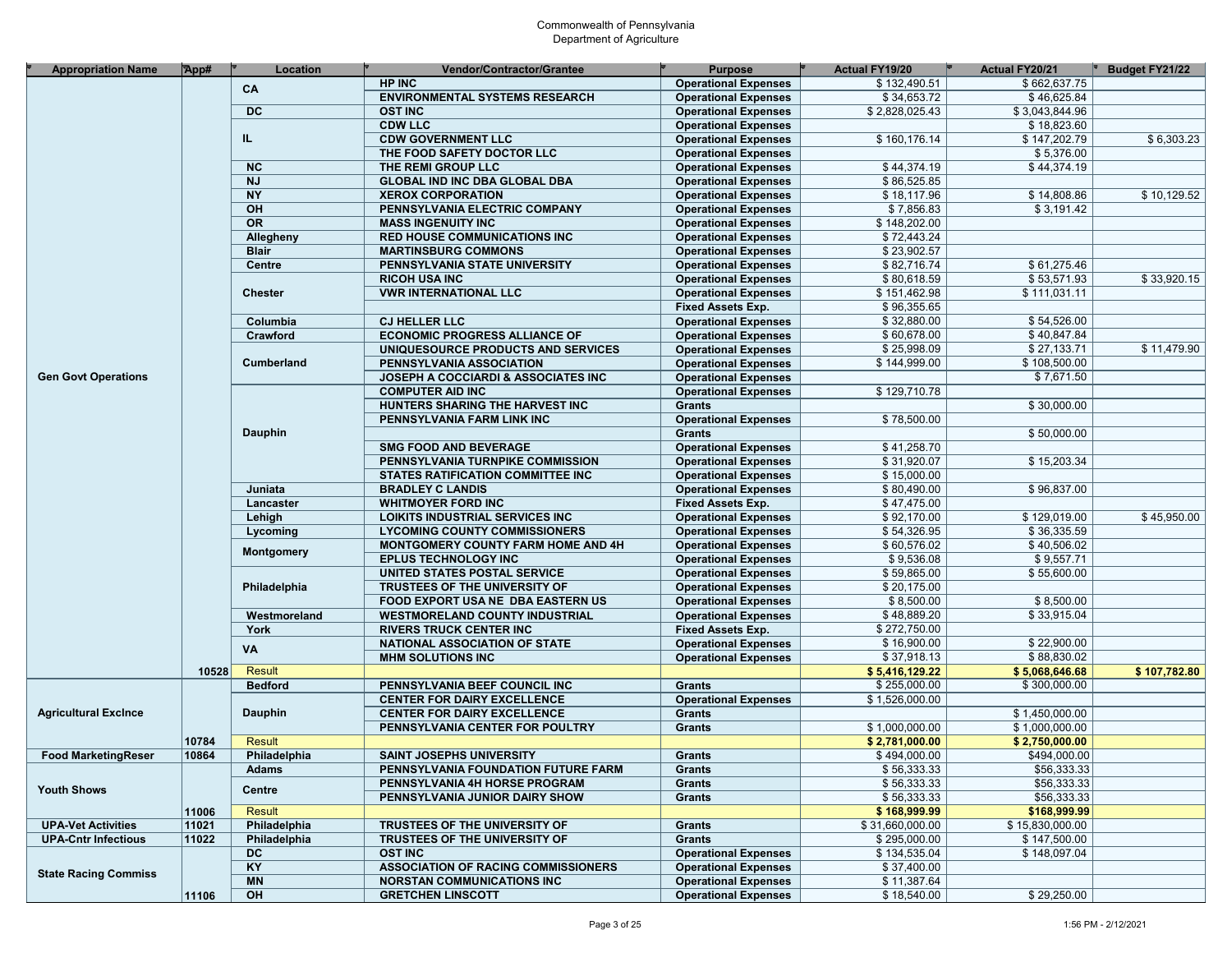| <b>Appropriation Name</b>                                                                                         | App#  | Location          | <b>Vendor/Contractor/Grantee</b>            | <b>Purpose</b>              | <b>Actual FY19/20</b> | <b>Actual FY20/21</b> | Budget FY21/22 |
|-------------------------------------------------------------------------------------------------------------------|-------|-------------------|---------------------------------------------|-----------------------------|-----------------------|-----------------------|----------------|
|                                                                                                                   |       | <b>Chester</b>    | <b>RICOH USA INC</b>                        | <b>Operational Expenses</b> | \$27,012.59           | \$26,554.08           | \$24,070.51    |
|                                                                                                                   | 11106 | <b>Result</b>     |                                             |                             | \$228,875.27          | \$203,901.12          | \$24,070.51    |
|                                                                                                                   |       | <b>Multiple</b>   | ONE TIME VEND MAN ENT 1099 ELIGIBLE         | <b>Operational Expenses</b> | \$8,556.52            | \$30,800.00           |                |
|                                                                                                                   |       | CA                | <b>AB SCIEX LLC</b>                         | <b>Operational Expenses</b> | \$142,723.22          | \$159,743.60          | \$159,743.60   |
|                                                                                                                   |       | FL.               | THERMO ELECTRON NORTH AMERICA LLC           | <b>Operational Expenses</b> | \$188,160.80          | \$188,160.80          | \$188,160.80   |
|                                                                                                                   |       | KY                | <b>ASSOCIATION OF RACING COMMISSIONERS</b>  | <b>Operational Expenses</b> |                       | \$37,400.00           |                |
| <b>State Racing Commiss</b><br>EquineTox&Resrch Lab<br><b>HorseRacingPromotion</b><br><b>AgricBusWorkforceInv</b> |       | <b>Bucks</b>      | <b>REBECCA MARY LEFEBVRE</b>                | <b>Operational Expenses</b> |                       | \$11,200.00           |                |
|                                                                                                                   |       |                   | <b>RICOH USA INC</b>                        | <b>Operational Expenses</b> | \$3,529.68            | \$3,529.68            | \$3,529.68     |
|                                                                                                                   |       | <b>Chester</b>    | <b>WEST CHESTER UNIVERSITY</b>              | <b>Operational Expenses</b> | \$445,854.00          | \$454,590.00          | \$463,588.00   |
|                                                                                                                   |       |                   | <b>VWR INTERNATIONAL LLC</b>                | <b>Operational Expenses</b> | \$31,285.06           |                       |                |
|                                                                                                                   |       | <b>Dauphin</b>    | <b>COMPUTER AID INC</b>                     | <b>Operational Expenses</b> | \$69,145.76           |                       |                |
|                                                                                                                   |       | Lackawanna        | <b>PATRICK REESE</b>                        | <b>Operational Expenses</b> | \$11,264.00           |                       |                |
|                                                                                                                   |       | Philadelphia      | TRUSTEES OF THE UNIVERSITY OF               | <b>Operational Expenses</b> | \$3,759,092.00        | \$3,646,284.00        | \$3,507,416.00 |
|                                                                                                                   | 11107 | Result            |                                             |                             | \$4,659,611.04        | \$4,531,708.08        | \$4,322,438.08 |
|                                                                                                                   |       | <b>Bucks</b>      | PA THOROUGHBRED HORSEMENS ASSN INC          | <b>Grants</b>               | \$318,489.29          | \$252,956.00          |                |
|                                                                                                                   |       | <b>Chester</b>    | PENNSYLVANIA HORSE BREEDERS ASSOC           | Grants                      | \$113,556.62          | \$89,112.00           |                |
|                                                                                                                   |       | Columbia          | <b>COLUMBIA CO AGRI HORT MECH</b>           | <b>Operational Expenses</b> | \$10,000.00           |                       |                |
|                                                                                                                   |       |                   | <b>GRATZ AGRICULTURAL AND HORTICULTURA</b>  | <b>Operational Expenses</b> | \$10,000.00           |                       |                |
|                                                                                                                   |       | <b>Dauphin</b>    | PENNSYLVANIA DIVISION HORSEMENS             | Grants                      | \$249,157.59          | \$192,500.00          |                |
|                                                                                                                   |       |                   |                                             | Grants                      | \$1,008,783.00        |                       |                |
|                                                                                                                   |       |                   | PENNSYLVANIA HORSE RACING ASSOCIATI         |                             | \$308,406.57          | \$233,258.00          |                |
|                                                                                                                   |       | <b>Delaware</b>   | PENNSYLVANIA HARNESS HORSEMENS ASSN         | Grants                      |                       |                       |                |
|                                                                                                                   |       | Erie              | <b>WATTSBURG AGRICTULTURAL SOCIETY INC.</b> | <b>Operational Expenses</b> | \$10,000.00           | \$2,032.60            |                |
|                                                                                                                   |       | Luzerne           | SILVER SPRINGS RANCH LLC                    | <b>Operational Expenses</b> | \$5,000.00            | \$11,127.36           |                |
|                                                                                                                   |       |                   | <b>KEYSTONE FILMS LLC</b>                   | <b>Operational Expenses</b> | \$10,000.00           |                       |                |
|                                                                                                                   |       | <b>Montgomery</b> | <b>MEADOWS STANDARDBRED OWNERS</b>          | Grants                      | \$163,402.47          | \$122,034.00          |                |
|                                                                                                                   |       |                   | STANDARDBRED BREEDERS ASSOCIATION           | <b>Grants</b>               | \$94,384.46           | \$71,075.00           |                |
|                                                                                                                   | 11113 | <b>Result</b>     |                                             |                             | \$2,301,180.00        | \$974,094.96          |                |
|                                                                                                                   |       | PA                | <b>FRANKLIN COUNTY CAREER AND</b>           | <b>Grants</b>               | \$7,350.00            |                       |                |
|                                                                                                                   |       |                   | 4-H CLUBS&AFFILITATED 4-H ORGAN             | <b>Grants</b>               | \$7,500.00            |                       |                |
|                                                                                                                   |       | <b>Adams</b>      | <b>RETTLAND FARM LLC</b>                    | <b>Grants</b>               | \$28,250.00           |                       |                |
|                                                                                                                   |       |                   | ALLEGHENY COUNTY CONSERVATION               | <b>Grants</b>               | \$21,225.00           |                       |                |
|                                                                                                                   |       |                   | <b>GROW PITTSBURGH</b>                      | Grants                      | \$50,000.00           |                       |                |
|                                                                                                                   |       | Allegheny         | <b>HILLTOP URBAN FARM</b>                   | <b>Grants</b>               | \$27,500.00           |                       |                |
|                                                                                                                   |       |                   | <b>NEW SUN RISING</b>                       | <b>Grants</b>               | \$8,600.00            |                       |                |
|                                                                                                                   |       |                   | <b>KIPS PROCESSING LLC</b>                  | <b>Grants</b>               | \$50,000.00           |                       |                |
|                                                                                                                   |       | <b>Bedford</b>    | <b>BEDFORD COUNTY TECHNICAL CENTER</b>      | <b>Grants</b>               | \$8,000.00            |                       |                |
|                                                                                                                   |       | <b>Blair</b>      | <b>WILLIAMSBURG COMMUNITY SCHOOL</b>        | <b>Grants</b>               | \$7,500.00            |                       |                |
|                                                                                                                   |       | <b>Bradford</b>   | <b>CANTON AREA SCHOOL DISTRICT</b>          | <b>Grants</b>               | \$12,750.00           |                       |                |
|                                                                                                                   |       | <b>Centre</b>     | PENNSYLVANIA STATE UNIVERSITY               | <b>Grants</b>               | \$52,787.00           |                       |                |
|                                                                                                                   |       |                   | OCTORARA AREA SCHOOL DISTRICT               | <b>Grants</b>               | \$16,000.00           |                       |                |
|                                                                                                                   |       | <b>Chester</b>    | <b>CHESTER COUNTY INTERMEDIATE UNIT 24</b>  | <b>Grants</b>               | \$6,900.00            |                       |                |
|                                                                                                                   |       |                   | <b>CRADLE OF LIBERTY CNCL 525 BOY</b>       | <b>Grants</b>               | \$7,500.00            |                       |                |
|                                                                                                                   |       | Clarion           | <b>GALE L ONEIL</b>                         | <b>Grants</b>               | \$50,000.00           |                       |                |
|                                                                                                                   |       | <b>Clinton</b>    | <b>KEYSTONE CENTRAL SCHOOL DISTRICT</b>     | <b>Grants</b>               | \$5.500.00            |                       |                |
|                                                                                                                   |       | Columbia          | CENTRAL COLUMBIA SCHOOL DISTRICT            | <b>Grants</b>               | \$7,500.00            |                       |                |
|                                                                                                                   |       |                   | <b>WEST SHORE SCHOOL DISTRICT</b>           | <b>Grants</b>               | \$16,728.00           |                       |                |
|                                                                                                                   |       | Cumberland        | PENNSYLVANIA FRIENDS OF AGRICULTURE         | <b>Grants</b>               | \$7,500.00            |                       |                |
|                                                                                                                   |       |                   | SOUTH MIDDLETON SCHOOL DISTRICT             | <b>Grants</b>               | \$7,360.00            |                       |                |
|                                                                                                                   |       |                   | <b>CHICHESTER SCHOOL DISTRICT</b>           | <b>Grants</b>               | \$7,094.00            |                       |                |
|                                                                                                                   |       | <b>Delaware</b>   | <b>RIDLEY SCHOOL DISTRICT</b>               | Grants                      | \$1,344.00            |                       |                |
|                                                                                                                   |       |                   | THE SCHOOL DISTRICT OF THE CITY OF          | <b>Grants</b>               | \$6,835.00            |                       |                |
|                                                                                                                   |       | Erie              | UNION CITY AREA SCHOOL DISTRICT             | Grants                      | \$7,500.00            |                       |                |
|                                                                                                                   |       | <b>Fayette</b>    | <b>FAYETTE COUNTY COMMUNITY ACTION</b>      | Grants                      | \$25,000.00           |                       |                |
|                                                                                                                   |       | Greene            | <b>WEST GREENE SCHOOL DISTRICT</b>          | Grants                      | \$32,490.00           |                       |                |
|                                                                                                                   |       | Jefferson         | <b>BROCKWAY AREA SCHOOL DISTRICT</b>        | Grants                      | \$7,500.00            |                       |                |
|                                                                                                                   |       | Lancaster         | PENN MANOR SCHOOL DISTRICT                  | Grants                      | \$21,154.00           |                       |                |
|                                                                                                                   |       | Lawrence          | <b>LAWRENCE COUNTY SOCIAL SERVICES INC.</b> | Grants                      | \$38,300.00           |                       |                |
|                                                                                                                   |       | Lycoming          | <b>MONTOURSVILLE AREA SCHOOL DISTRICT</b>   | Grants                      | \$25.000.00           |                       |                |
|                                                                                                                   | 11142 | Montgomery        | <b>VARIETY CLUB CAMP AND DEVELOPMENT</b>    | Grants                      | \$14,000.00           |                       |                |
|                                                                                                                   |       |                   |                                             |                             |                       |                       |                |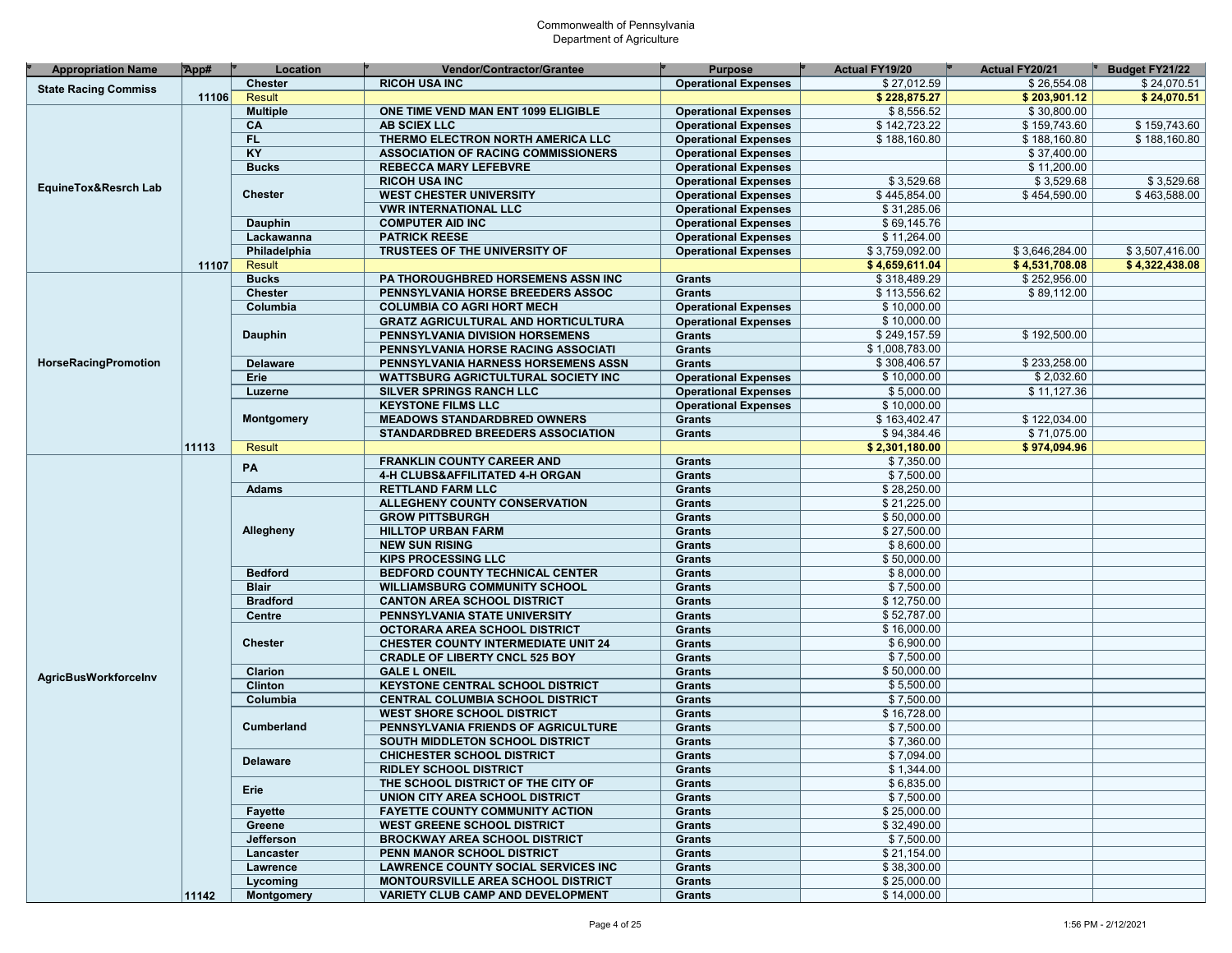| <b>Appropriation Name</b>   | App#  | Location           | Vendor/Contractor/Grantee                     | <b>Purpose</b>              | <b>Actual FY19/20</b> | <b>Actual FY20/21</b> | Budget FY21/22 |
|-----------------------------|-------|--------------------|-----------------------------------------------|-----------------------------|-----------------------|-----------------------|----------------|
|                             |       |                    | <b>SPRING FORD AREA SCHOOL DISTRICT</b>       | <b>Grants</b>               | \$13,218.00           |                       |                |
|                             |       |                    |                                               |                             |                       |                       |                |
|                             |       |                    | <b>BLUE TAPE FOODS LLC</b>                    | <b>Grants</b>               | \$6,000.00            |                       |                |
|                             |       | <b>Montgomery</b>  | PHILLY GOAT PROJECT INC                       | <b>Grants</b>               | \$7,500.00            |                       |                |
|                             |       |                    | <b>MONTGOMERY COUNTY FARM HOME AND 4H</b>     | <b>Grants</b>               | \$25,000.00           |                       |                |
|                             |       |                    | <b>SANCTUARY FARM PHILA</b>                   | <b>Grants</b>               | \$15,000.00           |                       |                |
|                             |       | <b>Montour</b>     | <b>DANVILLE AREA SCHOOL DISTRICT</b>          | <b>Grants</b>               | \$7.500.00            |                       |                |
|                             |       | Northampton        | <b>GREATER EASTON DEVELOPMENT</b>             | <b>Grants</b>               | \$50,000.00           |                       |                |
|                             |       | Northumberland     | <b>WARRIOR RUN SCHOOL DISTRICT</b>            | <b>Grants</b>               | \$8,940.00            |                       |                |
|                             |       | <b>Perry</b>       | <b>LEAF PROJECT INC</b>                       | <b>Grants</b>               | \$7,500.00            |                       |                |
|                             |       |                    | PENNSYLVANIA HORTICULTURAL SOCIETY            | <b>Grants</b>               | \$47,600.00           |                       |                |
|                             |       |                    | <b>NORRIS SQUARE NEIGHBORHOOD PROJECT</b>     | <b>Grants</b>               | \$18,410.00           |                       |                |
|                             |       |                    | <b>SCHOOL DISTRICT OF PHILADELPHIA</b>        | <b>Grants</b>               | \$38,000.00           |                       |                |
|                             |       |                    | PHILADELPHIA CITY TREASURER                   | <b>Grants</b>               | \$40,000.00           |                       |                |
|                             |       | Philadelphia       | JOHN BARTRAM ASSOCIATION                      | <b>Grants</b>               | \$50,000.00           |                       |                |
| <b>AgricBusWorkforceInv</b> |       |                    | <b>FIRST LIGHT PROJECT</b>                    | <b>Grants</b>               | \$37,884.32           |                       |                |
|                             |       |                    | <b>WEAVERS WAY COMMUNITY PROGRAMS</b>         | <b>Grants</b>               | \$50,000.00           |                       |                |
|                             |       |                    | <b>GRACED EARLY LEARNING CENTER</b>           | <b>Grants</b>               | \$7,500.00            |                       |                |
|                             |       |                    | <b>VEPO FARMS</b>                             | <b>Grants</b>               | \$7,500.00            |                       |                |
|                             |       |                    | JASTECH DEVELOPMENT SERVICES INC              |                             | \$7,500.00            |                       |                |
|                             |       |                    |                                               | <b>Grants</b>               |                       |                       |                |
|                             |       | <b>Schuylkill</b>  | <b>SUMMER HILL MEATS LLC</b>                  | <b>Grants</b>               | \$21,905.00           |                       |                |
|                             |       | Susquehanna        | <b>JOHN STAHL</b>                             | <b>Grants</b>               | \$40,000.00           |                       |                |
|                             |       | Tioga              | SOUTHERN TIOGA SCHOOL DISTRICT                | <b>Grants</b>               | \$25,000.00           |                       |                |
|                             |       | Washington         | <b>BURGETTSTOWN AREA SCHOOL DISTRICT</b>      | <b>Grants</b>               | \$7,000.00            |                       |                |
|                             |       | Wayne              | <b>WAYNE HIGHLANDS SCHOOL DISTRICT</b>        | <b>Grants</b>               | \$7,500.00            |                       |                |
|                             |       |                    | <b>CITY OF YORK</b>                           | <b>Grants</b>               | \$49,310.00           |                       |                |
|                             |       | York               | <b>NORTHERN YORK COUNTY</b>                   | <b>Grants</b>               | \$7,500.00            |                       |                |
|                             |       |                    | YORK COUNTY LIBRARY SYSTEM                    | <b>Grants</b>               | \$7,500.00            |                       |                |
|                             | 11142 | <b>Result</b>      |                                               |                             | \$1,203,434.32        |                       |                |
|                             |       | US/DC/Not assigned | <b>OST INC</b>                                | <b>Operational Expenses</b> |                       | \$400,000.00          |                |
| AnimIHIth&DiagnComm         |       | Centre             | PENNSYLVANIA STATE UNIVERSITY                 | <b>Grants</b>               | \$800,000.00          |                       |                |
|                             | 11144 | <b>Result</b>      |                                               |                             | \$800,000.00          | \$400,000.00          |                |
|                             | 16772 | <b>Centre</b>      | PENNSYLVANIA STATE UNIVERSITY                 | <b>Grants</b>               | \$54,960,000.00       | \$36,640,000.00       |                |
|                             |       | <b>Adams</b>       | <b>SOUTH MOUNTAIN COMMUNITY &amp; FAIR</b>    | <b>Grants</b>               | \$20,704.00           |                       |                |
|                             |       |                    | PENN STATE GRANGE 1980                        | <b>Grants</b>               | \$23,888.12           |                       |                |
|                             |       | <b>Beaver</b>      | PENNSYLVANIA STATE GRANGE OF PATRON           | <b>Grants</b>               | \$19,783.15           |                       |                |
|                             |       |                    | BEDFORD COUNTY AGRICULTURAL SOCIETY           | <b>Grants</b>               | \$54,000.00           |                       |                |
| PennStAgResrchExtnsn        |       | <b>Bedford</b>     | PENNSYLVANIA LIVESTOCK ASSOCIATION            | <b>Grants</b>               | \$12,000.00           |                       |                |
|                             |       |                    | <b>KUTZTOWN FAIR ASSOCIATION INC</b>          | <b>Grants</b>               | \$27,304.50           |                       |                |
|                             |       | <b>Berks</b>       | <b>AGRICULTURAL &amp; HORTICULTURAL ASSOC</b> | <b>Grants</b>               | \$12,981.85           |                       |                |
|                             |       |                    | OLEY VALLEY COMMUNITY FAIR ASSN               | <b>Grants</b>               | \$18,595.54           |                       |                |
|                             |       |                    |                                               |                             | \$16,018.00           |                       |                |
|                             |       | <b>Blair</b>       | <b>SINKING VALLEY COMMUNITY</b>               | <b>Grants</b>               |                       |                       |                |
|                             |       |                    | <b>MORRISONS COVE DAIRY SHOW INC</b>          | <b>Grants</b>               | \$17,836.88           |                       |                |
|                             |       |                    | <b>WILLIAMSBURG COMMUNITY FARM SHOW</b>       | <b>Grants</b>               | \$23,738.90           |                       |                |
|                             |       | <b>Bradford</b>    | <b>ALPARON COMMUNITY PARK INC</b>             | <b>Grants</b>               | \$29,000.00           |                       |                |
|                             |       | <b>Bucks</b>       | <b>MIDDLETOWN GRANGE FAIR</b>                 | <b>Grants</b>               | \$19,994.84           |                       |                |
| <b>Payments To PA Fairs</b> |       | <b>Butler</b>      | <b>BUTLER FAIR &amp; AGRICULTURAL</b>         | <b>Grants</b>               | \$33,000.00           |                       |                |
|                             |       |                    | <b>BUTLER FARM SHOW INC</b>                   | <b>Grants</b>               | \$29,000.00           |                       |                |
|                             |       | Cambria            | <b>CAMBRIA COUNTY LEGION RECREATION AS</b>    | <b>Grants</b>               | \$24,468.88           |                       |                |
|                             |       |                    | HARMONY GRANGE FAIR ASSOCIATION               | Grants                      | \$14,929.85           |                       |                |
|                             |       | Carbon             | <b>CARBON COUNTY LION/LIONESS FAIR</b>        | <b>Grants</b>               | \$21,580.85           |                       |                |
|                             |       |                    | PENNSYLVANIA ASSOCIATION OF FFA INC           | <b>Grants</b>               | \$12,000.00           |                       |                |
|                             |       | Centre             | <b>CENTRE COUNTY GRANGE ENCAMPMENT</b>        | <b>Grants</b>               | \$29,000.00           |                       |                |
|                             |       |                    | PENNSYLVANIA QUARTER HORSE ASSN INC           | <b>Grants</b>               | \$12,000.00           |                       |                |
|                             |       |                    | UNIONVILLE COMMUNITY FAIR INC                 | <b>Grants</b>               | \$12,374.95           |                       |                |
|                             |       | <b>Chester</b>     | <b>GOSHEN COUNTRY FAIR INC</b>                | <b>Grants</b>               | \$21,716.00           |                       |                |
|                             |       |                    | <b>KIMBERTON COMMUNITY FAIR INC</b>           | <b>Grants</b>               | \$23,142.70           |                       |                |
|                             |       | Clarion            | <b>CLARION COUNTY FAIR ASSOCIATION</b>        | <b>Grants</b>               | \$22,492.00           |                       |                |
|                             | 16822 | Clearfield         | <b>CLEARFIELD VOLUNTEER FIRE DEPT</b>         | <b>Grants</b>               | \$25,269.50           |                       |                |
|                             |       | <b>Clinton</b>     | <b>CLINTON COUNTY FAIR ASSOCIATION DBA</b>    | <b>Grants</b>               | \$22,742.62           |                       |                |
|                             |       |                    |                                               |                             |                       |                       |                |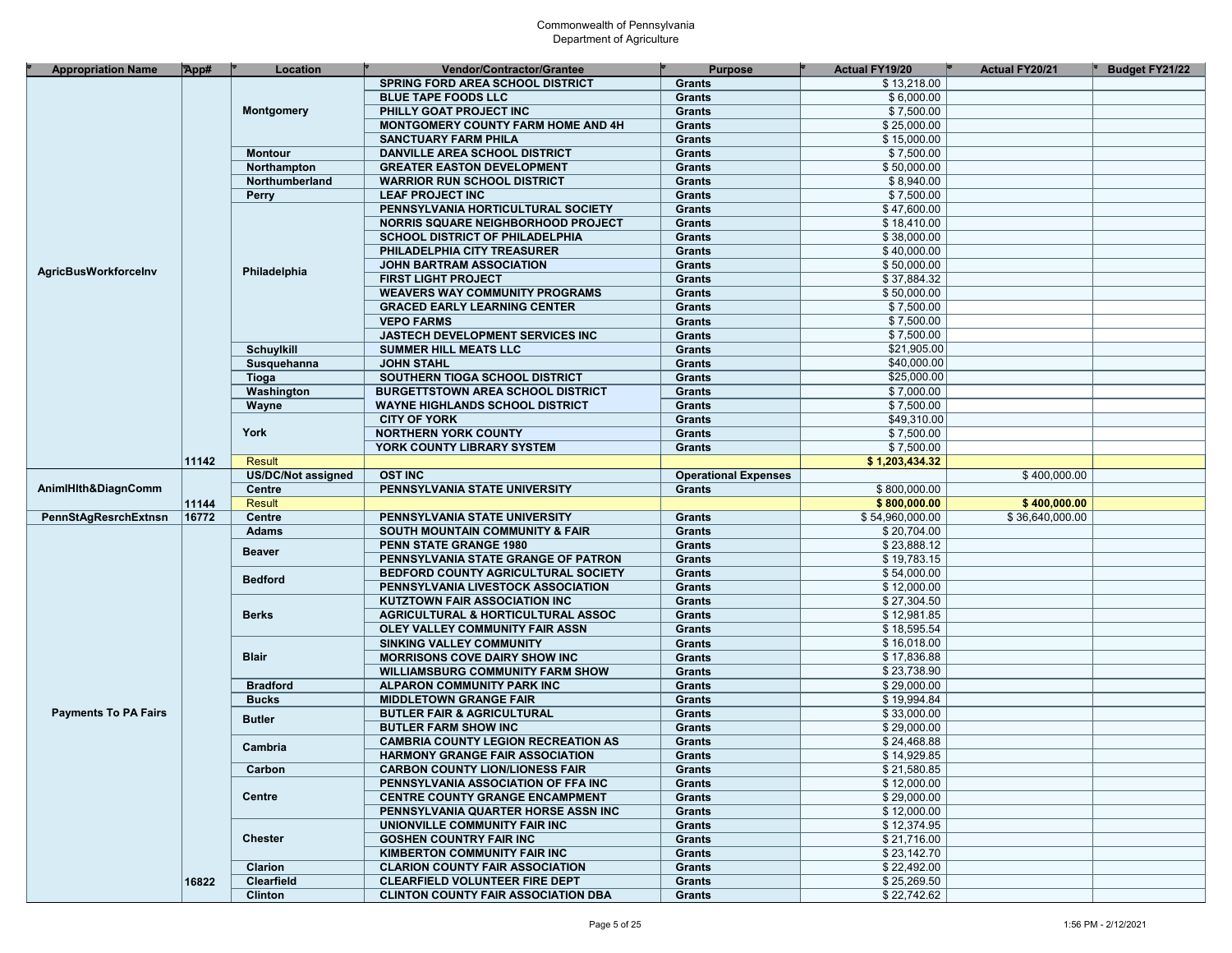| <b>Appropriation Name</b>   | App#  | Location          | <b>Vendor/Contractor/Grantee</b>            | <b>Purpose</b> | <b>Actual FY19/20</b> | <b>Actual FY20/21</b> | <b>Budget FY21/22</b> |
|-----------------------------|-------|-------------------|---------------------------------------------|----------------|-----------------------|-----------------------|-----------------------|
|                             |       | Columbia          | <b>COLUMBIA CO AGRI HORT MECH</b>           | <b>Grants</b>  | \$29,000.00           |                       |                       |
|                             |       |                   | <b>SPARTANSBURG COMMUNITY FAIR ASSN</b>     | <b>Grants</b>  | \$22,675.85           |                       |                       |
|                             |       | Crawford          | <b>CRAWFORD COUNTY FAIR ASSOCIATION</b>     | <b>Grants</b>  | \$42,000.00           |                       |                       |
|                             |       |                   | <b>COCHRANTON COMMUNITY FAIR</b>            | <b>Grants</b>  | \$13,244.90           |                       |                       |
|                             |       |                   | <b>JAMESTOWN COMMUNITY FAIR</b>             | <b>Grants</b>  | \$22,826.19           |                       |                       |
|                             |       |                   | SHIPPENSBURG COMMUNITY FAIR INC             | <b>Grants</b>  | \$29,000.00           |                       |                       |
|                             |       | Cumberland        | <b>NEW CARLISLE FAIR ASSOCIATION</b>        | <b>Grants</b>  | \$12,682.62           |                       |                       |
|                             |       |                   | PENNSYLVANIA DAIRY & ALLIED                 | <b>Grants</b>  | \$12,000.00           |                       |                       |
|                             |       | <b>Dauphin</b>    | <b>GRATZ AGRICULTURAL AND HORTICULTURA</b>  | <b>Grants</b>  | \$26,917.04           |                       |                       |
|                             |       | Elk               | <b>ELK COUNTY FAIR INC</b>                  | <b>Grants</b>  | \$15,797.71           |                       |                       |
|                             |       |                   | <b>WATERFORD COMMUNITY FAIR ASSOCIATIO</b>  | <b>Grants</b>  | \$29,000.00           |                       |                       |
|                             |       |                   | <b>WATTSBURG AGRICTULTURAL SOCIETY INC</b>  | <b>Grants</b>  | \$21,176.59           |                       |                       |
|                             |       | Erie              | <b>NORTH EAST COMMUNITY FAIR</b>            | <b>Grants</b>  | \$10,052.20           |                       |                       |
|                             |       |                   | <b>ALBION AREA FAIR INC</b>                 | <b>Grants</b>  | \$29,000.00           |                       |                       |
|                             |       |                   | <b>FAYETTE COUNTY AGRICULTURAL</b>          | <b>Grants</b>  | \$29,000.00           |                       |                       |
|                             |       | <b>Fayette</b>    | <b>DAWSON GRANGE NUMBER 419 COMMUNITY</b>   | <b>Grants</b>  | \$19,311.18           |                       |                       |
|                             |       | Forest            | <b>WOLFS CORNERS FAIR ASSOCIATION</b>       | <b>Grants</b>  | \$20,170.61           |                       |                       |
|                             |       | Franklin          | <b>FRANKLIN COUNTY FAIR COMMISSION</b>      | <b>Grants</b>  | \$25,458.75           |                       |                       |
|                             |       | <b>Fulton</b>     | <b>FULTON COUNTY FAIR ASSOCIATION</b>       | <b>Grants</b>  | \$24,757.20           |                       |                       |
|                             |       |                   | RICHHILL AGRICULTURAL SOCIETY               | <b>Grants</b>  | \$18,301.33           |                       |                       |
|                             |       | Greene            | <b>GREENE COUNTY FAIR BOARD</b>             | <b>Grants</b>  | \$38,524.24           |                       |                       |
|                             |       |                   |                                             | <b>Grants</b>  | \$29,000.00           |                       |                       |
|                             |       | Huntingdon        | HUNTINGDON COUNTY AGRICULTURAL              | <b>Grants</b>  | \$13,383.88           |                       |                       |
|                             |       |                   | <b>PA STATE ASSOCIATION OF OXHILL</b>       |                | \$29,000.00           |                       |                       |
|                             |       | Indiana           | <b>INDIANA COUNTY FAIR ASSOCIATION</b>      | <b>Grants</b>  | \$22,486.50           |                       |                       |
|                             |       |                   | DAYTON AGRICULTURAL & MECHANICAL            | <b>Grants</b>  |                       |                       |                       |
|                             |       |                   | <b>GREEN TOWNSHIP COMMUNITY ASSN</b>        | <b>Grants</b>  | \$23,893.64           |                       |                       |
|                             |       | <b>Jefferson</b>  | <b>JEFFERSON COUNTY FAIR</b>                | <b>Grants</b>  | \$25,142.75           |                       |                       |
|                             |       |                   | <b>SYKESVILLE AGRICULTURAL &amp;</b>        | <b>Grants</b>  | \$26.078.71           |                       |                       |
|                             |       | Juniata           | <b>JUNIATA COUNTY AGRICULTURAL SOCIETY</b>  | <b>Grants</b>  | \$24,834.53           |                       |                       |
| <b>Payments To PA Fairs</b> |       |                   | NEW HOLLAND FARMERS DAY ASSOC               | <b>Grants</b>  | \$20,802.05           |                       |                       |
|                             |       |                   | WEST LAMPETER COMMUNITY FAIR INC            | <b>Grants</b>  | \$21,546.96           |                       |                       |
|                             |       |                   | <b>DENVER COMMUNITY FAIR</b>                | <b>Grants</b>  | \$20,404.58           |                       |                       |
|                             |       | Lancaster         | PENNSYLVANIA STATE ASSN OF COUNTY           | <b>Grants</b>  | \$25,093.88           |                       |                       |
|                             |       |                   | <b>ELIZABETHTOWN COMMUNITY FAIR</b>         | <b>Grants</b>  | \$27,295.60           |                       |                       |
|                             |       |                   | <b>MANHEIM COMMUNITY FARM SHOW</b>          | <b>Grants</b>  | \$27,633.60           |                       |                       |
|                             |       |                   | SOUTHERN LANCASTER COUNTY                   | <b>Grants</b>  | \$18,395.13           |                       |                       |
|                             |       | Lawrence          | <b>LAWRENCE COUNTY FARM SHOW INC</b>        | <b>Grants</b>  | \$29,000.00           |                       |                       |
|                             |       | Lebanon           | <b>LEBANON AREA FAIR</b>                    | <b>Grants</b>  | \$29,000.00           |                       |                       |
|                             |       | Lehigh            | LEHIGH COUNTY AGRICULTURAL SOCIETY          | <b>Grants</b>  | \$29,000.00           |                       |                       |
|                             |       |                   | <b>SCHNECKSVILLE COMMUNITY FAIR INC</b>     | <b>Grants</b>  | \$19,764.16           |                       |                       |
|                             |       | Luzerne           | DALLAS AREA FALL FAIR INC                   | <b>Grants</b>  | \$23,823.37           |                       |                       |
|                             |       | Lycoming          | <b>LYCOMING COUNTY FAIR ASSOCIATION</b>     | <b>Grants</b>  | \$29,000.00           |                       |                       |
|                             |       | <b>McKean</b>     | PENNA STATE ASSN OF COUNTY FAIRS            | <b>Grants</b>  | \$23,560.03           |                       |                       |
|                             |       |                   | <b>TRANSFER HARVEST HOME FAIR ASSN</b>      | <b>Grants</b>  | \$19,501.80           |                       |                       |
|                             |       | <b>Mercer</b>     | <b>JEFFERSON TOWNSHIP FAIR</b>              | <b>Grants</b>  | \$20,027.65           |                       |                       |
|                             |       |                   | PENNSYLVANIA ASSN OF COUNTY FAIR            | <b>Grants</b>  | \$16,939.62           |                       |                       |
|                             |       |                   | <b>MERCER COUNTY AGRICULTURAL SOCIETY</b>   | <b>Grants</b>  | \$21,403.38           |                       |                       |
|                             |       | <b>Mifflin</b>    | <b>MIFFLIN COUNTY YOUTH FAIR</b>            | <b>Grants</b>  | \$12,017.00           |                       |                       |
|                             |       | <b>Monroe</b>     | <b>WEST END FAIR ASSOC INC</b>              | <b>Grants</b>  | \$29,000.00           |                       |                       |
|                             |       | <b>Montour</b>    | <b>MONTOUR DELONG COMMUNITY FAIR</b>        | Grants         | \$16,082.78           |                       |                       |
|                             |       | Northampton       | <b>PLAINFIELD FARMERS ASSOCIATION</b>       | Grants         | \$21,000.50           |                       |                       |
|                             |       |                   | BLUE VALLEY FARM SHOW INC                   | <b>Grants</b>  | \$15,195.05           |                       |                       |
|                             |       | Northumberland    | NORTHUMBERLAND COUNTY FAIR DBA              | <b>Grants</b>  | \$10,488.92           |                       |                       |
|                             |       | <b>Perry</b>      | PERRY COUNTY COMMUNITY FAIR                 | <b>Grants</b>  | \$25,406.72           |                       |                       |
|                             |       | <b>Potter</b>     | POTTER COUNTY FAIR ASSOCIATION              | <b>Grants</b>  | \$20,895.50           |                       |                       |
|                             |       | <b>Schuylkill</b> | <b>FNDTN FOR AGRICULTURE &amp; RESOURCE</b> | <b>Grants</b>  | \$22,741.30           |                       |                       |
|                             |       | Snyder            | <b>BEAVER COMMUNITY FAIR ASSOCIATION I</b>  | Grants         | \$27,400.21           |                       |                       |
|                             |       | Somerset          | <b>SOMERSET CO FAIR ASSN</b>                | <b>Grants</b>  | \$28,923.79           |                       |                       |
|                             | 16822 |                   | BERLIN BROTHERSVALLEY COMMUNITY             | Grants         | \$11,562.91           |                       |                       |
|                             |       |                   |                                             |                |                       |                       |                       |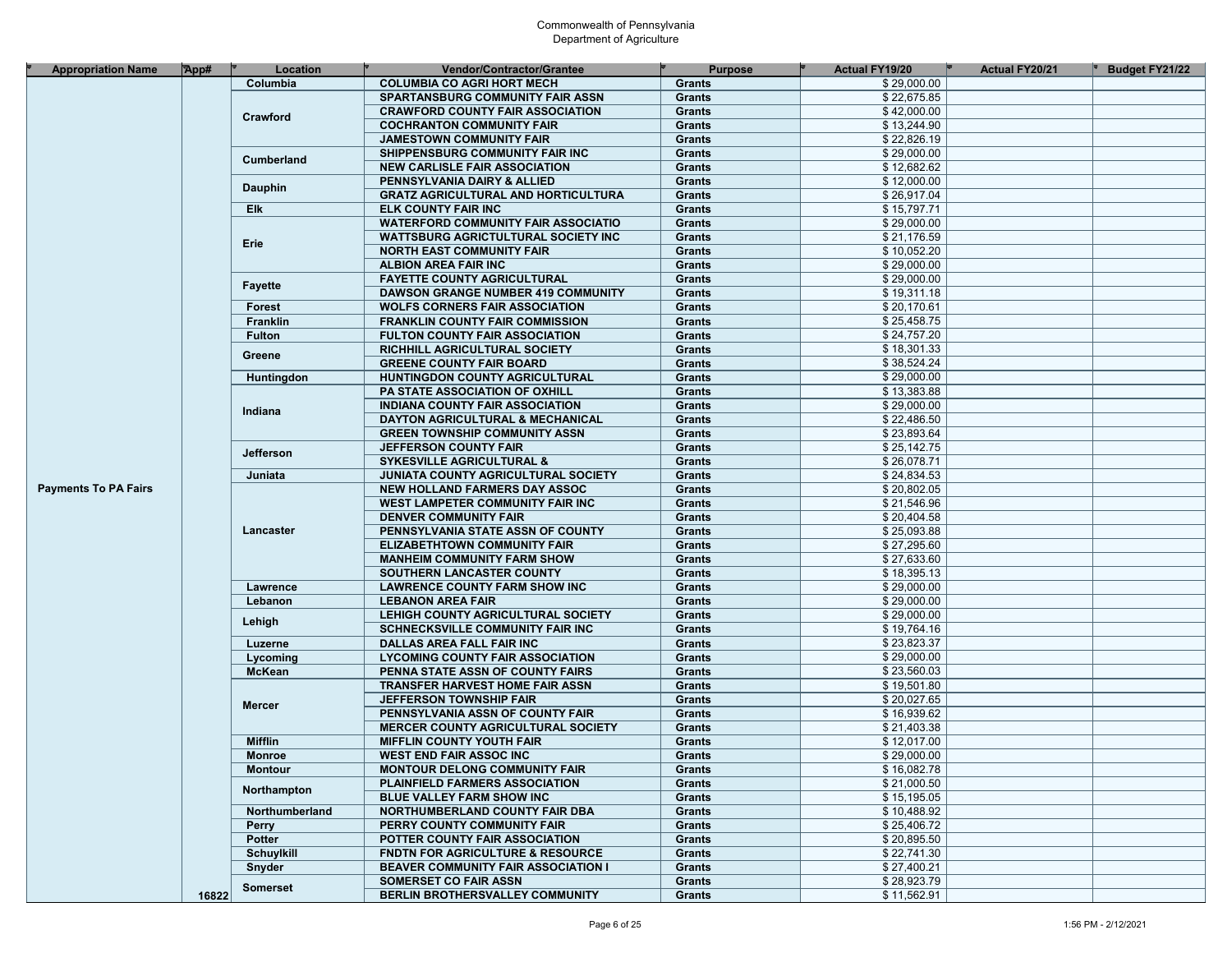| <b>Appropriation Name</b>   | App#  | Location        | Vendor/Contractor/Grantee                                                  | <b>Purpose</b>                     | Actual FY19/20             | <b>Actual FY20/21</b> | <b>Budget FY21/22</b> |
|-----------------------------|-------|-----------------|----------------------------------------------------------------------------|------------------------------------|----------------------------|-----------------------|-----------------------|
|                             |       | <b>Somerset</b> | PENNSYLVANIA MAPLE FESTIVAL INC                                            | <b>Grants</b>                      | \$20,112.24                |                       |                       |
|                             |       | Sullivan        | SULLIVAN CO AGRICULTURAL SOCIETY                                           | <b>Grants</b>                      | \$29,000.00                |                       |                       |
|                             |       | Susquehanna     | HARFORD AGRICULTURAL SOCIETY                                               | <b>Grants</b>                      | \$29,000.00                |                       |                       |
|                             |       | Tioga           | TIOGA CO AGRICULTURAL ASSN INC                                             | <b>Grants</b>                      | \$29,000.00                |                       |                       |
|                             |       | Union           | UNION COUNTY WEST END FAIR                                                 | <b>Grants</b>                      | \$22,369.34                |                       |                       |
|                             |       | Venango         | <b>VENANGO COUNTY FAIR INC</b>                                             | <b>Grants</b>                      | \$24,106.50                |                       |                       |
|                             |       | Warren          | <b>WARREN CO FAIR INC</b>                                                  | <b>Grants</b>                      | \$54,000.00                |                       |                       |
|                             |       |                 | WEST ALEXANDER AGRICULTURAL ASSN                                           | <b>Grants</b>                      | \$24,771.27                |                       |                       |
|                             |       | Washington      | <b>WASHINGTON COUNTY AGRICULTURAL</b>                                      | <b>Grants</b>                      | \$42,000.00                |                       |                       |
|                             |       |                 |                                                                            |                                    | \$22,038.75                |                       |                       |
| <b>Payments To PA Fairs</b> |       | Wayne           | <b>GREENE DREHER STERLING FAIR ASSN</b><br><b>WAYNE COUNTY COOPERATIVE</b> | <b>Grants</b>                      |                            |                       |                       |
|                             |       |                 |                                                                            | <b>Grants</b>                      | \$42,000.00<br>\$29,000.00 |                       |                       |
|                             |       |                 | <b>WESTMORELAND AGRICULTURAL FAIR</b>                                      | <b>Grants</b>                      |                            |                       |                       |
|                             |       | Westmoreland    | DERRY TOWNSHIP AGRICULTURAL FAIR                                           | <b>Grants</b>                      | \$11,340.27                |                       |                       |
|                             |       |                 | SEWICKLEY TOWNSHIP COMMUNITY FAIR                                          | <b>Grants</b>                      | \$13,731.30                |                       |                       |
|                             |       |                 | PLEASANT VALLEY GRANGE CMY FAIR ASS                                        | <b>Grants</b>                      | \$20,811.99                |                       |                       |
|                             |       | Wyoming         | <b>WYOMING COUNTY FAIR INC</b>                                             | <b>Grants</b>                      | \$28,649.97                |                       |                       |
|                             |       |                 | YORK COUNTY AGRICULTURAL SOCIETY                                           | <b>Grants</b>                      | \$29,000.00                |                       |                       |
|                             |       | York            | <b>DELTA CARDIFF VOLUNTEER FIRE CPNY I</b>                                 | <b>Grants</b>                      | \$37,500.00                |                       |                       |
|                             |       |                 | PENNSYLVANIA STATE ASSN OF CO FAIRS                                        | <b>Grants</b>                      | \$14,566.30                |                       |                       |
|                             | 16822 | Result          |                                                                            |                                    | \$2,470,183.97             |                       |                       |
|                             |       |                 | <b>Multiple Landowners in PA</b>                                           | <b>Fixed Assets Exp.</b>           | \$123.22                   | \$0.00                | \$54,198.94           |
|                             |       | PA              | <b>Multiple Landowners in PA</b>                                           | <b>Fixed Assets Exp.</b>           | \$28,029,723.33            | \$24,730,613.84       | \$907,658.06          |
|                             |       |                 | <b>ELVIN STOLTZFUS</b>                                                     | <b>Fixed Assets Exp.</b>           |                            | \$159,228.25          |                       |
|                             |       | <b>Adams</b>    | <b>ADAMS COUNTY COMMISSIONERS</b>                                          | <b>Grants</b>                      | \$19,005.80                | \$12,984.85           |                       |
|                             |       |                 | <b>LAND CONSERVANCY OF ADAMS CO INC</b>                                    | <b>Grants</b>                      | \$20,000.00                | \$10,000.00           |                       |
|                             |       | Allegheny       | ALLEGHENY COUNTY CONSERVATION                                              | <b>Fixed Assets Exp.</b>           | \$2,980.56                 |                       |                       |
|                             |       |                 |                                                                            | <b>Grants</b>                      | \$15,175.00                |                       |                       |
|                             |       | Armstrong       | ARMSTRONG COUNTY COMMISSIONERS                                             | <b>Grants</b>                      |                            | \$12,082.00           |                       |
|                             |       | <b>Beaver</b>   | <b>BEAVER COUNTY COMMISSIONERS</b>                                         | <b>Grants</b>                      | \$28,131.79                |                       |                       |
|                             |       | <b>Bedford</b>  | <b>BEDFORD COUNTY COMMISSIONERS</b>                                        | <b>Grants</b>                      | \$7,210.25                 |                       |                       |
|                             |       | <b>Berks</b>    | <b>BERKS COUNTY COMMISSIONERS</b>                                          | <b>Grants</b>                      | \$170,973.75               | \$148,354.76          |                       |
|                             |       | <b>Blair</b>    | <b>BLAIR COUNTY COMMISSIONERS</b>                                          | <b>Grants</b>                      | \$17,543.61                |                       |                       |
|                             |       | <b>Bradford</b> | <b>BRADFORD COUNTY COMMISSIONERS</b>                                       | <b>Grants</b>                      | \$10,298.00                |                       |                       |
|                             |       | <b>Bucks</b>    | <b>BUCKS COUNTY COMMISSIONERS</b>                                          | <b>Grants</b>                      | \$139,790.47               | \$26,906.17           |                       |
|                             |       |                 | <b>BUTLER COUNTY COMMISSIONERS</b>                                         | <b>Grants</b>                      | \$33,963.28                |                       |                       |
|                             |       | <b>Butler</b>   | <b>BUTLER COUNTY COMMISSIONERS</b>                                         | <b>Grants</b>                      | \$10,916.16                | \$14,253.48           |                       |
|                             |       |                 | <b>CAMBRIA COUNTY COMMISSIONERS</b>                                        | <b>Grants</b>                      | \$10,046.45                |                       |                       |
|                             |       | Cambria         | <b>CAMBRIA COUNTY COMMISSIONERS</b>                                        | <b>Grants</b>                      | \$0.00                     | \$7,850.00            |                       |
|                             |       | Carbon          | <b>CARBON COUNTY COMMISSIONERS</b>                                         | <b>Grants</b>                      | \$22,804.66                |                       |                       |
| <b>Prchs of Co Esmnts</b>   |       |                 | <b>CENTRE COUNTY COMMISSIONERS</b>                                         | <b>Grants</b>                      | \$11,975.07                | \$6,840.00            |                       |
|                             |       | <b>Centre</b>   | <b>CENTRE COUNTY COMMISSIONERS</b>                                         | <b>Grants</b>                      | \$3,360.00                 | \$0.00                |                       |
|                             |       |                 | <b>CHESTER COUNTY COMMISSIONERS</b>                                        | <b>Grants</b>                      | \$101,459.48               | \$10,088.78           |                       |
|                             |       | <b>Chester</b>  | <b>NOLAN LAMAR KING</b>                                                    | <b>Fixed Assets Exp.</b>           | \$169,663.00               |                       |                       |
|                             |       |                 | <b>SONIA S DIPIERRO</b>                                                    | <b>Fixed Assets Exp.</b>           |                            | \$67,545.00           |                       |
|                             |       | Columbia        | <b>COLUMBIA COUNTY COMMISSIONERS</b>                                       | <b>Grants</b>                      | \$11,685.43                | \$7,372.60            |                       |
|                             |       |                 | <b>CUMBERLAND COUNTY COMMISSIONERS</b>                                     | <b>Grants</b>                      | \$48,885.13                | \$22,461.00           |                       |
|                             |       | Cumberland      | <b>MARTSON DEARDORFF WILLIAMS &amp; OTTO</b>                               | <b>Fixed Assets Exp.</b>           | \$241,319.90               |                       |                       |
|                             |       |                 | <b>CUMBERLAND COUNTY COMMISSIONERS</b>                                     | <b>Grants</b>                      | \$0.00                     | \$6.751.78            |                       |
|                             |       |                 |                                                                            |                                    | \$39,374.83                | \$9,711.20            |                       |
|                             |       | <b>Dauphin</b>  | <b>DAUPHIN COUNTY COMMISSIONERS</b><br><b>DAVID L WARFEL</b>               | Grants<br><b>Fixed Assets Exp.</b> | \$37,632.68                | \$36,939.30           |                       |
|                             |       |                 |                                                                            |                                    | \$24,516.25                | \$38,707.15           |                       |
|                             |       | Erie            | ERIE COUNTY CHIEF EXECUTIVE OFFICER                                        | <b>Grants</b>                      | \$25,892.77                | \$12,703.55           |                       |
|                             |       | Franklin        | <b>FRANKLIN COUNTY COMMISSIONERS</b>                                       | <b>Grants</b>                      |                            |                       |                       |
|                             |       | Juniata         | <b>JUNIATA COUNTY COMMISSIONERS</b>                                        | Grants                             | \$13,391.95                |                       |                       |
|                             |       | Lackawanna      | <b>LACKAWANNA COUNTY COMMISSIONERS</b>                                     | <b>Grants</b>                      | \$41,139.19                | \$30,140.60           |                       |
|                             |       |                 | <b>LANCASTER COUNTY COMMISSIONERS</b>                                      | <b>Grants</b>                      | \$204,190.47               | \$60,536.89           |                       |
|                             |       | Lancaster       | <b>STEPHEN S KING</b>                                                      | <b>Fixed Assets Exp.</b>           | \$148,450.50               |                       |                       |
|                             |       |                 | <b>LANCASTER FARMLAND TRUST</b>                                            | Grants                             | \$30,000.00                | \$10,000.00           |                       |
|                             |       | Lawrence        | <b>LAWRENCE COUNTY COMMISSIONERS</b>                                       | Grants                             | \$18,087.00                | \$17,402.00           |                       |
|                             | 20113 |                 | <b>EDWARD NICOL</b>                                                        | <b>Fixed Assets Exp.</b>           | \$143,000.00               |                       |                       |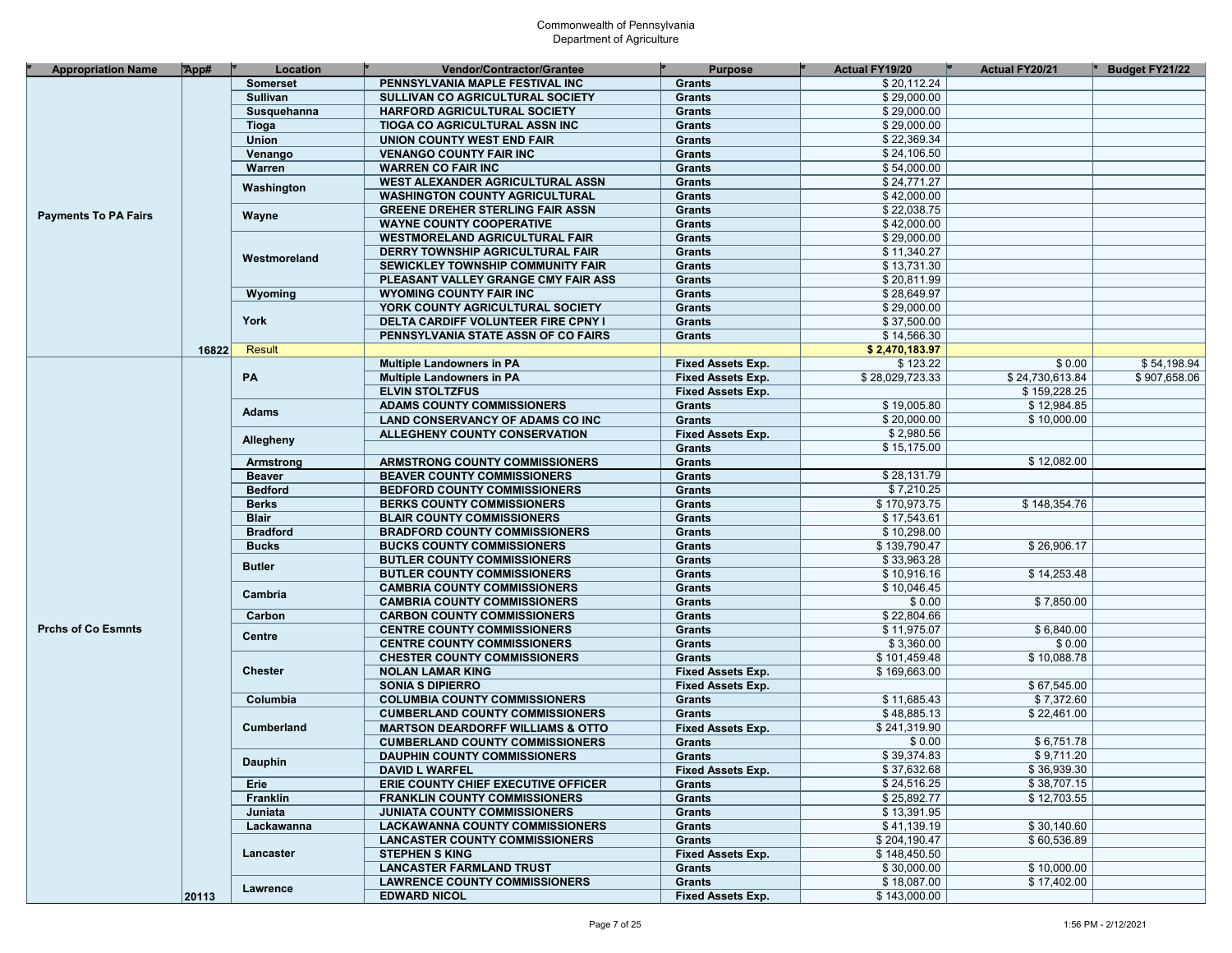| <b>Appropriation Name</b> | App#  | Location                  | Vendor/Contractor/Grantee                 | <b>Purpose</b>              | <b>Actual FY19/20</b> | <b>Actual FY20/21</b> | Budget FY21/22 |
|---------------------------|-------|---------------------------|-------------------------------------------|-----------------------------|-----------------------|-----------------------|----------------|
|                           |       | Lebanon                   | <b>LEBANON COUNTY COMMISSIONERS</b>       | <b>Grants</b>               | \$16,640.35           | \$3.196.85            |                |
|                           |       |                           | LEHIGH COUNTY CHIEF EXEC OFFICER          | <b>Grants</b>               | \$209,861.38          | \$114,471.68          |                |
|                           |       |                           | <b>GREGORY W SNYDER</b>                   | Fixed Assets Exp.           |                       | \$45,012.00           |                |
|                           |       | Lehigh                    | <b>IRWIN P HAMM</b>                       | Fixed Assets Exp.           |                       | \$232,936.20          |                |
|                           |       |                           | LEHIGH COUNTY CHIEF EXEC OFFICER          | <b>Grants</b>               | \$0.00                | \$22,870.45           |                |
|                           |       |                           |                                           |                             | \$1,691.12            | \$26,564.89           |                |
|                           |       | Luzerne                   | <b>LUZERNE COUNTY CHIEF EXECUTIVE</b>     | <b>Grants</b>               | \$15,107.44           |                       |                |
|                           |       | <b>Mercer</b>             | <b>MERCER COUNTY COMMISSIONERS</b>        | <b>Grants</b>               |                       |                       |                |
|                           |       | <b>Mifflin</b>            | <b>MIFFLIN COUNTY COMMISSIONERS</b>       | <b>Grants</b>               | \$10,055.61           | \$10,455.61           |                |
|                           |       |                           | <b>ADAM DWIGHT GLICK</b>                  | <b>Fixed Assets Exp.</b>    | \$13,941.87           |                       |                |
|                           |       | <b>Monroe</b>             | <b>MONROE COUNTY COMMISSIONERS</b>        | <b>Grants</b>               | \$12,023.36           | \$9,089.45            |                |
|                           |       | <b>Montgomery</b>         | <b>MONTGOMERY COUNTY COMMISSIONERS</b>    | <b>Grants</b>               | \$33,919.54           | \$32,469.90           |                |
|                           |       |                           | <b>MOORE TOWNSHIP</b>                     | Fixed Assets Exp.           | \$344,053.50          |                       |                |
|                           |       | Northampton               | NORTHAMPTON COUNTY CHIEF EXEC OFFIC       | <b>Grants</b>               | \$130,626.31          | \$99,286.67           |                |
| <b>Prchs of Co Esmnts</b> |       |                           | <b>JAMES S GULICK</b>                     | <b>Fixed Assets Exp.</b>    |                       | \$38,199.70           |                |
|                           |       | <b>Perry</b>              | PERRY COUNTY COMMISSIONERS                | <b>Grants</b>               | \$5,704.00            | \$19,292.15           |                |
|                           |       | <b>Schuylkill</b>         | SCHUYLKILL COUNTY COMMISSIONERS           | <b>Grants</b>               | \$33,321.13           | \$7,668.40            |                |
|                           |       | Susquehanna               | <b>SUSQUEHANNA COUNTY COMMISSIONERS</b>   | <b>Grants</b>               |                       | \$12,262.70           |                |
|                           |       | Tioga                     | <b>TIOGA COUNTY COMMISSIONERS</b>         | <b>Grants</b>               | \$11,020.00           |                       |                |
|                           |       | Union                     | <b>UNION COUNTY COMMISSIONERS</b>         | <b>Grants</b>               | \$44,350.27           |                       |                |
|                           |       |                           | <b>CALVIN R STOLTZFUS</b>                 | Fixed Assets Exp.           | \$158,658.92          |                       |                |
|                           |       | Washington                | <b>WASHINGTON COUNTY COMMISSIONERS</b>    | <b>Grants</b>               | \$21,533.68           | \$9.701.07            |                |
|                           |       | Wayne                     | <b>WAYNE COUNTY COMMISSIONERS</b>         | <b>Grants</b>               |                       | \$12,990.00           |                |
|                           |       |                           | <b>WESTMORELAND COUNTY COMMISSIONERS</b>  | <b>Grants</b>               | \$30,033.05           | \$26,831.50           |                |
|                           |       | Westmoreland              | <b>HOPE L FRYE</b>                        | <b>Fixed Assets Exp.</b>    | \$189,030.50          |                       |                |
|                           |       |                           | <b>WAYNE C FRYE</b>                       | <b>Fixed Assets Exp.</b>    | \$189,030.50          |                       |                |
|                           |       | York                      | YORK COUNTY COMMISSIONERS                 | <b>Grants</b>               | \$13,091.56           | \$24,908.10           |                |
|                           | 20113 | <b>Result</b>             |                                           |                             | \$31,336,404.07       | \$26,207,680.52       | \$961,857.00   |
|                           |       |                           | PENNSYLVANIA STATE UNIVERSITY             | <b>Grants</b>               | \$365,326.00          |                       |                |
|                           |       | <b>Centre</b>             | PENNSYLVANIA STATE UNIVERSITY             | <b>Grants</b>               |                       | \$361.326.00          | \$2.00         |
|                           |       | Lancaster                 | <b>LANCASTER COUNTY CONSERVATION</b>      | <b>Grants</b>               | \$1,875,000.00        |                       |                |
|                           |       | York                      | YORK COUNTY CONSERVATION DISTRICT         | <b>Grants</b>               | \$625,000.00          |                       |                |
|                           | 20114 | <b>Result</b>             |                                           |                             | \$2,865,326.00        | \$361,326.00          | \$2.00         |
|                           |       | <b>Chester</b>            | <b>RICOH USA INC</b>                      | <b>Operational Expenses</b> | \$2,645.64            | \$5,291.28            | \$5,291.28     |
|                           | 20115 | <b>Result</b>             |                                           |                             | \$2,645.64            | \$5,291.28            | \$5,291.28     |
|                           |       |                           | <b>Multiple Vendors</b>                   | <b>Operational Expenses</b> | \$10,046.53           | \$1,337.69            |                |
| <b>Ntrnt Mgmt-Admin</b>   |       | <b>Multiple Locations</b> | <b>Multiple Vendors</b>                   | <b>Non-Expense Items</b>    | \$54,866.81           | \$32,664.70           |                |
| Ping, Lns, Grnt& Tch A    |       | <b>MD</b>                 | SELECT RENTAL CORPORATION                 | <b>Operational Expenses</b> | \$84,736.56           |                       |                |
|                           |       |                           | <b>OTIS ELEVATOR COMPANY</b>              | <b>Operational Expenses</b> | \$68,800.00           | \$14,400.00           |                |
|                           |       | <b>NJ</b>                 | <b>JAMSAB REALTY CORP</b>                 | <b>Operational Expenses</b> | \$192,400.00          | \$263,200.00          |                |
|                           |       | OH                        | <b>CINTAS CORPORATION NUM 2</b>           | <b>Operational Expenses</b> | \$11,120.75           |                       |                |
|                           |       |                           | <b>UGI UTILITIES INC</b>                  | <b>Operational Expenses</b> | \$190,428.86          | \$67,439.60           |                |
|                           |       | <b>Berks</b>              | <b>UGI ENERGY SERVICES LLC</b>            |                             | \$18,515.41           |                       |                |
|                           |       |                           |                                           | <b>Operational Expenses</b> |                       |                       |                |
|                           |       | <b>Bucks</b>              | <b>BLOOMING GLEN CONTRACTORS INC</b>      | <b>Operational Expenses</b> | \$7,365.00            | \$7,365.00            |                |
|                           |       | Centre                    | PENNSYLVANIA STATE UNIVERSITY             | <b>Operational Expenses</b> | \$211,822.00          |                       |                |
|                           |       | <b>Chester</b>            | <b>RICOH USA INC</b>                      | <b>Operational Expenses</b> | \$4,966.28            | \$3,925.76            | \$3,269.28     |
|                           |       | Cumberland                | <b>CHARLES R HILMER III</b>               | <b>Operational Expenses</b> | \$11,287.50           |                       |                |
| <b>General Operations</b> |       |                           | <b>GRAYBAR ELECTRIC CO INC</b>            | <b>Operational Expenses</b> | \$129,150.00          |                       |                |
|                           |       |                           | HARRISBURG AREA COMMUNITY COLLEGE         | <b>Operational Expenses</b> | \$51,547.00           |                       |                |
|                           |       |                           | <b>COMMUNITY LIFETEAM INC</b>             | <b>Operational Expenses</b> | \$51,000.00           |                       |                |
|                           |       |                           | SFP EAST SHORE ASSOCIATES INC             | <b>Operational Expenses</b> | \$13,737.60           | \$17,706.24           |                |
|                           |       | <b>Dauphin</b>            | <b>CITY OF HARRISBURG</b>                 | <b>Operational Expenses</b> | \$113,298.34          |                       |                |
|                           |       |                           | <b>SUSQUEHANNA TOWNSHIP</b>               | <b>Operational Expenses</b> | \$64,972.52           |                       |                |
|                           |       |                           | <b>CAPITAL REGION WATER</b>               | <b>Operational Expenses</b> | \$280,163.95          | \$133,401.92          |                |
|                           |       |                           | PENNSYLVANIA ENTERTAINMENT GROUP          | <b>Operational Expenses</b> | \$12,325.00           |                       |                |
|                           |       |                           | <b>FRIENDS OF THE PENNSYLVANIA FARM</b>   | Grants                      | \$236,000.00          |                       |                |
|                           |       | Franklin                  | <b>FRANKLIN VETERINARY ASSOCIATES LLC</b> | <b>Operational Expenses</b> | \$13,000.00           |                       |                |
|                           |       | Lancaster                 | <b>LANCASTER COUNTY SOLID WASTE</b>       | <b>Operational Expenses</b> | \$78,028.21           | \$33,315.95           |                |
|                           |       | <b>Montgomery</b>         | <b>GRANTURK EQUIPMENT CO INC</b>          | <b>Fixed Assets Exp.</b>    | \$165,903.00          |                       |                |
|                           | 20118 |                           | <b>GENERAL EXPOSITION SERVICES INC</b>    | <b>Operational Expenses</b> | \$73,195.35           |                       |                |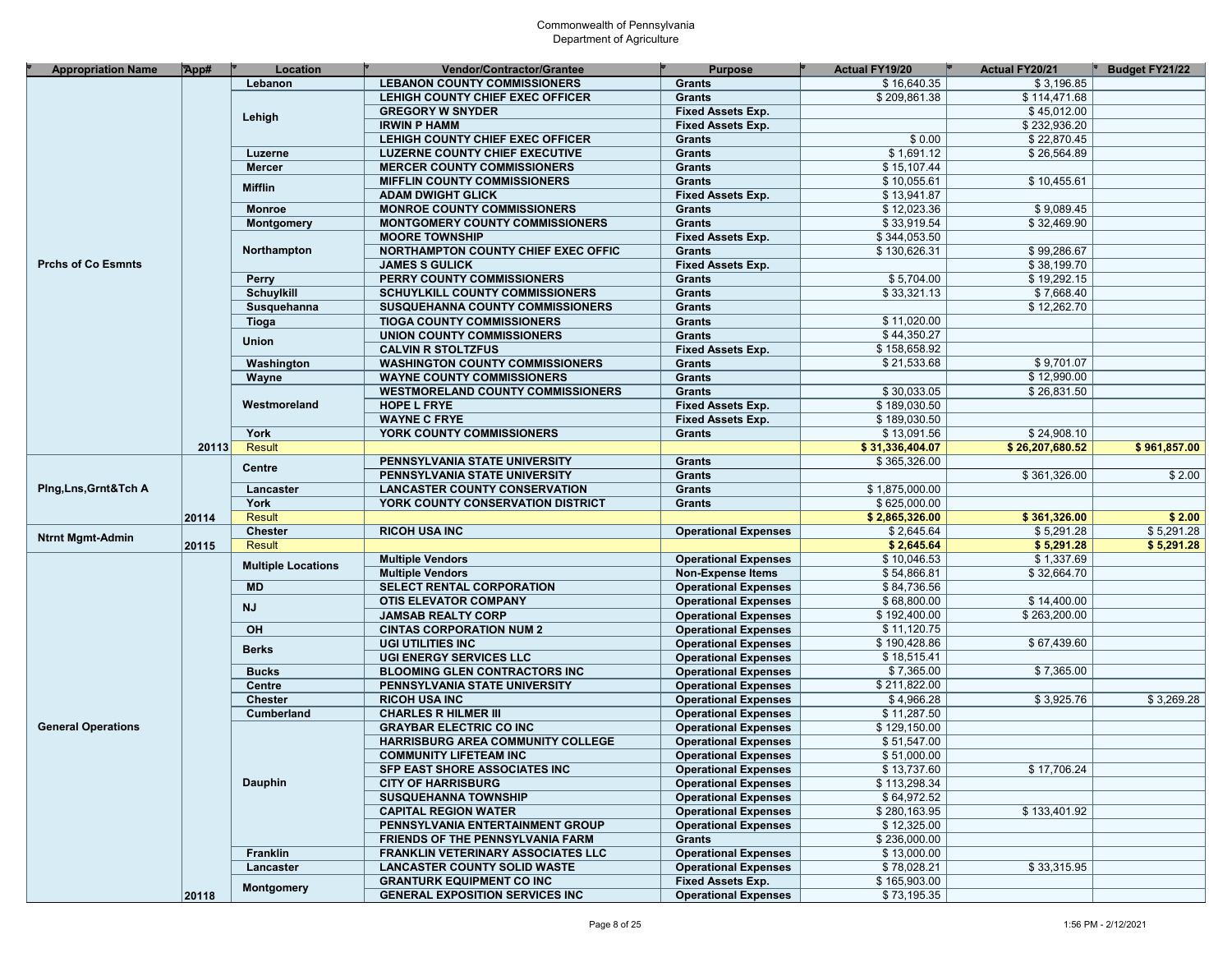| <b>Appropriation Name</b> | App#  | Location                 | Vendor/Contractor/Grantee                  | <b>Purpose</b>              | Actual FY19/20 | Actual FY20/21 | Budget FY21/22 |
|---------------------------|-------|--------------------------|--------------------------------------------|-----------------------------|----------------|----------------|----------------|
|                           |       | Northampton              | PPL ELECTRIC UTILITIES CORP                | <b>Operational Expenses</b> | \$494,935.04   | \$206,150.34   |                |
|                           |       | <b>Perry</b>             | <b>BLUE MOUNTAIN PROCESSORS LLC</b>        | <b>Operational Expenses</b> | \$22,875.00    |                |                |
|                           |       | York                     | <b>SPRING VALLEY MULCH LLC</b>             | <b>Operational Expenses</b> | \$61,785.59    | \$70,838.16    |                |
| <b>General Operations</b> |       | <b>TN</b>                | W W MANUFACTURING COMPANY INC              | <b>Operational Expenses</b> | \$64,870.00    |                |                |
|                           |       | <b>TX</b>                | <b>EVENT TRANSPORTATION SYSTEMS</b>        | <b>Operational Expenses</b> | \$579,080.00   | \$154.00       |                |
|                           |       | $\overline{\mathsf{VA}}$ | PEPCO ENERGY SERVICES INC                  | <b>Operational Expenses</b> | \$218,544.00   | \$160,467.00   | \$437,400.00   |
|                           | 20118 | <b>Result</b>            |                                            |                             | \$3,590,766.30 | \$1,012,366.36 | \$440,669.28   |
|                           |       | PA                       | <b>FRANKLIN COUNTY CONSERVATION</b>        | <b>Grants</b>               | \$42,993.00    | \$28,301.00    |                |
|                           |       | <b>Adams</b>             | ADAMS COUNTY CONSERVATION DISTRICT         | Grants                      | \$16,225.00    | \$28,301.00    |                |
|                           |       |                          | <b>FILTECH INC</b>                         | <b>Grants</b>               | \$9,840.72     | \$0.00         |                |
|                           |       | Allegheny                | ALLEGHENY COUNTY CONSERVATION              | <b>Grants</b>               | \$6,384.28     | \$16,225.00    |                |
|                           |       |                          | <b>ARMSTRONG CONSERVATION DISTRICT</b>     | <b>Grants</b>               | \$57,084.99    | \$26,909.88    |                |
|                           |       | Armstrong                | ARMSTRONG COUNTY CONSERVATION              | Grants                      | \$3,339.01     | \$17,019.12    |                |
|                           |       | <b>Beaver</b>            | BEAVER COUNTY CONSERVATION DISTRICT        | <b>Grants</b>               | \$61,790.96    | \$46,739.00    |                |
|                           |       | <b>Bedford</b>           | <b>BEDFORD COUNTY CONSERVATION</b>         | <b>Grants</b>               | \$17,724.03    | \$17,025.00    |                |
|                           |       | <b>Berks</b>             | BERKS COUNTY CONSERVATION DISTRICT         | <b>Grants</b>               | \$42,993.00    | \$28,301.00    |                |
|                           |       | <b>Blair</b>             | <b>BLAIR COUNTY CONSERVATION DISTRICT</b>  | Grants                      | \$95,580.00    | \$85,450.00    |                |
|                           |       | <b>Bradford</b>          | <b>BRADFORD COUNTY CONSERVATION</b>        | <b>Grants</b>               | \$16,225.00    | \$57,087.00    |                |
|                           |       | <b>Bucks</b>             | <b>BUCKS COUNTY CONSERVATION DISTRICT</b>  | Grants                      | \$16,225.00    | \$28,301.00    |                |
|                           |       | <b>Butler</b>            |                                            |                             | \$31,225.00    | \$46,225.00    |                |
|                           |       | Cambria                  | <b>BUTLER COUNTY CONSERVATION DISTRICT</b> | <b>Grants</b>               | \$58,338.00    | \$43,350.00    |                |
|                           |       |                          | <b>CAMBRIA COUNTY CONSERVATION</b>         | Grants                      |                |                |                |
|                           |       | Cameron                  | <b>CAMERON COUNTY CONSERVATION</b>         | <b>Grants</b>               | \$32,704.96    | \$16,225.00    |                |
|                           |       | Carbon                   | <b>CARBON COUNTY CONSERVATION DISTRICT</b> | Grants                      | \$26,768.00    | \$12,076.00    |                |
|                           |       | Centre                   | <b>CENTRE COUNTY CONSERVATION</b>          | <b>Grants</b>               | \$33,660.00    | \$26,691.29    |                |
|                           |       | <b>Chester</b>           | <b>CHESTER COUNTY CONSERVATION DISTRIC</b> | <b>Grants</b>               | \$16,225.00    | \$16,225.00    |                |
|                           |       | Clarion                  | <b>CLARION COUNTY CONSERVATION</b>         | <b>Grants</b>               | \$3,241.95     |                |                |
|                           |       |                          | <b>CLARION CONSERVATION DISTRICT</b>       | Grants                      |                | \$3,035.00     |                |
|                           |       | <b>Clearfield</b>        | <b>CLEARFIELD COUNTY CONSERVATION</b>      | <b>Grants</b>               | \$30,220.00    | \$46,489.00    |                |
|                           |       | Clinton                  | <b>CLINTON COUNTY CONSERVATION</b>         | Grants                      | \$49,962.00    | \$27,070.00    |                |
|                           |       | Columbia                 | <b>COLUMBIA COUNTY CONSERVATION</b>        | <b>Grants</b>               | \$32,993.00    | \$28,301.00    |                |
|                           |       | Crawford                 | <b>CRAWFORD COUNTY CONSERVATION</b>        | <b>Grants</b>               | \$16,225.00    | \$43,376.00    |                |
|                           |       | Cumberland               | <b>CUMBERLAND COUNTY CONSERVATION</b>      | <b>Grants</b>               | \$26,979.32    | \$27,413.96    |                |
| <b>Conserv Dist Grts</b>  |       | <b>Dauphin</b>           | PENNSYLVANIA ASSOCIATION OF                | <b>Grants</b>               | \$193,800.00   | \$206,700.00   |                |
|                           |       |                          | <b>DAUPHIN COUNTY CONSERVATION</b>         | <b>Grants</b>               | \$35,418.00    | \$28,301.00    |                |
|                           |       | <b>Delaware</b>          | DELAWARE COUNTY CONSERVATION               | <b>Grants</b>               | \$9,768.00     | \$3,000.00     |                |
|                           |       | Elk                      | ELK COUNTY CONSERVATION DISTRICT           | <b>Grants</b>               | \$43,021.52    | \$25,225.00    |                |
|                           |       | Erie                     | <b>ERIE COUNTY CONSERVATION DISTRICT</b>   | Grants                      | \$16,225.00    | \$16,225.00    |                |
|                           |       | <b>Fayette</b>           | <b>FAYETTE COUNTY CONSERVATION</b>         | <b>Grants</b>               | \$33,758.00    | \$29,530.50    |                |
|                           |       | <b>Forest</b>            | <b>FOREST COUNTY CONSERVATION DISTRICT</b> | <b>Grants</b>               | \$40,556.45    |                |                |
|                           |       | <b>Fulton</b>            | FULTON COUNTY CONSERVATION DISTRICT        | <b>Grants</b>               | \$42,992.67    | \$28,301.00    |                |
|                           |       | Greene                   | <b>GREENE COUNTY CONSERVATION DISTRICT</b> | Grants                      | \$117,387.08   | \$42,880.12    |                |
|                           |       | Huntingdon               | <b>HUNTINGDON COUNTY</b>                   | <b>Grants</b>               | \$26,768.00    | \$27,102.00    |                |
|                           |       | Indiana                  | <b>INDIANA COUNTY CONSERVATION</b>         | <b>Grants</b>               | \$52,993.00    | \$44,224.00    |                |
|                           |       | Jefferson                | JEFFERSON COUNTY CONSERVATION DISTR        | <b>Grants</b>               | \$16,225.00    | \$44,347.00    |                |
|                           |       | Juniata                  | <b>JUNIATA COUNTY CONSERVATION</b>         | Grants                      | \$42,993.00    | \$28,301.00    |                |
|                           |       | Lackawanna               | <b>LACKAWANNA COUNTY CONSERVATION</b>      | <b>Grants</b>               | \$30,767.75    | \$16,176.00    |                |
|                           |       | Lancaster                | <b>LANCASTER COUNTY CONSERVATION</b>       | Grants                      | \$78,725.00    | \$69,225.00    |                |
|                           |       | Lawrence                 | <b>LAWRENCE COUNTY CONSERVATION</b>        | <b>Grants</b>               | \$26,225.00    | \$16,225.00    |                |
|                           |       | Lebanon                  | <b>LEBANON COUNTY CONSERVATION</b>         | <b>Grants</b>               | \$42,993.00    | \$28,301.00    |                |
|                           |       | Lehigh                   | LEHIGH COUNTY CONSERVATION DISTRICT        | Grants                      | \$16,225.00    | \$20,250.00    |                |
|                           |       | Luzerne                  | <b>LUZERNE CONSERVATION DISTRICT</b>       | Grants                      | \$42,993.00    | \$28,301.00    |                |
|                           |       | Lycoming                 | <b>LYCOMING COUNTY CONSERVATION</b>        | Grants                      | \$103,865.07   | \$24,098.90    |                |
|                           |       | McKean                   | <b>MCKEAN COUNTY CONSERVATION DISTRICT</b> | Grants                      | \$28,451.76    | \$32,615.07    |                |
|                           |       | <b>Mercer</b>            | <b>MERCER COUNTY CONSERVATION</b>          | Grants                      | \$37,225.00    | \$34,645.00    |                |
|                           |       | <b>Mifflin</b>           | <b>MIFFLIN COUNTY CONSERVATION</b>         | Grants                      | \$35,068.00    | \$24,735.00    |                |
|                           |       | <b>Monroe</b>            | <b>MONROE COUNTY CONSERVATION DISTRICT</b> | Grants                      | \$42,993.00    | \$16,225.00    |                |
|                           |       | <b>Montgomery</b>        | <b>MONTGOMERY COUNTY CONSERVATION</b>      | Grants                      | \$36,225.00    | \$28,301.00    |                |
|                           |       | <b>Montour</b>           | <b>MONTOUR COUNTY CONSERVATION</b>         | Grants                      | \$16,225.00    | \$16,225.00    |                |
|                           | 20334 | Northampton              | NORTHAMPTON COUNTY CHIEF EXEC OFFIC        | Grants                      | \$38,199.37    | \$15,299.44    |                |
|                           |       |                          |                                            |                             |                |                |                |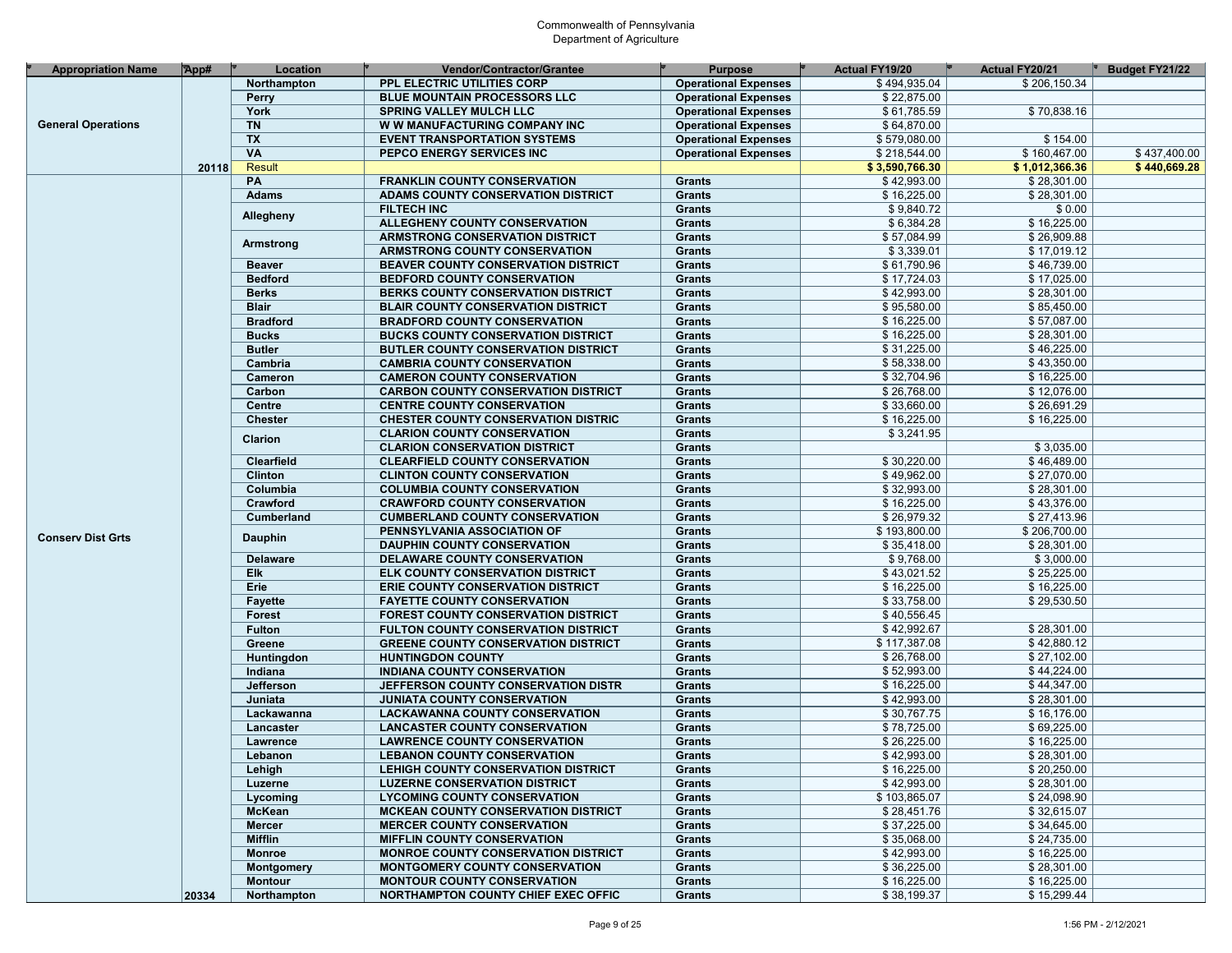| <b>Appropriation Name</b>        | App#  | Location          | <b>Vendor/Contractor/Grantee</b>           | <b>Purpose</b>              | <b>Actual FY19/20</b> | <b>Actual FY20/21</b> | Budget FY21/22 |
|----------------------------------|-------|-------------------|--------------------------------------------|-----------------------------|-----------------------|-----------------------|----------------|
|                                  |       | Northumberland    | <b>NORTHUMBERLAND COUNTY</b>               | <b>Grants</b>               | \$10,425.50           | \$12,076.00           |                |
|                                  |       | Perry             | PERRY COUNTY CONSERVATION DISTRICT         | <b>Grants</b>               | \$42,993.00           | \$28,301.00           |                |
|                                  |       | Potter            | POTTER COUNTY CONSERVATION DISTRICT        | <b>Grants</b>               | \$48,582.33           | \$24,802.69           |                |
|                                  |       | <b>Schuylkill</b> | <b>SCHUYLKILL CONSERVATION DISTRICT</b>    | <b>Grants</b>               | \$28,364.00           | \$20,802.11           |                |
|                                  |       | Snyder            | SNYDER COUNTY CONSERVATION DISTRICT        | <b>Grants</b>               | \$28,446.98           | \$17,487.02           |                |
|                                  |       | <b>Somerset</b>   | SOMERSET COUNTY CONSERVATION               | <b>Grants</b>               | \$16,225.00           | \$16,225.00           |                |
|                                  |       | <b>Sullivan</b>   | SULLIVAN COUNTY CONSERVATION               | <b>Grants</b>               | \$13,354.96           | \$85,071.00           |                |
|                                  |       | Susquehanna       | <b>SUSQUEHANNA COUNTY</b>                  | <b>Grants</b>               | \$193,843.36          | \$43,431.49           |                |
|                                  |       | <b>Tioga</b>      | <b>TIOGA COUNTY CONSERVATION DISTRICT</b>  | <b>Grants</b>               | \$127,204.92          | \$50,403.46           |                |
| <b>Conserv Dist Grts</b>         |       | Union             | UNION COUNTY CONSERVATION DISTRICT         | <b>Grants</b>               | \$31,521.68           | \$25,282.00           |                |
|                                  |       | Venango           | <b>VENANGO CONSERVATION DISTRICT</b>       | <b>Grants</b>               | \$50,664.14           | \$43,350.00           |                |
|                                  |       | Warren            | <b>WARREN COUNTY CONSERVATION DISTRICT</b> | <b>Grants</b>               | \$37,057.26           | \$21,622.83           |                |
|                                  |       | Washington        | <b>WASHINGTON COUNTY CONSERVATION</b>      | <b>Grants</b>               | \$16,225.00           | \$88,624.00           |                |
|                                  |       |                   | PIKE COUNTY CONSERVATION DISTRICT          | <b>Grants</b>               | \$26,768.00           | \$12,076.00           |                |
|                                  |       | Wayne             | <b>WAYNE CONSERVATION DISTRICT</b>         | <b>Grants</b>               | \$36,221.40           | \$16,225.00           |                |
|                                  |       | Westmoreland      | <b>WESTMORELAND COUNTY</b>                 | <b>Grants</b>               | \$16,224.45           | \$16,225.00           |                |
|                                  |       |                   |                                            |                             | \$10,000.00           |                       |                |
|                                  |       | Wyoming           | <b>WYOMING COUNTY</b>                      | <b>Grants</b>               |                       |                       |                |
|                                  |       | York              | YORK COUNTY CONSERVATION DISTRICT          | <b>Grants</b>               | \$42,993.00           | \$28,301.00           |                |
|                                  | 20334 | Result            |                                            |                             | \$2,770,148.87        | \$2,161,200.88        |                |
|                                  |       | PA                | <b>FRANKLIN COUNTY CONSERVATION</b>        | <b>Grants</b>               | \$226,313.00          | \$218,873.00          |                |
|                                  |       | <b>Adams</b>      | ADAMS COUNTY CONSERVATION DISTRICT         | <b>Grants</b>               | \$217,865.00          | \$214,615.00          |                |
|                                  |       | Allegheny         | ALLEGHENY COUNTY CONSERVATION              | <b>Grants</b>               | \$371,754.00          | \$364,578.00          |                |
|                                  |       | Armstrong         | ARMSTRONG CONSERVATION DISTRICT            | <b>Grants</b>               | \$995,353.00          | \$793,918.11          |                |
|                                  |       |                   | ARMSTRONG COUNTY CONSERVATION              | <b>Grants</b>               | \$0.00                | \$121,157.89          |                |
|                                  |       | <b>Beaver</b>     | BEAVER COUNTY CONSERVATION DISTRICT        | <b>Grants</b>               | \$205,539.00          | \$200,515.00          |                |
|                                  |       | <b>Bedford</b>    | <b>BEDFORD COUNTY CONSERVATION</b>         | <b>Grants</b>               | \$446,650.00          | \$421,077.00          |                |
|                                  |       | <b>Berks</b>      | BERKS COUNTY CONSERVATION DISTRICT         | <b>Grants</b>               | \$355,695.00          | \$347,581.00          |                |
|                                  |       | <b>Blair</b>      | <b>BLAIR COUNTY CONSERVATION DISTRICT</b>  | <b>Grants</b>               | \$127,338.00          | \$182,607.00          |                |
|                                  |       | <b>Bradford</b>   | <b>BRADFORD COUNTY CONSERVATION</b>        | <b>Grants</b>               | \$1,476,600.00        | \$1,473,304.00        |                |
|                                  |       | <b>Bucks</b>      | <b>BUCKS COUNTY CONSERVATION DISTRICT</b>  | <b>Grants</b>               | \$299,173.00          | \$296,266.00          |                |
|                                  |       | <b>Butler</b>     | <b>BUTLER COUNTY CONSERVATION DISTRICT</b> | <b>Grants</b>               | \$342,810.00          | \$331,989.00          |                |
|                                  |       | Cambria           | <b>CAMBRIA COUNTY CONSERVATION</b>         | Grants                      | \$233,027.00          | \$223,641.00          |                |
|                                  |       | Cameron           | <b>CAMERON COUNTY CONSERVATION</b>         | <b>Grants</b>               | \$174,032.00          | \$174,815.00          |                |
|                                  |       | Carbon            | <b>CARBON COUNTY CONSERVATION DISTRICT</b> | <b>Grants</b>               | \$73,071.00           | \$150,780.00          |                |
|                                  |       | <b>Centre</b>     | PENNSYLVANIA STATE UNIVERSITY              | Grants                      | \$1,372,000.00        | \$1,372,000.00        | \$1,372,000.00 |
|                                  |       |                   | <b>CENTRE COUNTY CONSERVATION</b>          | Grants                      | \$262,292.00          | \$249,972.00          |                |
|                                  |       |                   | <b>RICOH USA INC</b>                       | <b>Operational Expenses</b> | \$2,645.64            |                       |                |
|                                  |       | <b>Chester</b>    | <b>CHESTER COUNTY CONSERVATION DISTRIC</b> | Grants                      | \$329,708.00          | \$325,444.00          |                |
|                                  |       |                   | <b>CLARION COUNTY CONSERVATION</b>         | <b>Grants</b>               | \$452,034.00          | \$222,984.50          |                |
| <b>Dirt Gravel &amp; Low Vol</b> |       | Clarion           | <b>CLARION CONSERVATION DISTRICT</b>       | <b>Grants</b>               |                       | \$222,984.50          |                |
|                                  |       | Clearfield        | <b>CLEARFIELD COUNTY CONSERVATION</b>      | <b>Grants</b>               | \$547,304.00          | \$583,968.00          |                |
|                                  |       | <b>Clinton</b>    | <b>CLINTON COUNTY CONSERVATION</b>         | Grants                      | \$229,773.00          | \$232,684.00          |                |
|                                  |       | Columbia          | <b>COLUMBIA COUNTY CONSERVATION</b>        | <b>Grants</b>               | \$477,539.00          | \$432,697.00          |                |
|                                  |       | Crawford          | <b>CRAWFORD COUNTY CONSERVATION</b>        | Grants                      | \$707,469.00          | \$850,079.00          |                |
|                                  |       | Cumberland        | <b>CUMBERLAND COUNTY CONSERVATION</b>      | <b>Grants</b>               | \$229,252.00          | \$225,899.00          |                |
|                                  |       | Dauphin           | <b>DAUPHIN COUNTY CONSERVATION</b>         | <b>Grants</b>               | \$223,931.00          | \$220,554.00          |                |
|                                  |       | <b>Delaware</b>   | DELAWARE COUNTY CONSERVATION               | Grants                      | \$84,228.00           | \$82,105.00           |                |
|                                  |       | Elk               | <b>ELK COUNTY CONSERVATION DISTRICT</b>    | <b>Grants</b>               | \$198,392.00          | \$267,160.00          |                |
|                                  |       | Erie              | <b>ERIE COUNTY CONSERVATION DISTRICT</b>   | Grants                      | \$497,033.00          | \$622,005.00          |                |
|                                  |       | Fayette           | <b>FAYETTE COUNTY CONSERVATION</b>         | Grants                      | \$392,610.00          | \$375,161.00          |                |
|                                  |       |                   | <b>FOREST COUNTY CONSERVATION DISTRICT</b> | Grants                      | \$199,231.00          | \$5,473.45            |                |
|                                  |       | <b>Forest</b>     | <b>FOREST COUNTY COMMISSIONERS</b>         | <b>Grants</b>               |                       | \$188,010.55          |                |
|                                  |       | <b>Fulton</b>     | FULTON COUNTY CONSERVATION DISTRICT        | Grants                      | \$202,945.00          | \$225,916.00          |                |
|                                  |       | Greene            |                                            |                             | \$486,865.00          | \$533,030.00          |                |
|                                  |       |                   | <b>GREENE COUNTY CONSERVATION DISTRICT</b> | Grants                      |                       |                       |                |
|                                  |       | Huntingdon        | <b>HUNTINGDON COUNTY</b>                   | Grants                      | \$428,355.00          | \$411,517.00          |                |
|                                  |       | Indiana           | INDIANA COUNTY CONSERVATION                | Grants                      | \$731,562.00          | \$740,177.00          |                |
|                                  |       | Jefferson         | JEFFERSON COUNTY CONSERVATION DISTR        | Grants                      | \$589,481.00          | \$590,848.00          |                |
|                                  |       | Juniata           | <b>JUNIATA COUNTY CONSERVATION</b>         | Grants                      | \$147,993.00          | \$180,360.00          |                |
|                                  | 30354 | Lackawanna        | <b>LACKAWANNA COUNTY CONSERVATION</b>      | Grants                      | \$190,361.00          | \$190,826.00          |                |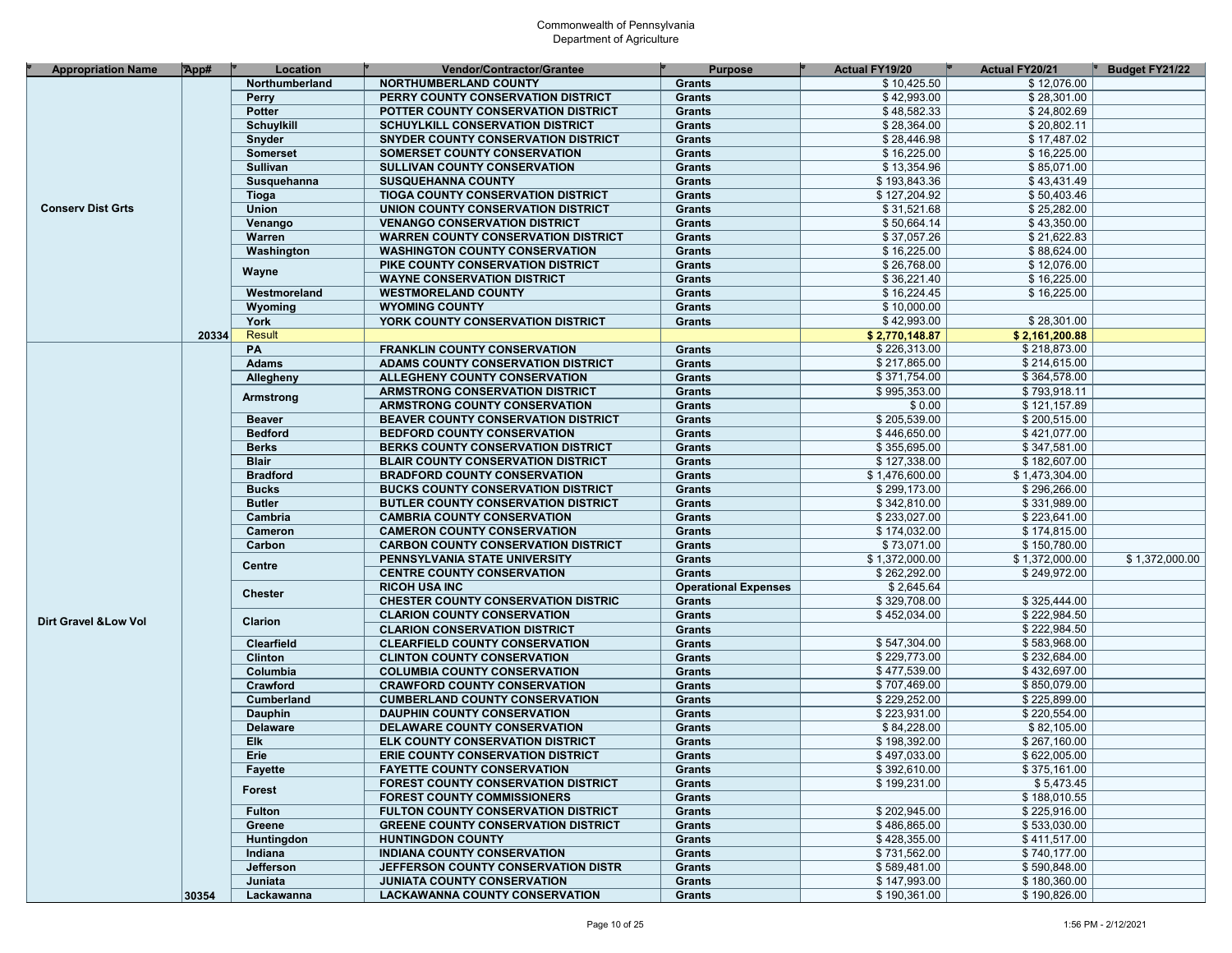| <b>Appropriation Name</b>                        | App#  | Location          | <b>Vendor/Contractor/Grantee</b>                                    | <b>Purpose</b>                                                                                                                                                                                                                                                                                                                                                                                                                                                                                                                                                                                                                                                                                                                                                                                                                                                                                                                                                                                                                                                                                                                                                                                                                                                                                                                                                                                                                                                                                                                                                                                                                                                                                                                                                                                                                                                                                                                                                                                                                                                                                                                                                                                                                                                                                                                                                                                                                                                                                                                   | <b>Actual FY19/20</b> | Actual FY20/21 | Budget FY21/22 |
|--------------------------------------------------|-------|-------------------|---------------------------------------------------------------------|----------------------------------------------------------------------------------------------------------------------------------------------------------------------------------------------------------------------------------------------------------------------------------------------------------------------------------------------------------------------------------------------------------------------------------------------------------------------------------------------------------------------------------------------------------------------------------------------------------------------------------------------------------------------------------------------------------------------------------------------------------------------------------------------------------------------------------------------------------------------------------------------------------------------------------------------------------------------------------------------------------------------------------------------------------------------------------------------------------------------------------------------------------------------------------------------------------------------------------------------------------------------------------------------------------------------------------------------------------------------------------------------------------------------------------------------------------------------------------------------------------------------------------------------------------------------------------------------------------------------------------------------------------------------------------------------------------------------------------------------------------------------------------------------------------------------------------------------------------------------------------------------------------------------------------------------------------------------------------------------------------------------------------------------------------------------------------------------------------------------------------------------------------------------------------------------------------------------------------------------------------------------------------------------------------------------------------------------------------------------------------------------------------------------------------------------------------------------------------------------------------------------------------|-----------------------|----------------|----------------|
|                                                  |       | Lancaster         | <b>LANCASTER COUNTY CONSERVATION</b>                                | <b>Grants</b>                                                                                                                                                                                                                                                                                                                                                                                                                                                                                                                                                                                                                                                                                                                                                                                                                                                                                                                                                                                                                                                                                                                                                                                                                                                                                                                                                                                                                                                                                                                                                                                                                                                                                                                                                                                                                                                                                                                                                                                                                                                                                                                                                                                                                                                                                                                                                                                                                                                                                                                    | \$374,287.00          | \$366,835.00   |                |
|                                                  |       | Lawrence          | <b>LAWRENCE COUNTY CONSERVATION</b>                                 | <b>Grants</b>                                                                                                                                                                                                                                                                                                                                                                                                                                                                                                                                                                                                                                                                                                                                                                                                                                                                                                                                                                                                                                                                                                                                                                                                                                                                                                                                                                                                                                                                                                                                                                                                                                                                                                                                                                                                                                                                                                                                                                                                                                                                                                                                                                                                                                                                                                                                                                                                                                                                                                                    | \$201,404.00          | \$196,578.00   |                |
|                                                  |       | Lebanon           | <b>LEBANON COUNTY CONSERVATION</b>                                  |                                                                                                                                                                                                                                                                                                                                                                                                                                                                                                                                                                                                                                                                                                                                                                                                                                                                                                                                                                                                                                                                                                                                                                                                                                                                                                                                                                                                                                                                                                                                                                                                                                                                                                                                                                                                                                                                                                                                                                                                                                                                                                                                                                                                                                                                                                                                                                                                                                                                                                                                  | \$182,381.00          | \$180,505.00   |                |
|                                                  |       | Lehigh            | LEHIGH COUNTY CONSERVATION DISTRICT                                 | <b>Grants</b><br>\$180,750.00<br>\$255,599.00<br><b>Grants</b><br>\$345,248.00<br>\$319,897.00<br>Grants<br>\$565,718.00<br>\$553,717.00<br><b>Grants</b><br>\$356,181.00<br>\$285,369.00<br><b>Grants</b><br>\$324,464.00<br>\$296,023.00<br><b>Grants</b><br>\$157,340.00<br>\$155,121.00<br>Grants<br>\$228,000.00<br>\$223,381.00<br><b>Grants</b><br>\$276,855.00<br>\$271,361.00<br>Grants<br>\$140,000.00<br>\$140,000.00<br><b>Grants</b><br>\$177,123.76<br>\$109.584.50<br><b>Grants</b><br>\$48,335.24<br>\$109,584.50<br><b>Grants</b><br>\$301,308.00<br>\$296,781.00<br>Grants<br>\$249,500.00<br>\$251,403.00<br><b>Grants</b><br>\$861,158.00<br>\$883,294.00<br>Grants<br>\$332,253.00<br>\$319,406.00<br><b>Grants</b><br>\$188,886.00<br>\$190,257.00<br>Grants<br>\$641,427.00<br>\$626,123.00<br><b>Grants</b><br>\$390,955.00<br>\$318,451.00<br>Grants<br>\$1,435,435.00<br>\$1,285,461.00<br><b>Grants</b><br>\$1,101,044.00<br>\$1,033,632.00<br><b>Grants</b><br>\$100,049.00<br>\$144,695.00<br><b>Grants</b><br>\$590,780.00<br>\$581,095.00<br>Grants<br>\$615,750.00<br>\$548,902.00<br><b>Grants</b><br>\$514,155.00<br>\$570,657.00<br>Grants<br>\$103.110.00<br>\$140,000.00<br><b>Grants</b><br>\$578,267.00<br>\$561,673.00<br>Grants<br>\$428,510.00<br>\$405,515.00<br><b>Grants</b><br>\$303,195.00<br>\$357,965.00<br>Grants<br>\$620,553.00<br>\$593,563.00<br><b>Grants</b><br>\$27,442,645.64<br>\$27,440,000.00<br>\$1,372,000.00<br>\$15,436.80<br><b>Grants</b><br>\$19,040.00<br>\$22,692.00<br>\$13,880.00<br>Grants<br>\$13,960.60<br>\$1,925.00<br><b>Grants</b><br>\$49,483.84<br>\$4,480.00<br>Grants<br>\$12,312.80<br><b>Grants</b><br>\$13,016.00<br>\$15,128.00<br>Grants<br>\$22,969.00<br>\$3,636.50<br><b>Grants</b><br>\$33,595.60<br>\$7,494.52<br>Grants<br>\$59,527.20<br>\$6,300.00<br><b>Grants</b><br>\$12,592.00<br>Grants<br>\$35,968.56<br>\$2,652.00<br><b>Grants</b><br>\$51,021.00<br>\$44,455.68<br>Grants<br>\$1,738.00<br>\$17,556.00<br><b>Grants</b><br>\$143,375.56<br>\$44,151.72<br>Grants<br>\$12,536.00<br><b>Grants</b><br>\$11,883.20<br><b>Grants</b><br>\$47,657.20<br>\$13,200.80<br>Grants<br>\$26,284.56<br>Grants<br>\$44,146.00<br>\$6,321.60<br>Grants<br>\$32,628.00<br>\$28,858.80<br>Grants<br>\$38,040.00<br>\$7,191.20<br>Grants<br>\$34,994.40<br>\$8,300.00<br>Grants<br>\$8,145.78<br>\$1,232.16<br>Grants<br>\$13,337.56<br>\$1,500.00<br>Grants<br>\$27,906.00<br>\$956.00<br>Grants<br>\$16,186.80<br>\$3,920.00<br>Grants |                       |                |                |
| Dirt Gravel & Low Vol<br><b>PA Breeding Fund</b> |       | Luzerne           | <b>LUZERNE CONSERVATION DISTRICT</b>                                |                                                                                                                                                                                                                                                                                                                                                                                                                                                                                                                                                                                                                                                                                                                                                                                                                                                                                                                                                                                                                                                                                                                                                                                                                                                                                                                                                                                                                                                                                                                                                                                                                                                                                                                                                                                                                                                                                                                                                                                                                                                                                                                                                                                                                                                                                                                                                                                                                                                                                                                                  |                       |                |                |
|                                                  |       | Lycoming          | <b>LYCOMING COUNTY CONSERVATION</b>                                 |                                                                                                                                                                                                                                                                                                                                                                                                                                                                                                                                                                                                                                                                                                                                                                                                                                                                                                                                                                                                                                                                                                                                                                                                                                                                                                                                                                                                                                                                                                                                                                                                                                                                                                                                                                                                                                                                                                                                                                                                                                                                                                                                                                                                                                                                                                                                                                                                                                                                                                                                  |                       |                |                |
|                                                  |       | <b>McKean</b>     | <b>MCKEAN COUNTY CONSERVATION DISTRICT</b>                          |                                                                                                                                                                                                                                                                                                                                                                                                                                                                                                                                                                                                                                                                                                                                                                                                                                                                                                                                                                                                                                                                                                                                                                                                                                                                                                                                                                                                                                                                                                                                                                                                                                                                                                                                                                                                                                                                                                                                                                                                                                                                                                                                                                                                                                                                                                                                                                                                                                                                                                                                  |                       |                |                |
|                                                  |       | <b>Mercer</b>     | <b>MERCER COUNTY CONSERVATION</b>                                   |                                                                                                                                                                                                                                                                                                                                                                                                                                                                                                                                                                                                                                                                                                                                                                                                                                                                                                                                                                                                                                                                                                                                                                                                                                                                                                                                                                                                                                                                                                                                                                                                                                                                                                                                                                                                                                                                                                                                                                                                                                                                                                                                                                                                                                                                                                                                                                                                                                                                                                                                  |                       |                |                |
|                                                  |       | <b>Mifflin</b>    | <b>MIFFLIN COUNTY CONSERVATION</b>                                  |                                                                                                                                                                                                                                                                                                                                                                                                                                                                                                                                                                                                                                                                                                                                                                                                                                                                                                                                                                                                                                                                                                                                                                                                                                                                                                                                                                                                                                                                                                                                                                                                                                                                                                                                                                                                                                                                                                                                                                                                                                                                                                                                                                                                                                                                                                                                                                                                                                                                                                                                  |                       |                |                |
|                                                  |       | <b>Monroe</b>     | <b>MONROE COUNTY CONSERVATION DISTRICT</b>                          |                                                                                                                                                                                                                                                                                                                                                                                                                                                                                                                                                                                                                                                                                                                                                                                                                                                                                                                                                                                                                                                                                                                                                                                                                                                                                                                                                                                                                                                                                                                                                                                                                                                                                                                                                                                                                                                                                                                                                                                                                                                                                                                                                                                                                                                                                                                                                                                                                                                                                                                                  |                       |                |                |
|                                                  |       | Montgomery        | <b>MONTGOMERY COUNTY CONSERVATION</b>                               |                                                                                                                                                                                                                                                                                                                                                                                                                                                                                                                                                                                                                                                                                                                                                                                                                                                                                                                                                                                                                                                                                                                                                                                                                                                                                                                                                                                                                                                                                                                                                                                                                                                                                                                                                                                                                                                                                                                                                                                                                                                                                                                                                                                                                                                                                                                                                                                                                                                                                                                                  |                       |                |                |
|                                                  |       | <b>Montour</b>    | <b>MONTOUR COUNTY CONSERVATION</b>                                  |                                                                                                                                                                                                                                                                                                                                                                                                                                                                                                                                                                                                                                                                                                                                                                                                                                                                                                                                                                                                                                                                                                                                                                                                                                                                                                                                                                                                                                                                                                                                                                                                                                                                                                                                                                                                                                                                                                                                                                                                                                                                                                                                                                                                                                                                                                                                                                                                                                                                                                                                  |                       |                |                |
|                                                  |       |                   | <b>NORTHAMPTON COUNTY CHIEF EXEC OFFIC</b>                          |                                                                                                                                                                                                                                                                                                                                                                                                                                                                                                                                                                                                                                                                                                                                                                                                                                                                                                                                                                                                                                                                                                                                                                                                                                                                                                                                                                                                                                                                                                                                                                                                                                                                                                                                                                                                                                                                                                                                                                                                                                                                                                                                                                                                                                                                                                                                                                                                                                                                                                                                  |                       |                |                |
|                                                  |       | Northampton       | <b>NORTHAMPTON COUNTY CHIEF EXEC OFFIC</b>                          |                                                                                                                                                                                                                                                                                                                                                                                                                                                                                                                                                                                                                                                                                                                                                                                                                                                                                                                                                                                                                                                                                                                                                                                                                                                                                                                                                                                                                                                                                                                                                                                                                                                                                                                                                                                                                                                                                                                                                                                                                                                                                                                                                                                                                                                                                                                                                                                                                                                                                                                                  |                       |                |                |
|                                                  |       | Northumberland    | <b>NORTHUMBERLAND COUNTY</b>                                        |                                                                                                                                                                                                                                                                                                                                                                                                                                                                                                                                                                                                                                                                                                                                                                                                                                                                                                                                                                                                                                                                                                                                                                                                                                                                                                                                                                                                                                                                                                                                                                                                                                                                                                                                                                                                                                                                                                                                                                                                                                                                                                                                                                                                                                                                                                                                                                                                                                                                                                                                  |                       |                |                |
|                                                  |       | Perry             | PERRY COUNTY CONSERVATION DISTRICT                                  |                                                                                                                                                                                                                                                                                                                                                                                                                                                                                                                                                                                                                                                                                                                                                                                                                                                                                                                                                                                                                                                                                                                                                                                                                                                                                                                                                                                                                                                                                                                                                                                                                                                                                                                                                                                                                                                                                                                                                                                                                                                                                                                                                                                                                                                                                                                                                                                                                                                                                                                                  |                       |                |                |
|                                                  |       | <b>Potter</b>     | POTTER COUNTY CONSERVATION DISTRICT                                 |                                                                                                                                                                                                                                                                                                                                                                                                                                                                                                                                                                                                                                                                                                                                                                                                                                                                                                                                                                                                                                                                                                                                                                                                                                                                                                                                                                                                                                                                                                                                                                                                                                                                                                                                                                                                                                                                                                                                                                                                                                                                                                                                                                                                                                                                                                                                                                                                                                                                                                                                  |                       |                |                |
|                                                  |       | <b>Schuylkill</b> | <b>SCHUYLKILL CONSERVATION DISTRICT</b>                             |                                                                                                                                                                                                                                                                                                                                                                                                                                                                                                                                                                                                                                                                                                                                                                                                                                                                                                                                                                                                                                                                                                                                                                                                                                                                                                                                                                                                                                                                                                                                                                                                                                                                                                                                                                                                                                                                                                                                                                                                                                                                                                                                                                                                                                                                                                                                                                                                                                                                                                                                  |                       |                |                |
|                                                  |       |                   |                                                                     |                                                                                                                                                                                                                                                                                                                                                                                                                                                                                                                                                                                                                                                                                                                                                                                                                                                                                                                                                                                                                                                                                                                                                                                                                                                                                                                                                                                                                                                                                                                                                                                                                                                                                                                                                                                                                                                                                                                                                                                                                                                                                                                                                                                                                                                                                                                                                                                                                                                                                                                                  |                       |                |                |
|                                                  |       | Snyder            | SNYDER COUNTY CONSERVATION DISTRICT<br>SOMERSET COUNTY CONSERVATION |                                                                                                                                                                                                                                                                                                                                                                                                                                                                                                                                                                                                                                                                                                                                                                                                                                                                                                                                                                                                                                                                                                                                                                                                                                                                                                                                                                                                                                                                                                                                                                                                                                                                                                                                                                                                                                                                                                                                                                                                                                                                                                                                                                                                                                                                                                                                                                                                                                                                                                                                  |                       |                |                |
|                                                  |       | <b>Somerset</b>   |                                                                     |                                                                                                                                                                                                                                                                                                                                                                                                                                                                                                                                                                                                                                                                                                                                                                                                                                                                                                                                                                                                                                                                                                                                                                                                                                                                                                                                                                                                                                                                                                                                                                                                                                                                                                                                                                                                                                                                                                                                                                                                                                                                                                                                                                                                                                                                                                                                                                                                                                                                                                                                  |                       |                |                |
|                                                  |       | <b>Sullivan</b>   | SULLIVAN COUNTY CONSERVATION<br><b>SUSQUEHANNA COUNTY</b>           |                                                                                                                                                                                                                                                                                                                                                                                                                                                                                                                                                                                                                                                                                                                                                                                                                                                                                                                                                                                                                                                                                                                                                                                                                                                                                                                                                                                                                                                                                                                                                                                                                                                                                                                                                                                                                                                                                                                                                                                                                                                                                                                                                                                                                                                                                                                                                                                                                                                                                                                                  |                       |                |                |
|                                                  |       | Susquehanna       |                                                                     |                                                                                                                                                                                                                                                                                                                                                                                                                                                                                                                                                                                                                                                                                                                                                                                                                                                                                                                                                                                                                                                                                                                                                                                                                                                                                                                                                                                                                                                                                                                                                                                                                                                                                                                                                                                                                                                                                                                                                                                                                                                                                                                                                                                                                                                                                                                                                                                                                                                                                                                                  |                       |                |                |
|                                                  |       | Tioga             | TIOGA COUNTY CONSERVATION DISTRICT                                  |                                                                                                                                                                                                                                                                                                                                                                                                                                                                                                                                                                                                                                                                                                                                                                                                                                                                                                                                                                                                                                                                                                                                                                                                                                                                                                                                                                                                                                                                                                                                                                                                                                                                                                                                                                                                                                                                                                                                                                                                                                                                                                                                                                                                                                                                                                                                                                                                                                                                                                                                  |                       |                |                |
|                                                  |       | Union             | UNION COUNTY CONSERVATION DISTRICT                                  |                                                                                                                                                                                                                                                                                                                                                                                                                                                                                                                                                                                                                                                                                                                                                                                                                                                                                                                                                                                                                                                                                                                                                                                                                                                                                                                                                                                                                                                                                                                                                                                                                                                                                                                                                                                                                                                                                                                                                                                                                                                                                                                                                                                                                                                                                                                                                                                                                                                                                                                                  |                       |                |                |
|                                                  |       | Venango           | <b>VENANGO CONSERVATION DISTRICT</b>                                |                                                                                                                                                                                                                                                                                                                                                                                                                                                                                                                                                                                                                                                                                                                                                                                                                                                                                                                                                                                                                                                                                                                                                                                                                                                                                                                                                                                                                                                                                                                                                                                                                                                                                                                                                                                                                                                                                                                                                                                                                                                                                                                                                                                                                                                                                                                                                                                                                                                                                                                                  |                       |                |                |
|                                                  |       | Warren            | <b>WARREN COUNTY CONSERVATION DISTRICT</b>                          |                                                                                                                                                                                                                                                                                                                                                                                                                                                                                                                                                                                                                                                                                                                                                                                                                                                                                                                                                                                                                                                                                                                                                                                                                                                                                                                                                                                                                                                                                                                                                                                                                                                                                                                                                                                                                                                                                                                                                                                                                                                                                                                                                                                                                                                                                                                                                                                                                                                                                                                                  |                       |                |                |
|                                                  |       | Washington        | <b>WASHINGTON COUNTY CONSERVATION</b>                               |                                                                                                                                                                                                                                                                                                                                                                                                                                                                                                                                                                                                                                                                                                                                                                                                                                                                                                                                                                                                                                                                                                                                                                                                                                                                                                                                                                                                                                                                                                                                                                                                                                                                                                                                                                                                                                                                                                                                                                                                                                                                                                                                                                                                                                                                                                                                                                                                                                                                                                                                  |                       |                |                |
|                                                  |       | Wayne             | PIKE COUNTY CONSERVATION DISTRICT                                   |                                                                                                                                                                                                                                                                                                                                                                                                                                                                                                                                                                                                                                                                                                                                                                                                                                                                                                                                                                                                                                                                                                                                                                                                                                                                                                                                                                                                                                                                                                                                                                                                                                                                                                                                                                                                                                                                                                                                                                                                                                                                                                                                                                                                                                                                                                                                                                                                                                                                                                                                  |                       |                |                |
|                                                  |       |                   | <b>WAYNE CONSERVATION DISTRICT</b>                                  |                                                                                                                                                                                                                                                                                                                                                                                                                                                                                                                                                                                                                                                                                                                                                                                                                                                                                                                                                                                                                                                                                                                                                                                                                                                                                                                                                                                                                                                                                                                                                                                                                                                                                                                                                                                                                                                                                                                                                                                                                                                                                                                                                                                                                                                                                                                                                                                                                                                                                                                                  |                       |                |                |
|                                                  |       | Westmoreland      | <b>WESTMORELAND COUNTY</b>                                          |                                                                                                                                                                                                                                                                                                                                                                                                                                                                                                                                                                                                                                                                                                                                                                                                                                                                                                                                                                                                                                                                                                                                                                                                                                                                                                                                                                                                                                                                                                                                                                                                                                                                                                                                                                                                                                                                                                                                                                                                                                                                                                                                                                                                                                                                                                                                                                                                                                                                                                                                  |                       |                |                |
|                                                  |       | Wyoming           | <b>WYOMING COUNTY</b>                                               |                                                                                                                                                                                                                                                                                                                                                                                                                                                                                                                                                                                                                                                                                                                                                                                                                                                                                                                                                                                                                                                                                                                                                                                                                                                                                                                                                                                                                                                                                                                                                                                                                                                                                                                                                                                                                                                                                                                                                                                                                                                                                                                                                                                                                                                                                                                                                                                                                                                                                                                                  |                       |                |                |
|                                                  |       | York              | YORK COUNTY CONSERVATION DISTRICT                                   |                                                                                                                                                                                                                                                                                                                                                                                                                                                                                                                                                                                                                                                                                                                                                                                                                                                                                                                                                                                                                                                                                                                                                                                                                                                                                                                                                                                                                                                                                                                                                                                                                                                                                                                                                                                                                                                                                                                                                                                                                                                                                                                                                                                                                                                                                                                                                                                                                                                                                                                                  |                       |                |                |
|                                                  | 30354 | Result            |                                                                     |                                                                                                                                                                                                                                                                                                                                                                                                                                                                                                                                                                                                                                                                                                                                                                                                                                                                                                                                                                                                                                                                                                                                                                                                                                                                                                                                                                                                                                                                                                                                                                                                                                                                                                                                                                                                                                                                                                                                                                                                                                                                                                                                                                                                                                                                                                                                                                                                                                                                                                                                  |                       |                |                |
|                                                  |       | <b>AZ</b>         | <b>NICK J POLYDOROS</b>                                             |                                                                                                                                                                                                                                                                                                                                                                                                                                                                                                                                                                                                                                                                                                                                                                                                                                                                                                                                                                                                                                                                                                                                                                                                                                                                                                                                                                                                                                                                                                                                                                                                                                                                                                                                                                                                                                                                                                                                                                                                                                                                                                                                                                                                                                                                                                                                                                                                                                                                                                                                  |                       |                |                |
|                                                  |       |                   | <b>SCOT WATERMAN</b>                                                |                                                                                                                                                                                                                                                                                                                                                                                                                                                                                                                                                                                                                                                                                                                                                                                                                                                                                                                                                                                                                                                                                                                                                                                                                                                                                                                                                                                                                                                                                                                                                                                                                                                                                                                                                                                                                                                                                                                                                                                                                                                                                                                                                                                                                                                                                                                                                                                                                                                                                                                                  |                       |                |                |
|                                                  |       |                   | <b>LAINEY BUG STABLES LLC</b>                                       |                                                                                                                                                                                                                                                                                                                                                                                                                                                                                                                                                                                                                                                                                                                                                                                                                                                                                                                                                                                                                                                                                                                                                                                                                                                                                                                                                                                                                                                                                                                                                                                                                                                                                                                                                                                                                                                                                                                                                                                                                                                                                                                                                                                                                                                                                                                                                                                                                                                                                                                                  |                       |                |                |
|                                                  |       | CA                | <b>JAY AR DEE STABLES</b>                                           |                                                                                                                                                                                                                                                                                                                                                                                                                                                                                                                                                                                                                                                                                                                                                                                                                                                                                                                                                                                                                                                                                                                                                                                                                                                                                                                                                                                                                                                                                                                                                                                                                                                                                                                                                                                                                                                                                                                                                                                                                                                                                                                                                                                                                                                                                                                                                                                                                                                                                                                                  |                       |                |                |
|                                                  |       |                   | <b>GORDON MITCHNICK</b>                                             |                                                                                                                                                                                                                                                                                                                                                                                                                                                                                                                                                                                                                                                                                                                                                                                                                                                                                                                                                                                                                                                                                                                                                                                                                                                                                                                                                                                                                                                                                                                                                                                                                                                                                                                                                                                                                                                                                                                                                                                                                                                                                                                                                                                                                                                                                                                                                                                                                                                                                                                                  |                       |                |                |
|                                                  |       |                   | <b>JOANNE H NOR</b>                                                 |                                                                                                                                                                                                                                                                                                                                                                                                                                                                                                                                                                                                                                                                                                                                                                                                                                                                                                                                                                                                                                                                                                                                                                                                                                                                                                                                                                                                                                                                                                                                                                                                                                                                                                                                                                                                                                                                                                                                                                                                                                                                                                                                                                                                                                                                                                                                                                                                                                                                                                                                  |                       |                |                |
|                                                  |       | <b>CT</b>         | <b>SUN CORP</b>                                                     |                                                                                                                                                                                                                                                                                                                                                                                                                                                                                                                                                                                                                                                                                                                                                                                                                                                                                                                                                                                                                                                                                                                                                                                                                                                                                                                                                                                                                                                                                                                                                                                                                                                                                                                                                                                                                                                                                                                                                                                                                                                                                                                                                                                                                                                                                                                                                                                                                                                                                                                                  |                       |                |                |
|                                                  |       |                   | <b>GEORGE STRAWBRIDGE JR</b>                                        |                                                                                                                                                                                                                                                                                                                                                                                                                                                                                                                                                                                                                                                                                                                                                                                                                                                                                                                                                                                                                                                                                                                                                                                                                                                                                                                                                                                                                                                                                                                                                                                                                                                                                                                                                                                                                                                                                                                                                                                                                                                                                                                                                                                                                                                                                                                                                                                                                                                                                                                                  |                       |                |                |
|                                                  |       |                   | <b>DANIEL W MCCONNELL SR</b>                                        |                                                                                                                                                                                                                                                                                                                                                                                                                                                                                                                                                                                                                                                                                                                                                                                                                                                                                                                                                                                                                                                                                                                                                                                                                                                                                                                                                                                                                                                                                                                                                                                                                                                                                                                                                                                                                                                                                                                                                                                                                                                                                                                                                                                                                                                                                                                                                                                                                                                                                                                                  |                       |                |                |
|                                                  |       | <b>DE</b>         | <b>BETTINA L JENNEY</b>                                             |                                                                                                                                                                                                                                                                                                                                                                                                                                                                                                                                                                                                                                                                                                                                                                                                                                                                                                                                                                                                                                                                                                                                                                                                                                                                                                                                                                                                                                                                                                                                                                                                                                                                                                                                                                                                                                                                                                                                                                                                                                                                                                                                                                                                                                                                                                                                                                                                                                                                                                                                  |                       |                |                |
|                                                  |       |                   | THE ELKSTONE GROUP LLC                                              |                                                                                                                                                                                                                                                                                                                                                                                                                                                                                                                                                                                                                                                                                                                                                                                                                                                                                                                                                                                                                                                                                                                                                                                                                                                                                                                                                                                                                                                                                                                                                                                                                                                                                                                                                                                                                                                                                                                                                                                                                                                                                                                                                                                                                                                                                                                                                                                                                                                                                                                                  |                       |                |                |
|                                                  |       |                   | <b>VICKY SCHOWE</b>                                                 |                                                                                                                                                                                                                                                                                                                                                                                                                                                                                                                                                                                                                                                                                                                                                                                                                                                                                                                                                                                                                                                                                                                                                                                                                                                                                                                                                                                                                                                                                                                                                                                                                                                                                                                                                                                                                                                                                                                                                                                                                                                                                                                                                                                                                                                                                                                                                                                                                                                                                                                                  |                       |                |                |
|                                                  |       |                   | <b>WILLIAM HANSEN</b>                                               |                                                                                                                                                                                                                                                                                                                                                                                                                                                                                                                                                                                                                                                                                                                                                                                                                                                                                                                                                                                                                                                                                                                                                                                                                                                                                                                                                                                                                                                                                                                                                                                                                                                                                                                                                                                                                                                                                                                                                                                                                                                                                                                                                                                                                                                                                                                                                                                                                                                                                                                                  |                       |                |                |
|                                                  |       |                   | PATRICIA L CHAPMAN                                                  |                                                                                                                                                                                                                                                                                                                                                                                                                                                                                                                                                                                                                                                                                                                                                                                                                                                                                                                                                                                                                                                                                                                                                                                                                                                                                                                                                                                                                                                                                                                                                                                                                                                                                                                                                                                                                                                                                                                                                                                                                                                                                                                                                                                                                                                                                                                                                                                                                                                                                                                                  |                       |                |                |
|                                                  |       |                   | <b>RICHARD H BOSSHARD JR</b>                                        |                                                                                                                                                                                                                                                                                                                                                                                                                                                                                                                                                                                                                                                                                                                                                                                                                                                                                                                                                                                                                                                                                                                                                                                                                                                                                                                                                                                                                                                                                                                                                                                                                                                                                                                                                                                                                                                                                                                                                                                                                                                                                                                                                                                                                                                                                                                                                                                                                                                                                                                                  |                       |                |                |
|                                                  |       |                   | <b>BONNIE HEATH FARM LLC</b>                                        |                                                                                                                                                                                                                                                                                                                                                                                                                                                                                                                                                                                                                                                                                                                                                                                                                                                                                                                                                                                                                                                                                                                                                                                                                                                                                                                                                                                                                                                                                                                                                                                                                                                                                                                                                                                                                                                                                                                                                                                                                                                                                                                                                                                                                                                                                                                                                                                                                                                                                                                                  |                       |                |                |
|                                                  |       |                   | STONEHEDGE FARM OF PENNSYLVANIA INC                                 |                                                                                                                                                                                                                                                                                                                                                                                                                                                                                                                                                                                                                                                                                                                                                                                                                                                                                                                                                                                                                                                                                                                                                                                                                                                                                                                                                                                                                                                                                                                                                                                                                                                                                                                                                                                                                                                                                                                                                                                                                                                                                                                                                                                                                                                                                                                                                                                                                                                                                                                                  |                       |                |                |
|                                                  |       |                   | <b>BIG SHOT STABLE LLC</b>                                          |                                                                                                                                                                                                                                                                                                                                                                                                                                                                                                                                                                                                                                                                                                                                                                                                                                                                                                                                                                                                                                                                                                                                                                                                                                                                                                                                                                                                                                                                                                                                                                                                                                                                                                                                                                                                                                                                                                                                                                                                                                                                                                                                                                                                                                                                                                                                                                                                                                                                                                                                  |                       |                |                |
|                                                  |       |                   | <b>ROBERT C ROFFEY JR</b>                                           |                                                                                                                                                                                                                                                                                                                                                                                                                                                                                                                                                                                                                                                                                                                                                                                                                                                                                                                                                                                                                                                                                                                                                                                                                                                                                                                                                                                                                                                                                                                                                                                                                                                                                                                                                                                                                                                                                                                                                                                                                                                                                                                                                                                                                                                                                                                                                                                                                                                                                                                                  |                       |                |                |
|                                                  |       | FL.               | <b>MARIA M HAIRE</b>                                                |                                                                                                                                                                                                                                                                                                                                                                                                                                                                                                                                                                                                                                                                                                                                                                                                                                                                                                                                                                                                                                                                                                                                                                                                                                                                                                                                                                                                                                                                                                                                                                                                                                                                                                                                                                                                                                                                                                                                                                                                                                                                                                                                                                                                                                                                                                                                                                                                                                                                                                                                  |                       |                |                |
|                                                  |       |                   | <b>JOSEPH IMBESI</b>                                                |                                                                                                                                                                                                                                                                                                                                                                                                                                                                                                                                                                                                                                                                                                                                                                                                                                                                                                                                                                                                                                                                                                                                                                                                                                                                                                                                                                                                                                                                                                                                                                                                                                                                                                                                                                                                                                                                                                                                                                                                                                                                                                                                                                                                                                                                                                                                                                                                                                                                                                                                  |                       |                |                |
|                                                  |       |                   | <b>ENDEAVOR BLOODSTOCK LLC</b>                                      |                                                                                                                                                                                                                                                                                                                                                                                                                                                                                                                                                                                                                                                                                                                                                                                                                                                                                                                                                                                                                                                                                                                                                                                                                                                                                                                                                                                                                                                                                                                                                                                                                                                                                                                                                                                                                                                                                                                                                                                                                                                                                                                                                                                                                                                                                                                                                                                                                                                                                                                                  |                       |                |                |
|                                                  |       |                   | A SYNDICATE HARTLEY                                                 |                                                                                                                                                                                                                                                                                                                                                                                                                                                                                                                                                                                                                                                                                                                                                                                                                                                                                                                                                                                                                                                                                                                                                                                                                                                                                                                                                                                                                                                                                                                                                                                                                                                                                                                                                                                                                                                                                                                                                                                                                                                                                                                                                                                                                                                                                                                                                                                                                                                                                                                                  |                       |                |                |
|                                                  |       |                   | <b>RUNNERS DREAM FARM INC</b>                                       |                                                                                                                                                                                                                                                                                                                                                                                                                                                                                                                                                                                                                                                                                                                                                                                                                                                                                                                                                                                                                                                                                                                                                                                                                                                                                                                                                                                                                                                                                                                                                                                                                                                                                                                                                                                                                                                                                                                                                                                                                                                                                                                                                                                                                                                                                                                                                                                                                                                                                                                                  |                       |                |                |
|                                                  |       |                   | <b>ARLENE LONDON</b>                                                |                                                                                                                                                                                                                                                                                                                                                                                                                                                                                                                                                                                                                                                                                                                                                                                                                                                                                                                                                                                                                                                                                                                                                                                                                                                                                                                                                                                                                                                                                                                                                                                                                                                                                                                                                                                                                                                                                                                                                                                                                                                                                                                                                                                                                                                                                                                                                                                                                                                                                                                                  |                       |                |                |
|                                                  | 60112 |                   | <b>DENNIS JOHNSON</b>                                               |                                                                                                                                                                                                                                                                                                                                                                                                                                                                                                                                                                                                                                                                                                                                                                                                                                                                                                                                                                                                                                                                                                                                                                                                                                                                                                                                                                                                                                                                                                                                                                                                                                                                                                                                                                                                                                                                                                                                                                                                                                                                                                                                                                                                                                                                                                                                                                                                                                                                                                                                  |                       |                |                |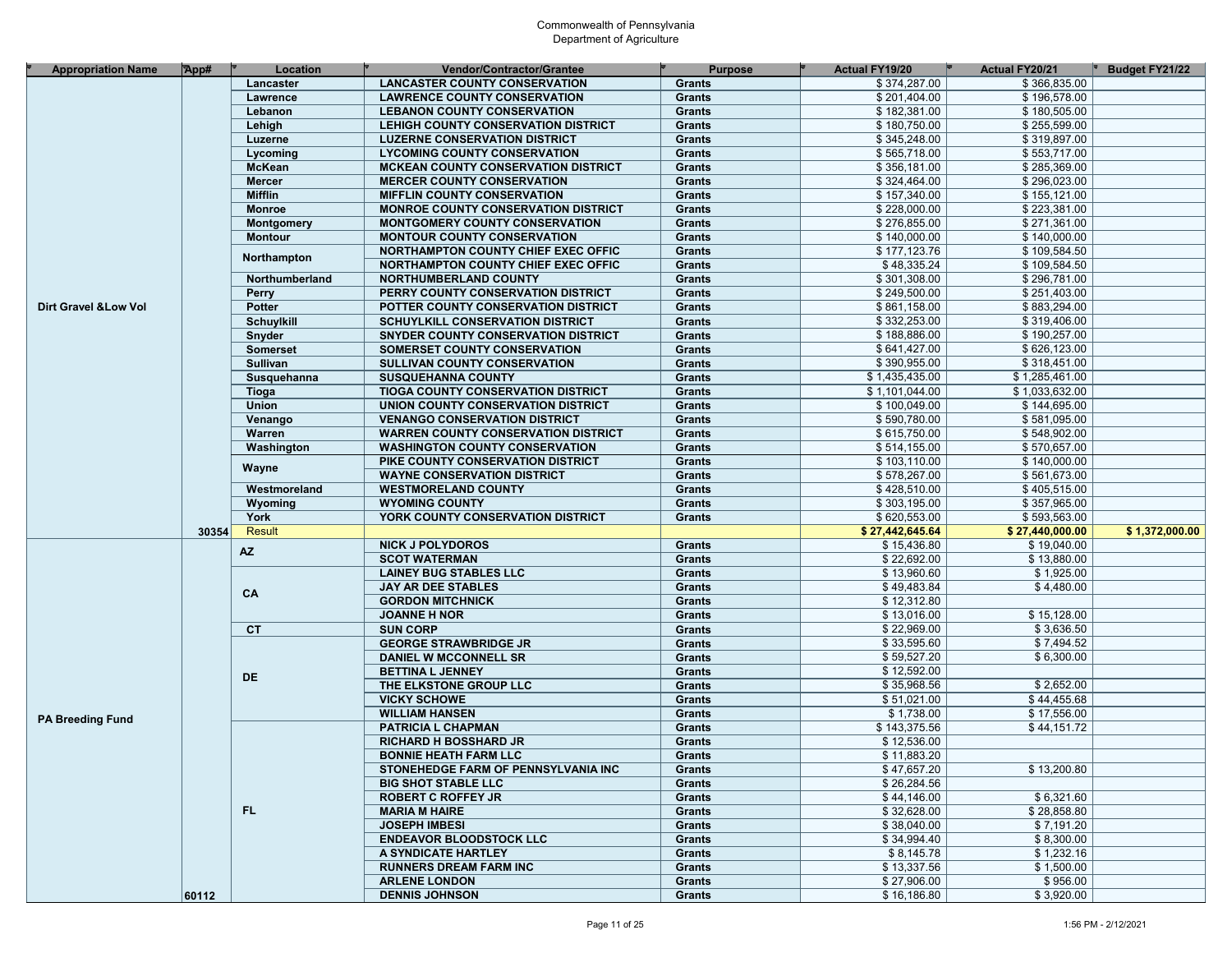| <b>Appropriation Name</b> | TApp# | Location  | Vendor/Contractor/Grantee             | <b>Purpose</b> | <b>Actual FY19/20</b> | <b>Actual FY20/21</b> | <b>Budget FY21/22</b> |
|---------------------------|-------|-----------|---------------------------------------|----------------|-----------------------|-----------------------|-----------------------|
|                           |       |           | <b>DAVID L POSEY</b>                  | <b>Grants</b>  | \$16,040.00           |                       |                       |
|                           |       |           | <b>RANDALL R RUSSELL</b>              | <b>Grants</b>  | \$20,336.00           | \$1,352.00            |                       |
|                           |       |           | <b>MARY K HAIRE</b>                   | <b>Grants</b>  | \$13,566.00           | \$3,776.00            |                       |
|                           |       | FL.       | <b>GODRIC LLC</b>                     | <b>Grants</b>  | \$116,383.20          | \$31,600.00           |                       |
|                           |       |           | <b>KEVIN RICE</b>                     | <b>Grants</b>  | \$7,848.00            | \$3,200.00            |                       |
|                           |       |           | <b>GILMAN HALLENBECK</b>              | <b>Grants</b>  | \$10,510.40           |                       |                       |
|                           |       |           | SEQUEL STALLIONS NEW YORK LLC         | <b>Grants</b>  | \$10,332.00           |                       |                       |
|                           |       |           | <b>JOHN A DAMICO</b>                  | <b>Grants</b>  | \$16,972.80           | \$4,938.00            |                       |
|                           |       |           |                                       |                | \$2,040.00            | \$12,358.40           |                       |
|                           |       | GA        | <b>PALADIN OF PAINC</b>               | <b>Grants</b>  |                       |                       |                       |
|                           |       |           | <b>ARMAND A DELAPERRIERE</b>          | <b>Grants</b>  | \$15,225.40           | \$5,320.00            |                       |
|                           |       |           | <b>ARMAND A DELAPERRIERE</b>          | <b>Grants</b>  |                       | \$1,144.00            |                       |
|                           |       | IL.       | <b>DENNIS BEHRMANN</b>                | <b>Grants</b>  | \$8,506.40            | \$2,912.00            |                       |
|                           |       |           | <b>MIDWEST THOROUGHBREDS INC</b>      | <b>Grants</b>  | \$17,852.00           | \$5,130.00            |                       |
|                           |       |           | <b>ROBERT M BOUSE</b>                 | <b>Grants</b>  | \$36,720.80           | \$1,086.00            |                       |
|                           |       |           | <b>JODIE POINTER</b>                  | <b>Grants</b>  | \$27,027.72           | \$20,030.64           |                       |
|                           |       |           | <b>JOHN R PENN</b>                    | <b>Grants</b>  | \$19,354.80           | \$5,889.60            |                       |
|                           |       |           | <b>KENNETH L RAMSEY</b>               | <b>Grants</b>  | \$88,236.20           | \$7,455.00            |                       |
|                           |       |           | <b>ROBERT L LOSEY</b>                 | <b>Grants</b>  | \$18,169.44           |                       |                       |
|                           |       |           | <b>TAYLOR BROTHERS PROPERTIES LLC</b> | <b>Grants</b>  | \$9,897.60            | \$1,388.80            |                       |
|                           |       |           | OCEAN BREEZES RACING STABLE           | <b>Grants</b>  | \$43,711.84           | \$9,369.12            |                       |
|                           |       | <b>KY</b> | <b>WALMAC FARM LLC</b>                | <b>Grants</b>  | \$8,795.60            | \$2,040.00            |                       |
|                           |       |           | <b>CASTLETON LYONS INC</b>            | <b>Grants</b>  | \$15,356.00           |                       |                       |
|                           |       |           | <b>GLENN S WISMER</b>                 | <b>Grants</b>  | \$15,429.00           | \$2,726.00            |                       |
|                           |       |           | <b>TLWISE</b>                         | <b>Grants</b>  | \$11,644.00           | \$1,768.00            |                       |
|                           |       |           | THE STALLION COMPANY                  |                | \$13,982.00           | \$4,536.00            |                       |
|                           |       |           |                                       | <b>Grants</b>  |                       |                       |                       |
|                           |       |           | <b>GLENN WISMER</b>                   | <b>Grants</b>  | \$18,588.00           |                       |                       |
|                           |       |           | <b>MARK A TOOTHAKER</b>               | <b>Grants</b>  | \$8,495.40            | \$7,506.00            |                       |
|                           |       |           | TEA PARTY STABLE INC                  | <b>Grants</b>  | \$17,996.34           | \$13,941.60           |                       |
|                           |       | MА        | <b>EDWARD HENRY STONE II ESTATE</b>   | <b>Grants</b>  | \$25,296.00           |                       |                       |
| <b>PA Breeding Fund</b>   |       |           | <b>JAMES WALKER</b>                   | <b>Grants</b>  | \$23,734.00           | \$9,893.92            |                       |
|                           |       |           | <b>ROBERT M STONE II</b>              | <b>Grants</b>  | \$28,304.00           | \$25,390.00           |                       |
|                           |       |           | <b>WILLIAM E RIDDLE JR</b>            | <b>Grants</b>  | \$47,721.48           | \$10,966.96           |                       |
|                           |       |           | <b>CHARLES C D MCGILL</b>             | <b>Grants</b>  | \$11,317.84           | \$3,450.24            |                       |
|                           |       |           | <b>DONALD CLIFFORD WILSON</b>         | <b>Grants</b>  | \$28,291.20           | \$7,117.60            |                       |
|                           |       |           | <b>SMART ANGLE LLP</b>                | <b>Grants</b>  | \$30,649.26           | \$10,170.50           |                       |
|                           |       | MD        | <b>STEVEN K REED</b>                  | <b>Grants</b>  | \$12,844.00           |                       |                       |
|                           |       |           | <b>CHRISTOPHER J FEIFAREK</b>         | Grants         | \$11,105.20           |                       |                       |
|                           |       |           | <b>ROLAND THOMAS BOWMAN JR</b>        | <b>Grants</b>  | \$17,616.00           | \$985.60              |                       |
|                           |       |           | <b>NORTHVIEW STALLION STATION INC</b> | <b>Grants</b>  | \$402,721.05          | \$121,909.64          |                       |
|                           |       |           | <b>STEPHEN E QUICK</b>                | <b>Grants</b>  | \$90,228.60           | \$19,299.20           |                       |
|                           |       |           | <b>C BISCUIT RACING</b>               | <b>Grants</b>  | \$16,013.60           | \$6,720.00            |                       |
|                           |       |           | <b>LYNDLEY TURNBULL</b>               | <b>Grants</b>  | \$19,804.80           | \$5,533.44            |                       |
|                           |       |           |                                       | <b>Grants</b>  | \$57,854.00           | \$14,647.20           |                       |
|                           |       |           | <b>BARBARA WHEELER</b>                |                |                       |                       |                       |
|                           |       | <b>MN</b> | <b>EVEREST STABLES INC</b>            | <b>Grants</b>  | \$39,665.16           | \$3,125.60            |                       |
|                           |       | <b>MO</b> | <b>BOBBY W AUSTIN</b>                 | <b>Grants</b>  | \$8,498.40            | \$2,956.80            |                       |
|                           |       | <b>NH</b> | <b>BARBARA ANN MCDONNELL ESTATE</b>   | <b>Grants</b>  | \$8,613.52            | \$3,680.64            |                       |
|                           |       |           | <b>PEWTER STABLE</b>                  | <b>Grants</b>  | \$215,041.32          | \$82,564.80           |                       |
|                           |       |           | <b>ANTHONY J MERLINO</b>              | <b>Grants</b>  | \$10.080.00           |                       |                       |
|                           |       |           | <b>SPRING RUN FARM CO LLC</b>         | <b>Grants</b>  | \$73,838.74           | \$13,215.20           |                       |
|                           |       |           | <b>JOE-DAN FARM INC</b>               | <b>Grants</b>  | \$29,180.00           | \$15,128.56           |                       |
|                           |       |           | <b>MENOTTI LEMBO</b>                  | <b>Grants</b>  | \$27,657.80           |                       |                       |
|                           |       |           | <b>ANTHONY FOGLIA</b>                 | <b>Grants</b>  | \$8,321.84            | \$570.24              |                       |
|                           |       | <b>NJ</b> | <b>ARROWWOOD FARM INC</b>             | <b>Grants</b>  | \$199,734.99          | \$53,319.96           |                       |
|                           |       |           | <b>RICHARD MOLINEAUX</b>              | <b>Grants</b>  | \$66,240.80           |                       |                       |
|                           |       |           | <b>STACY MCMULLIN MACHIZ</b>          | <b>Grants</b>  | \$36,879.28           |                       |                       |
|                           |       |           | <b>HIDDEN ACRES 4D FARM LLC</b>       | <b>Grants</b>  | \$11,863.00           | \$18,588.00           |                       |
|                           |       |           | YAROSLAW KOLYBABIUK MD                | Grants         | \$95,721.60           | \$13,576.80           |                       |
|                           |       |           | SMITH AND KOKOMO STABLE               | <b>Grants</b>  | \$6,081.60            | \$11,118.00           |                       |
|                           | 60112 |           | NICHOLAS FAZZOLARI                    | Grants         | \$12,281.30           |                       |                       |
|                           |       |           |                                       |                |                       |                       |                       |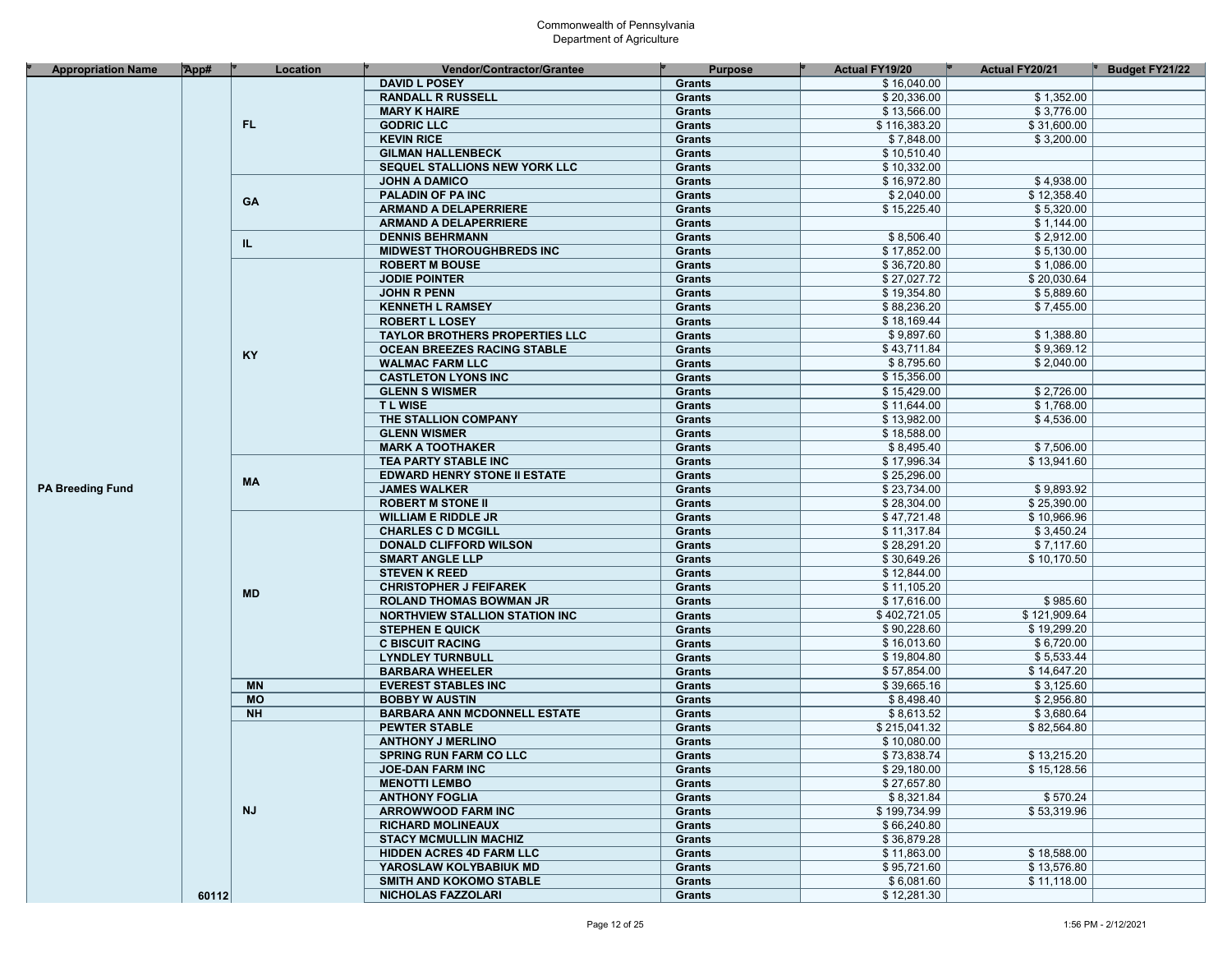| <b>Appropriation Name</b> | App#  | Location       | <b>Vendor/Contractor/Grantee</b>                  | <b>Purpose</b> | <b>Actual FY19/20</b> | <b>Actual FY20/21</b> | <b>Budget FY21/22</b> |
|---------------------------|-------|----------------|---------------------------------------------------|----------------|-----------------------|-----------------------|-----------------------|
|                           |       |                | <b>ROGER CETTINA</b>                              | <b>Grants</b>  | \$61,424.00           |                       |                       |
|                           |       |                | <b>UM HOLDINGS LTD</b>                            | <b>Grants</b>  | \$19,918.24           |                       |                       |
|                           |       |                | <b>MAT STABLES LLC</b>                            | <b>Grants</b>  | \$27,096.00           |                       |                       |
|                           |       |                | <b>JOSEPH T CAPRIGLIONE</b>                       | <b>Grants</b>  | \$61,152.00           |                       |                       |
|                           |       |                | <b>SCOTT C FUCHS</b>                              | <b>Grants</b>  | \$9,861.60            | \$2,442.96            |                       |
|                           |       |                | <b>CYNTHIA M BARTKOWSKI</b>                       | <b>Grants</b>  | \$10,080.00           | \$6,895.00            |                       |
|                           |       | <b>NJ</b>      | <b>HELGA NEMETH</b>                               | <b>Grants</b>  | \$7,560.00            | \$7,140.00            |                       |
|                           |       |                | <b>RICHARD A MALOUF</b>                           | <b>Grants</b>  | \$13,236.60           |                       |                       |
|                           |       |                | <b>DAVID RITTER</b>                               | <b>Grants</b>  | \$23,360.00           |                       |                       |
|                           |       |                | <b>JON J SMYLIE JR</b>                            | <b>Grants</b>  | \$20,558.00           | \$2,587.20            |                       |
|                           |       |                | KASEY K RACING STABLE TUFFY LLC                   | <b>Grants</b>  | \$9,308.40            | \$3,578.40            |                       |
|                           |       |                | JOSEPH T CANALE RACING LLC                        | <b>Grants</b>  | \$1,848.00            |                       |                       |
|                           |       |                | <b>SIENNA FARMS LLC</b>                           |                | \$16,618.00           | \$9,203.20            |                       |
|                           |       |                |                                                   | <b>Grants</b>  | \$44,465.60           |                       |                       |
|                           |       | NY.            | <b>NYKY THOROUGHBREDS LLC</b>                     | <b>Grants</b>  |                       |                       |                       |
|                           |       |                | <b>KAZ HILL FARM</b>                              | <b>Grants</b>  | \$13,672.00           | \$1,958.40            |                       |
|                           |       |                | <b>GREGORY GORDON</b>                             | <b>Grants</b>  | \$7,608.00            | \$4,886.56            |                       |
|                           |       | OH             | <b>RONALD E DE WOLF</b>                           | <b>Grants</b>  | \$31,373.76           | \$2,176.32            |                       |
|                           |       |                | <b>XANTHUS FARMS INC</b>                          | <b>Grants</b>  | \$102,585.44          | \$9,455.80            |                       |
|                           |       | <b>Adams</b>   | <b>BARBARA A RICKLINE</b>                         | <b>Grants</b>  | \$19,473.55           |                       |                       |
|                           |       |                | <b>GODSTONE FARM LP</b>                           | <b>Grants</b>  | \$179,384.76          | \$20,510.80           |                       |
|                           |       |                | <b>GODSTONE FARM LLC</b>                          | <b>Grants</b>  | \$16,010.40           | \$13,897.28           |                       |
|                           |       | Armstrong      | <b>MOONS GATE FARM</b>                            | <b>Grants</b>  | \$4,685.00            | \$1,120.00            |                       |
|                           |       |                | <b>GOLDEN OAK FARM LLC</b>                        | <b>Grants</b>  | \$52,686.40           | \$19,283.60           |                       |
|                           |       |                | <b>GB ASSOCIATES</b>                              | <b>Grants</b>  | \$28,856.94           | \$18,914.00           |                       |
|                           |       | <b>Berks</b>   | <b>GLENN E BROK LLC</b>                           | <b>Grants</b>  | \$353,712.90          | \$112,135.78          |                       |
|                           |       |                | <b>DANIELLE MARIE</b>                             | <b>Grants</b>  | \$1,848.00            | \$8,933.40            |                       |
|                           |       |                | <b>MMG STABLES LLC</b>                            | <b>Grants</b>  | \$16,352.52           | \$2,124.00            |                       |
|                           |       |                | <b>BENSALEM RACING ASSOCIATION</b>                | <b>Grants</b>  | \$2,391,032.00        | \$56,560.00           |                       |
|                           |       |                | <b>KAREN KOHL</b>                                 | <b>Grants</b>  | \$21.238.80           |                       |                       |
| <b>PA Breeding Fund</b>   |       |                | <b>KATHRYN GOLDENBERG</b>                         | <b>Grants</b>  | \$33,074.60           | \$4,426.80            |                       |
|                           |       |                | <b>FRANCES HARTWELL</b>                           | <b>Grants</b>  | \$22,220.60           | \$8,475.00            |                       |
|                           |       |                | <b>KEYSTONE TURF CLUB INC</b>                     | <b>Grants</b>  | \$522,884.00          | \$1,292,356.00        |                       |
|                           |       |                | <b>WENDY H MUTNICK</b>                            | <b>Grants</b>  | \$67,198.40           | \$27,420.80           |                       |
|                           |       | <b>Bucks</b>   | <b>CYNTHIA J DARRAH HIPPLE</b>                    | <b>Grants</b>  | \$28,351.80           | \$13,324.00           |                       |
|                           |       |                | <b>TONI M KIRWAN</b>                              | <b>Grants</b>  | \$16,069.92           |                       |                       |
|                           |       |                | <b>KGHP LLC</b>                                   | <b>Grants</b>  | \$11,509.60           | \$3,136.00            |                       |
|                           |       |                | <b>CAVANAUGH BREEN FARM LLC</b>                   | <b>Grants</b>  | \$131,232.40          | \$18,678.80           |                       |
|                           |       |                | <b>FANTASY LANE STABLE INC</b>                    | <b>Grants</b>  | \$156,277.20          | \$59,373.76           |                       |
|                           |       |                | <b>IRISH THREE RACING LLC</b>                     | <b>Grants</b>  | \$11,088.00           |                       |                       |
|                           |       |                | <b>ROBERT G RUTHERFORD</b>                        | <b>Grants</b>  | \$80,282.56           | \$2,023.68            |                       |
|                           |       |                | <b>CHUCK RUSSO</b>                                | <b>Grants</b>  | \$27,299.20           | \$24,164.00           |                       |
|                           |       |                | <b>NEY PESSANHA</b>                               | <b>Grants</b>  | \$21,555.40           | \$5,040.00            |                       |
|                           |       |                |                                                   | <b>Grants</b>  | \$19,745.00           | \$4,888.00            |                       |
|                           |       |                | <b>JOHN W LOYLE</b><br><b>SWILCAN STABLES LLC</b> | <b>Grants</b>  | \$30,032.80           | \$2,296.00            |                       |
|                           |       |                | A & J RACING STABLE LLC                           |                | \$60,028.80           | \$4,340.00            |                       |
|                           |       |                |                                                   | <b>Grants</b>  | \$25,333.60           | \$22,868.00           |                       |
|                           |       |                | <b>RICHARD CIAVARDONE</b>                         | <b>Grants</b>  |                       |                       |                       |
|                           |       |                | UPTOWNCHARLYBROWN STUD LLC                        | <b>Grants</b>  | \$70,070.20           | \$54,556.80           |                       |
|                           |       | <b>Centre</b>  | <b>MARY R SZEYLLER</b>                            | <b>Grants</b>  | \$42,628.16           | \$56,142.64           |                       |
|                           |       |                | PENNSYLVANIA HORSE BREEDERS ASSOC                 | <b>Grants</b>  | \$1,008,055.03        | \$473,830.53          |                       |
|                           |       |                | <b>ASHWELL STABLES INC</b>                        | Grants         | \$47,157.70           | \$53,375.60           |                       |
|                           |       |                | <b>CHARLTON BLOODSTOCK AGENCY INC</b>             | <b>Grants</b>  | \$28,121.44           | \$6,132.00            |                       |
|                           |       |                | <b>FIASCO FARMS LTD</b>                           | Grants         | \$18,226.80           | \$2,774.40            |                       |
|                           |       |                | <b>NINA H GARDNER</b>                             | <b>Grants</b>  | \$16,928.00           |                       |                       |
|                           |       | <b>Chester</b> | <b>CHARLES A CUPRILL</b>                          | Grants         | \$12,410.34           |                       |                       |
|                           |       |                | <b>WILLIAM L PAPE</b>                             | Grants         | \$15,158.40           |                       |                       |
|                           |       |                | <b>PETER GIANGIULIO</b>                           | Grants         | \$43,049.30           | \$19,619.72           |                       |
|                           |       |                | <b>ELIZABETH M MERRYMAN</b>                       | Grants         | \$633.24              | \$17,670.00           |                       |
|                           |       |                | <b>MICHAEL J MORAN</b>                            | <b>Grants</b>  |                       | \$14,000.00           |                       |
|                           | 60112 |                | <b>RUSSELL B JONES JR</b>                         | Grants         | \$11,517.60           | \$2,630.16            |                       |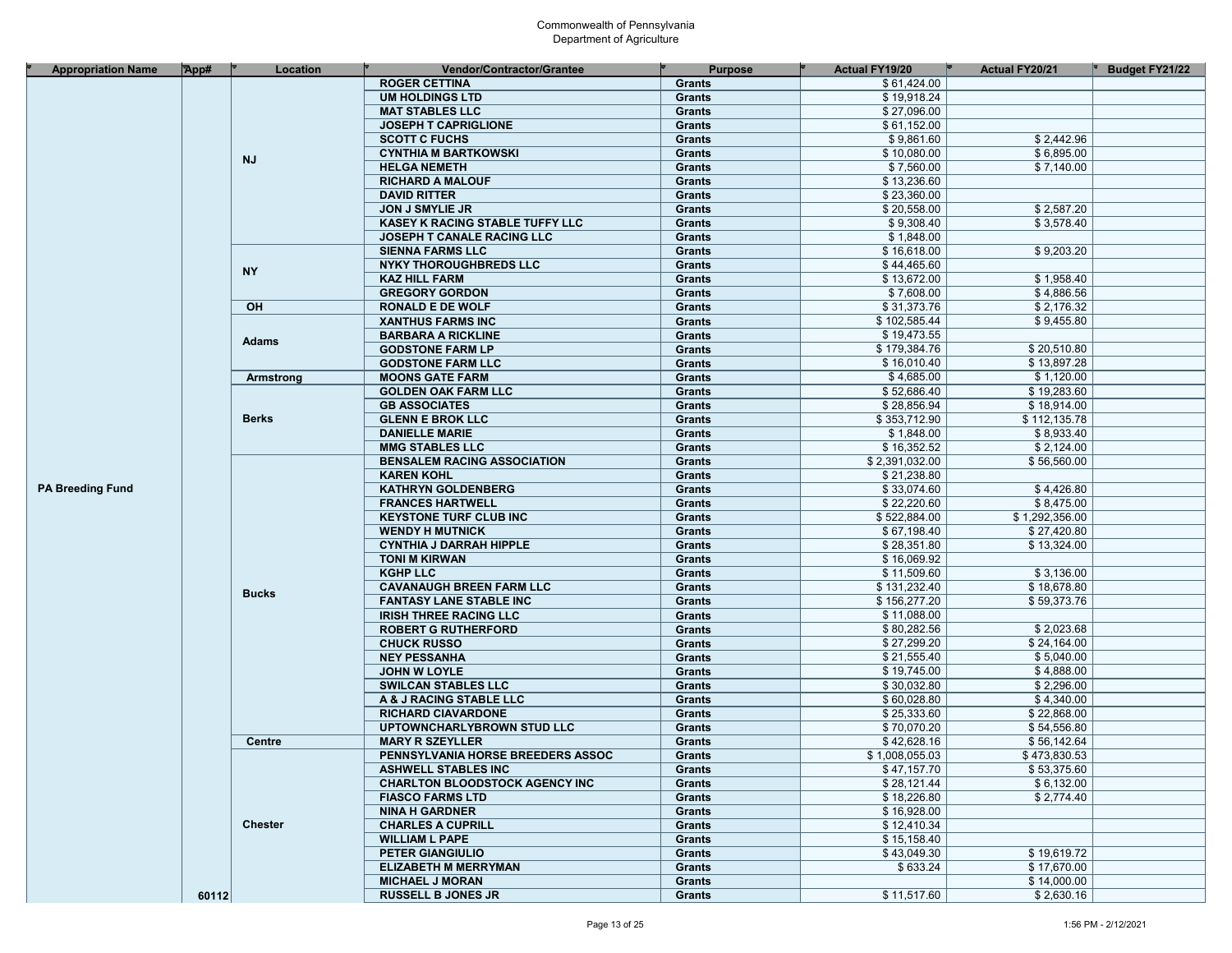| <b>Appropriation Name</b> | $\mathbb{R}$ pp# | Location       | <b>Vendor/Contractor/Grantee</b>                     | <b>Purpose</b> | <b>Actual FY19/20</b> | <b>Actual FY20/21</b>     | <b>Budget FY21/22</b> |
|---------------------------|------------------|----------------|------------------------------------------------------|----------------|-----------------------|---------------------------|-----------------------|
|                           |                  |                | <b>SUSAN B THAYER</b>                                | <b>Grants</b>  | \$17,750.40           | \$8,167.68                |                       |
|                           |                  |                | <b>JULIE GIANGIULIO</b>                              | <b>Grants</b>  | \$52,808.08           | \$24,797.00               |                       |
|                           |                  |                | <b>RICHARD SIMOFF</b>                                | <b>Grants</b>  | \$71,657.60           | \$19,372.80               |                       |
|                           |                  |                | <b>R H BREEDING LLC</b>                              | <b>Grants</b>  | \$34,688.00           |                           |                       |
|                           |                  |                | <b>E MARIE MORRISON</b>                              | <b>Grants</b>  | \$52,009.80           | \$7,094.00                |                       |
|                           |                  |                | <b>KAREN S FARRAR</b>                                | <b>Grants</b>  | \$40,164.16           | \$9,812.20                |                       |
|                           |                  |                | <b>EQUINE BIOMECHANICS &amp; EXERCISE</b>            | <b>Grants</b>  | \$10,068.80           | \$8,467.20                |                       |
|                           |                  |                | <b>JAMES E HESS</b>                                  | <b>Grants</b>  | \$36,941.69           | \$7,095.00                |                       |
|                           |                  |                | <b>ELIZABETH B BARR</b>                              | <b>Grants</b>  | \$45,805.12           | \$17,888.00               |                       |
|                           |                  |                | <b>JAMES L MCGREEVY</b>                              | <b>Grants</b>  | \$11,798.20           | \$16,795.20               |                       |
|                           |                  |                | <b>RALPH S FRAME</b>                                 | <b>Grants</b>  | \$11,450.00           | \$1,280.00                |                       |
|                           |                  |                | <b>CHARLES J ZACNEY</b>                              | <b>Grants</b>  | \$20,113.20           | \$6,678.80                |                       |
|                           |                  |                |                                                      |                | \$6,725.00            | \$1,555.20                |                       |
|                           |                  |                | <b>MICHAEL R MATZ</b><br><b>GUM TREE STABLES LLC</b> | <b>Grants</b>  | \$13,089.60           | \$5,437.20                |                       |
|                           |                  |                |                                                      | <b>Grants</b>  |                       |                           |                       |
|                           |                  |                | <b>ANDREW SIMOFF</b>                                 | Grants         | \$22,612.80           | \$2,912.00                |                       |
|                           |                  |                | <b>CHARLES MARK SCHNELLE</b>                         | <b>Grants</b>  | \$20,832.00           |                           |                       |
|                           |                  | <b>Chester</b> | <b>WALNUT GREEN LLC</b>                              | <b>Grants</b>  | \$16,968.00           |                           |                       |
|                           |                  |                | <b>ELSER FARMS CORP</b>                              | <b>Grants</b>  | \$12,754.00           | \$10,829.00               |                       |
|                           |                  |                | <b>NEWELL THOROUGHBREDS LTD</b>                      | Grants         | \$18,000.00           |                           |                       |
|                           |                  |                | <b>ED STANCO</b>                                     | <b>Grants</b>  | \$9,840.00            | \$1,478.40                |                       |
|                           |                  |                | <b>WILLIAM R GOTWALS</b>                             | Grants         | \$20,992.00           | \$8,160.00                |                       |
|                           |                  |                | <b>CORNERSTONE THOROUGHBREDS LLC</b>                 | <b>Grants</b>  | \$13,886.00           | \$7,172.00                |                       |
|                           |                  |                | <b>CAROL G ZACNEY</b>                                | <b>Grants</b>  | \$29,398.90           | \$4,942.56                |                       |
|                           |                  |                | <b>TWO-TURN FARM LLC</b>                             | <b>Grants</b>  | \$9,402.00            | \$11,424.00               |                       |
|                           |                  |                | <b>SPIRIT LAKE ENTERPRISES</b>                       | <b>Grants</b>  | \$10,379.20           | \$6,000.00                |                       |
|                           |                  |                | <b>LUISITA M CUPRILL</b>                             | <b>Grants</b>  | \$32,108.64           |                           |                       |
|                           |                  |                | <b>GUNPOWDER FARMS LLC</b>                           | <b>Grants</b>  | \$85,965.60           | \$6,546.00                |                       |
|                           |                  |                | <b>CHADDS FORD STABLE LLC</b>                        | <b>Grants</b>  | \$7,623.20            | \$5,080.00                |                       |
|                           |                  |                | <b>BRIAN C SCHARTZ</b>                               | Grants         | \$32,333.36           | \$13,393.76               |                       |
| <b>PA Breeding Fund</b>   |                  |                | <b>LINDA MERRITT</b>                                 | <b>Grants</b>  | \$10,920.00           |                           |                       |
|                           |                  |                | <b>EDWARD L GRAHAM</b>                               | <b>Grants</b>  | \$1,390.40            | \$8,188.80                |                       |
|                           |                  |                | <b>DAVID CHARLTON</b>                                | <b>Grants</b>  | \$32,086.40           | \$11,424.00               |                       |
|                           |                  |                | <b>EQUIVINE FARM LLC</b>                             | Grants         | \$59,748.00           | \$8,400.00                |                       |
|                           |                  |                | <b>LUANA J JOHNSON</b>                               | <b>Grants</b>  | \$27,396.32           | \$11,721.60               |                       |
|                           |                  | Crawford       | <b>ROBIN GLENN WISMER</b>                            | <b>Grants</b>  | \$17,242.00           |                           |                       |
|                           |                  |                | <b>JUSTIN R MORRELL</b>                              | <b>Grants</b>  | \$16,180.00           |                           |                       |
|                           |                  | Cumberland     | <b>BERNARD C FARRELL</b>                             | <b>Grants</b>  | \$56,652.00           | \$17,803.20               |                       |
|                           |                  |                | <b>DONALD L BROWN JR</b>                             | <b>Grants</b>  | \$231,492.80          | \$45,369.10               |                       |
|                           |                  |                | <b>MOUNTAIN VIEW THOROUGH BRED RACING</b>            | <b>Grants</b>  | \$392,050.00          |                           |                       |
|                           |                  |                | PENN NATIONAL TURF CLUB LLC                          | <b>Grants</b>  | \$94,000.00           |                           |                       |
|                           |                  |                | <b>JOHN J WAMES</b>                                  | <b>Grants</b>  | \$13,049.76           |                           |                       |
|                           |                  |                | <b>LYDEE SHEA</b>                                    | <b>Grants</b>  | \$55,434.16           | \$18,167.12               |                       |
|                           |                  |                | <b>FLINT W STITES</b>                                | <b>Grants</b>  | \$73,062.80           | \$26,632.76               |                       |
|                           |                  | Dauphin        | <b>RONALD W ROGERS</b>                               | <b>Grants</b>  | \$24,760.00           | \$3.000.00                |                       |
|                           |                  |                | <b>MICHAEL W JESTER</b>                              | <b>Grants</b>  | \$71,795.08           | \$14,960.92               |                       |
|                           |                  |                | <b>THOMAS G MCCLAY</b>                               | <b>Grants</b>  | \$154,102.20          | \$36,918.46               |                       |
|                           |                  |                |                                                      |                | \$13,195.16           | \$22,785.40               |                       |
|                           |                  |                | <b>MATTHEW T GROFF</b>                               | Grants         | \$22,266.80           |                           |                       |
|                           |                  |                | TRIPLE THREAT STABLES LLC                            | <b>Grants</b>  |                       | \$24,000.00<br>\$1,478.40 |                       |
|                           |                  |                | <b>ANNE MARIA CRAY</b>                               | <b>Grants</b>  | \$9,756.00            |                           |                       |
|                           |                  | Erie           | PID LLC                                              | Grants         | \$873,655.00          | \$377,500.00              |                       |
|                           |                  |                | <b>MARMAC FARMS INC</b>                              | Grants         | \$4,500.00            | \$9,750.00                |                       |
|                           |                  |                | <b>SYLMAR FARM INC</b>                               | <b>Grants</b>  | \$202,105.22          | \$45,691.98               |                       |
|                           |                  |                | <b>SANDRA KIM ESHLEMAN</b>                           | Grants         | \$30,378.60           | \$17,573.76               |                       |
|                           |                  |                | <b>JOSEPH BESECKER</b>                               | <b>Grants</b>  | \$19,136.40           | \$13,949.60               |                       |
|                           |                  | Lancaster      | <b>KENNETH G GROFF</b>                               | Grants         | \$46,543.36           | \$13,667.20               |                       |
|                           |                  |                | <b>MELISSA HOUGHTON</b>                              | Grants         | \$38,334.40           | \$4,320.00                |                       |
|                           |                  |                | <b>ANGELO ZALALAS</b>                                | Grants         | \$53,944.36           | \$5,978.40                |                       |
|                           |                  |                | <b>CLYDE W MARTIN JR</b>                             | Grants         | \$12,826.72           | \$10,221.12               |                       |
|                           | 60112            |                | <b>WMT STABLES INC</b>                               | Grants         | \$88,713.04           | \$25,291.20               |                       |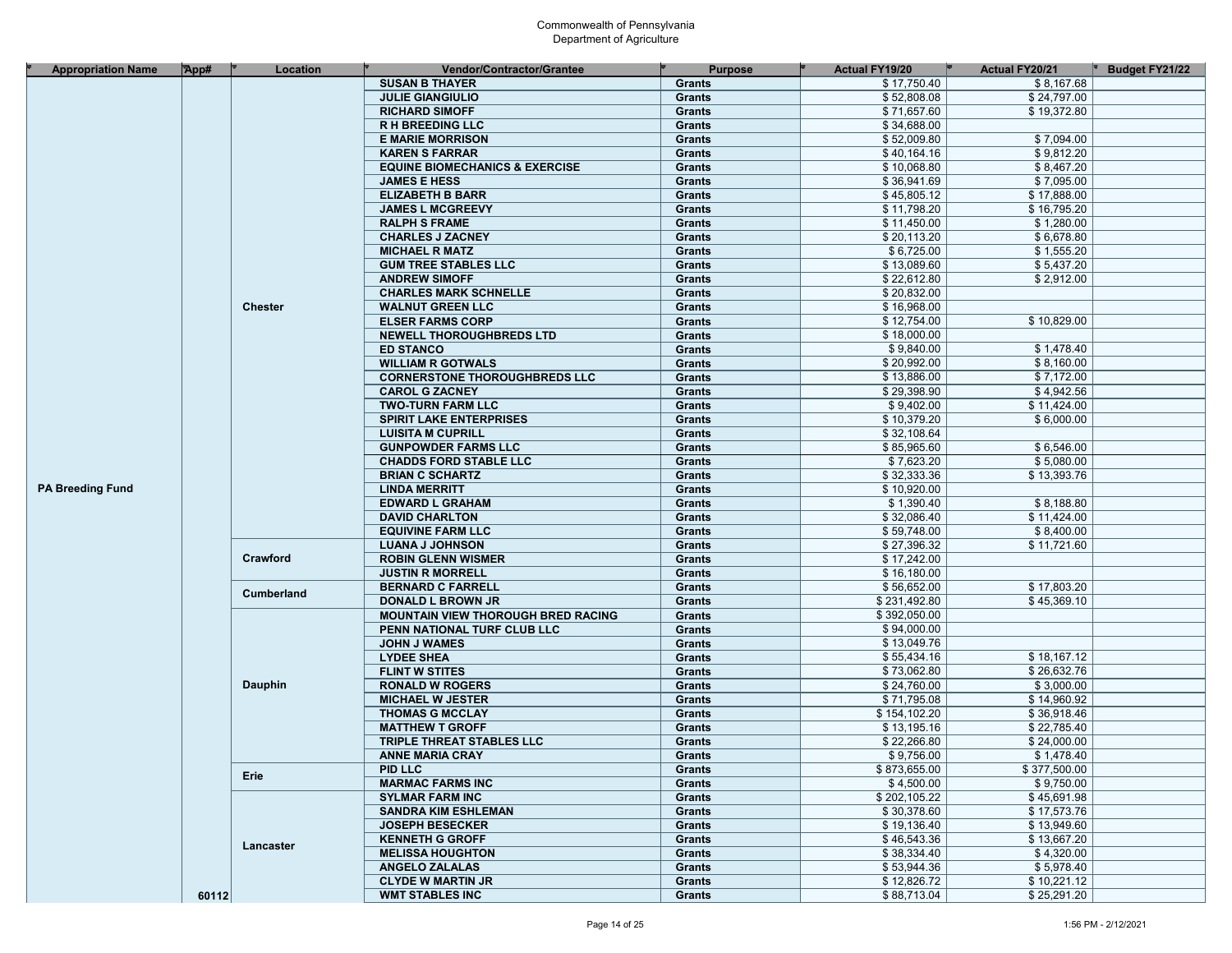| <b>Appropriation Name</b>  | App#  | Location          | <b>Vendor/Contractor/Grantee</b>           | <b>Purpose</b>              | <b>Actual FY19/20</b> | Actual FY20/21 | <b>Budget FY21/22</b> |
|----------------------------|-------|-------------------|--------------------------------------------|-----------------------------|-----------------------|----------------|-----------------------|
|                            |       | Lancaster         | <b>ROBIN H PERRY</b>                       | Grants                      | \$28,416.48           | \$4,152.16     |                       |
|                            |       |                   | <b>ADPRINT INC</b>                         | <b>Grants</b>               | \$9,043.20            | \$2,611.20     |                       |
|                            |       |                   | HORSESHOE VALLEY EQUINE CENTER LLC         | Grants                      | \$62,816.20           | \$10,858.40    |                       |
|                            |       |                   | <b>RICHARD N MILLER</b>                    | Grants                      | \$84,991.68           | \$12,019.68    |                       |
|                            |       |                   | <b>MARCIA LEE WOLFE</b>                    | Grants                      | \$15,581.76           |                |                       |
|                            |       |                   | <b>GARY CRAIG</b>                          | Grants                      | \$13,112.20           |                |                       |
|                            |       | Lebanon           | <b>BEST FOOT FORWARD LLC</b>               | Grants                      | \$37,235.40           | \$14,786.40    |                       |
|                            |       |                   | <b>MICHAEL RAYMOND ANSPACH</b>             | Grants                      | \$49,879.30           | \$7,780.80     |                       |
|                            |       |                   | <b>GEORGE R ALBRIGHT</b>                   | Grants                      | \$4,171.68            | \$1,478.40     |                       |
|                            |       |                   | <b>IBB THOROUGHBRED</b>                    | Grants                      | \$6,617.72            | \$5,844.64     |                       |
|                            |       |                   | <b>SHOOTING STAR STABLE</b>                | Grants                      | \$10,920.00           | \$8,960.00     |                       |
|                            |       |                   | <b>SHIRLEY A LOJESKI</b>                   |                             | \$73,343.60           | \$12,398.00    |                       |
|                            |       |                   |                                            | Grants                      |                       |                |                       |
|                            |       |                   | <b>HOWARD C SCHAEFFER JR</b>               | Grants                      | \$17,212.20           | \$8,408.10     |                       |
|                            |       | Lehigh            | <b>VINCENT TUCCIARONE DBA</b>              | Grants                      | \$13,352.60           |                |                       |
|                            |       |                   | <b>RANDY E KNERR</b>                       | Grants                      | \$4,489.34            | \$5,218.50     |                       |
|                            |       |                   | <b>THOMAS FINACCHIO</b>                    | Grants                      | \$31,254.00           | \$5,213.60     |                       |
|                            |       |                   | <b>ELLEN-DALE RACING LLC</b>               | Grants                      | \$11,418.80           | \$10,328.60    |                       |
|                            |       |                   | <b>SUZANNE JENKINS</b>                     | Grants                      | \$9,488.00            | \$1,293.60     |                       |
|                            |       |                   | <b>NORRIS E GELMAN</b>                     | Grants                      | \$6,606.40            | \$11,502.40    |                       |
|                            |       |                   | <b>BARBARA J GERAGHTY</b>                  | Grants                      | \$32,760.64           |                |                       |
|                            |       |                   | <b>JAMES M NOLAN</b>                       | Grants                      | \$18,818.80           | \$8,757.00     |                       |
|                            |       | Montgomery        | <b>CAROL LYNN LEVINE</b>                   | Grants                      | \$24,862.00           |                |                       |
|                            |       |                   | <b>MARCIA HEYLIN</b>                       | Grants                      | \$12,600.00           | \$2.879.80     |                       |
|                            |       |                   | <b>MAIN LINE RACING STABLES LLC</b>        | Grants                      | \$4,592.00            | \$10,300.00    |                       |
|                            |       |                   | <b>FOUR WINDS RANCH LLC</b>                | Grants                      | \$18,410.60           |                |                       |
|                            |       |                   | <b>MCFALCINGHAM LLC</b>                    | Grants                      | \$18,963.12           | \$2,177.28     |                       |
| <b>PA Breeding Fund</b>    |       |                   | <b>FOUR BUCKS RACING</b>                   | Grants                      | \$22,678.00           | \$21,724.00    |                       |
|                            |       | Northampton       | <b>CARL L HESS JR</b>                      | <b>Grants</b>               | \$23,240.00           | \$23.991.00    |                       |
|                            |       | Philadelphia      | <b>SMD LTD</b>                             | Grants                      | \$48,393.20           | \$7,592.00     |                       |
|                            |       |                   | <b>PATRICIA FETTERHOFF</b>                 | Grants                      | \$10,858.80           |                |                       |
|                            |       | <b>Schuylkill</b> | <b>BLACKSTONE FARM LLC</b>                 | Grants                      | \$281,676.88          | \$101,115.12   |                       |
|                            |       |                   | <b>WILLIAM J SOLOMON VMD</b>               | Grants                      | \$278,619.66          | \$73,994.44    |                       |
|                            |       |                   | <b>WYN OAKS FARM LLC</b>                   | Grants                      | \$251,089.66          | \$73,407.60    |                       |
|                            |       | York              | <b>PAUL F SPEARS</b>                       | Grants                      | \$13,613.56           | \$1,219.20     |                       |
|                            |       |                   | <b>GHOST RIDGE FARMS LTD</b>               | Grants                      | \$34,962.20           |                |                       |
|                            |       |                   | <b>SCOTT NAYLOR</b>                        |                             | \$30,434.00           |                |                       |
|                            |       |                   |                                            | Grants                      | \$12,128.00           | \$2,340.00     |                       |
|                            |       |                   | <b>ANITA L SAINT CLAIR</b>                 | Grants                      |                       | \$10,498.80    |                       |
|                            |       |                   | <b>DEBRA A JAMES</b>                       | Grants                      |                       |                |                       |
|                            |       | <b>SC</b>         | <b>CONNIE L NESTERUK</b>                   | <b>Grants</b>               | \$15,456.00           | \$2,525.60     |                       |
|                            |       |                   | <b>KATRINA H BECKER ESTATE</b>             | Grants                      |                       | \$27,349.20    |                       |
|                            |       | <b>TN</b>         | <b>MARSHALL K GRAMM</b>                    | Grants                      | \$7,169.60            | \$5,076.00     |                       |
|                            |       |                   | <b>JON A MARSHALL</b>                      | Grants                      | \$18,567.40           | \$18,272.00    |                       |
|                            |       |                   | <b>MICHAEL R COX</b>                       | Grants                      | \$41,294.40           | \$13,258.00    |                       |
|                            |       | <b>TX</b>         | <b>BARLAR LLC</b>                          | Grants                      | \$271,804.36          | \$18,556.88    |                       |
|                            |       |                   | <b>HENRY R NOTHHAFT</b>                    | Grants                      | \$52,845.10           | \$3,089.40     |                       |
|                            |       |                   | <b>HARMONY HILL STABLES LLC</b>            | Grants                      |                       | \$14,894.40    |                       |
|                            |       |                   | <b>JOHN MCCASLIN</b>                       | Grants                      | \$43,791.40           |                |                       |
|                            |       | VA                | <b>DDS STABLES LLC</b>                     | Grants                      | \$18,697.60           | \$1,460.00     |                       |
|                            |       |                   | <b>KATHRYN BOLTON MASSIE</b>               | <b>Grants</b>               |                       | \$10,958.40    |                       |
|                            |       | <b>WY</b>         | <b>RODMAN W MOORHEAD III</b>               | Grants                      | \$27,732.60           | \$13,553.28    |                       |
|                            |       |                   | <b>CRYSTAL SALVAGGIO</b>                   | <b>Grants</b>               | \$46,680.00           | \$19,036.00    |                       |
|                            | 60112 | Result            |                                            |                             | \$14,916,371.25       | \$4,950,972.33 |                       |
|                            |       | <b>Bedford</b>    | BEDFORD COUNTY AGRICULTURAL SOCIETY        | <b>Grants</b>               | \$12,867.72           | \$87,500.00    |                       |
|                            |       | <b>Butler</b>     | <b>BUTLER FAIR &amp; AGRICULTURAL</b>      | <b>Grants</b>               | \$12.500.00           |                |                       |
|                            |       | Centre            | <b>E SCOTT MCALLISTER</b>                  | <b>Operational Expenses</b> | \$4,185.36            | \$5,647.00     |                       |
| <b>Sire Stakes Program</b> |       | <b>Clearfield</b> | <b>CLEARFIELD VOLUNTEER FIRE DEPT</b>      | <b>Grants</b>               | \$12,500.00           | \$87,500.00    |                       |
|                            |       | Columbia          | <b>COLUMBIA CO AGRI HORT MECH</b>          | Grants                      | \$182,262.50          | \$175,000.00   |                       |
|                            |       | Crawford          | <b>CRAWFORD COUNTY FAIR ASSOCIATION</b>    | Grants                      | \$78,631.25           | \$87,500.00    |                       |
|                            | 60113 | <b>Dauphin</b>    | <b>GRATZ AGRICULTURAL AND HORTICULTURA</b> | Grants                      | \$178,087.28          | \$172,848.00   |                       |
|                            |       |                   |                                            |                             |                       |                |                       |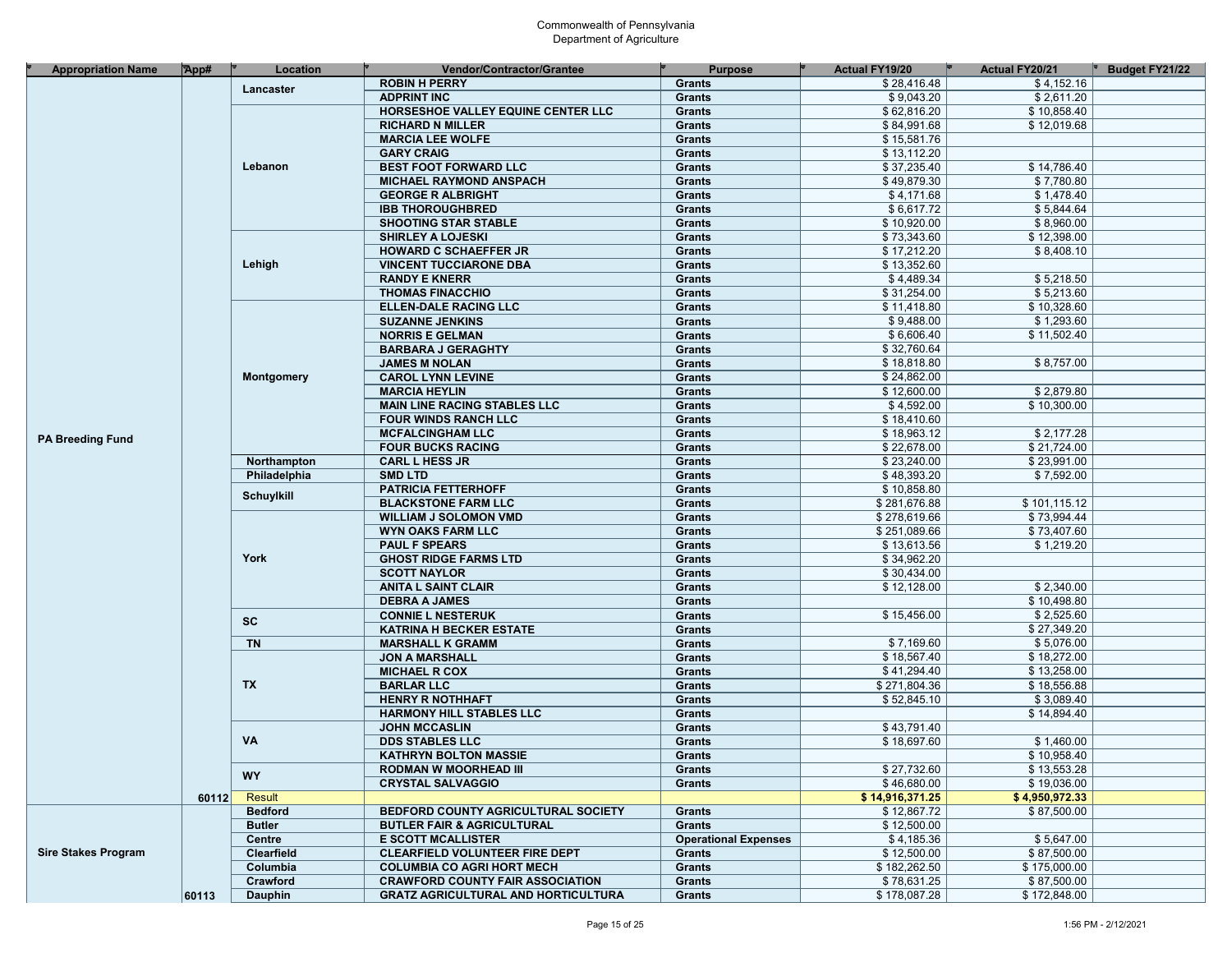| <b>Appropriation Name</b>  | App#  | Location                  | Vendor/Contractor/Grantee                  | <b>Purpose</b>              | Actual FY19/20            | Actual FY20/21 | Budget FY21/22 |
|----------------------------|-------|---------------------------|--------------------------------------------|-----------------------------|---------------------------|----------------|----------------|
|                            |       | <b>Delaware</b>           | <b>CHESTER DOWNS &amp; MARINA LLC</b>      | <b>Grants</b>               | \$2,715,506.22            | \$1,176,000.00 |                |
|                            |       |                           | PENNSYLVANIA HARNESS HORSEMENS ASSN        | <b>Grants</b>               | \$312,018.75              | \$543,750.00   |                |
|                            |       |                           | WATTSBURG AGRICTULTURAL SOCIETY INC        | <b>Operational Expenses</b> | \$12,500.00               |                |                |
|                            |       | Erie                      |                                            | <b>Grants</b>               | \$91,131.25               | \$87,500.00    |                |
|                            |       |                           | <b>INDIANA COUNTY FAIR ASSOCIATION</b>     | <b>Grants</b>               | \$91,131.25               |                |                |
|                            |       | Indiana                   | DAYTON AGRICULTURAL & MECHANICAL           | <b>Grants</b>               | \$12,500.00               | \$87,500.00    |                |
|                            |       |                           | <b>DOWNS RACING LP DBA</b>                 | <b>Grants</b>               | \$729,759.36              | \$1,985,746.86 |                |
|                            |       | Luzerne                   | SILVER SPRINGS RANCH LLC                   | <b>Grants</b>               | \$12,500.00               | \$87,500.00    |                |
| <b>Sire Stakes Program</b> |       | Lycoming                  | <b>LYCOMING COUNTY FAIR ASSOCIATION</b>    | <b>Grants</b>               | \$12,500.00               | \$100,000.00   |                |
|                            |       | <b>Mercer</b>             | <b>MERCER COUNTY AGRICULTURAL SOCIETY</b>  | <b>Grants</b>               | \$89,862.03               | \$87,500.00    |                |
|                            |       | <b>Somerset</b>           | <b>SOMERSET CO FAIR ASSN</b>               | <b>Grants</b>               |                           | \$87,500.00    |                |
|                            |       |                           |                                            |                             |                           | \$75,000.00    |                |
|                            |       | Washington                | <b>WASHINGTON COUNTY AGRICULTURAL</b>      | <b>Grants</b>               |                           |                |                |
|                            |       |                           | <b>MOUNTAIN LAUREL RACING ASSOC INC</b>    | <b>Grants</b>               | \$1,375,699.60            | \$809,746.86   |                |
|                            |       |                           | <b>WASHINGTON TROTTING ASSOCIATION LLC</b> | <b>Grants</b>               | \$2,902,706.22            | \$187,200.00   |                |
|                            |       | Wayne                     | <b>WAYNE COUNTY COOPERATIVE</b>            | <b>Grants</b>               |                           | \$175,000.00   |                |
|                            |       | York                      | YORK COUNTY AGRICULTURAL SOCIETY           | <b>Grants</b>               | \$12,500.00               | \$87,500.00    |                |
|                            | 60113 | <b>Result</b>             |                                            |                             | \$8,851,348.79            | \$6,193,438.72 |                |
|                            |       | Centre                    | PENNSYLVANIA STATE UNIVERSITY              | <b>Grants</b>               | \$3,156,579.98            | \$3,096,329.27 |                |
|                            |       |                           | TRUSTEES OF THE UNIVERSITY OF              | <b>Grants</b>               | \$2,613,100.00            | \$5,202,600.00 |                |
| Anml Hith & Dgnstc P       |       | Philadelphia              | TRUSTEES OF THE UNIV OF PENNSYLVANI        | <b>Grants</b>               | \$205.39                  | \$205.39       |                |
|                            |       |                           | THE TRUSTEES OF THE UNIVERSITY OF          | <b>Grants</b>               | \$1,176.85                | \$1,176.85     |                |
|                            | 60114 | <b>Result</b>             |                                            |                             | \$5,771,062.22            | \$8,300,311.51 |                |
|                            |       | <b>Multiple Locations</b> | <b>Multiple Vendors</b>                    | <b>Grants</b>               | \$6,000.00                | \$6,000.00     |                |
| Agr Lnd & Cnsrvtn As       |       |                           | <b>Multiple Vendors</b>                    | <b>Grants</b>               | \$44,000.00               | \$30,031.60    |                |
|                            | 60115 | <b>Result</b>             |                                            |                             | \$53,470.35               | \$36,031.60    |                |
|                            |       | <b>Multiple Locations</b> | <b>Multiple Vendors</b>                    | <b>Operational Expenses</b> | \$19,109.02               | \$961.20       |                |
| Dog Law                    | 60118 | CA                        | <b>HP INC</b>                              | <b>Operational Expenses</b> | \$37,323.45               | \$120,612.85   |                |
|                            |       | IL.                       | RR DONNELLEY AND SONS COMPANY              | <b>Operational Expenses</b> | \$92,578.34               | \$44,626.77    |                |
|                            |       | KT                        | INTERNATIONAL IDENTIFICATION INC           | <b>Operational Expenses</b> | \$154,543.57              | \$155,069.27   |                |
|                            |       |                           | ALLEGHENY COUNTY CHIEF EXEC OFFICER        | <b>Operational Expenses</b> | \$81,082.54               |                |                |
|                            |       | Allegheny                 | <b>RED HOUSE COMMUNICATIONS INC</b>        | <b>Operational Expenses</b> |                           | \$42,997.49    |                |
|                            |       | <b>Berks</b>              | <b>BERKS COUNTY COMMISSIONERS</b>          | <b>Operational Expenses</b> | \$11,010.00               |                |                |
|                            |       | <b>Bucks</b>              | <b>BUCKS COUNTY COMMISSIONERS</b>          | <b>Operational Expenses</b> | \$11,047.00               |                |                |
|                            |       | <b>Butler</b>             | <b>BUTLER COUNTY COMMISSIONERS</b>         | <b>Operational Expenses</b> | \$10,175.11               |                |                |
| Dog Law                    |       |                           | <b>RICOH USA INC</b>                       | <b>Operational Expenses</b> | \$7,243.04                | \$2,954.99     |                |
|                            |       | <b>Chester</b>            | <b>CHESTER COUNTY COMMISSIONERS</b>        | <b>Operational Expenses</b> |                           | \$21,092.00    |                |
|                            |       |                           |                                            |                             |                           |                |                |
|                            |       | Erie                      | THE ANN A SHELTER INC                      | <b>Operational Expenses</b> | \$6,040.00<br>\$22,299.00 | \$6,600.00     |                |
|                            |       | Lancaster                 | <b>LANCASTER COUNTY COMMISSIONERS</b>      | <b>Operational Expenses</b> |                           |                |                |
|                            |       | <b>Montgomery</b>         | <b>MONTGOMERY COUNTY SPCA</b>              | <b>Operational Expenses</b> | \$8,720.00                | \$2,680.00     |                |
|                            |       | Westmoreland              | <b>WESTMORELAND COUNTY COMMISSIONERS</b>   | <b>Operational Expenses</b> | \$10,455.89               |                |                |
|                            |       |                           | <b>HOFFMAN KENNELS INC</b>                 | <b>Operational Expenses</b> | \$8,140.00                | \$3,180.00     |                |
|                            | 60118 | <b>Result</b>             |                                            |                             | \$479,766.96              | \$400,774.57   |                |
|                            |       | <b>Centre</b>             | PENNSYLVANIA STATE UNIVERSITY              | <b>Operational Expenses</b> | \$213,612.17              | \$213,612.17   |                |
|                            |       |                           | <b>GERALD GREENLAND</b>                    | <b>Operational Expenses</b> | \$14,697.19               |                |                |
| <b>Farm Operations</b>     |       | Lancaster                 | WHITE OAK FARM BEDDING LLC                 | <b>Operational Expenses</b> | \$6,250.00                | \$8,750.00     |                |
|                            |       | <b>WV</b>                 | <b>WEST PENN POWER COMPANY</b>             | <b>Operational Expenses</b> | \$12,608.80               | \$6,284.95     |                |
|                            | 60120 | <b>Result</b>             |                                            |                             | \$247,168.16              | \$228,647.12   |                |
|                            |       | CA                        | <b>HP INC</b>                              | <b>Operational Expenses</b> |                           | \$54,394.05    |                |
|                            |       | <b>DC</b>                 | <b>OST INC</b>                             | <b>Operational Expenses</b> | \$417,498.44              | \$465,076.73   |                |
|                            |       | <b>NJ</b>                 | <b>CARE ENVIRONMENTAL CORPORATION</b>      | <b>Operational Expenses</b> | \$394,466.89              | \$394,466.89   |                |
|                            |       | $\overline{\text{OR}}$    | UNITED STATES GEOLOGICAL SURVEY            | <b>Grants</b>               | \$213,169.20              | \$199,222.80   |                |
| <b>Pstcd Rgitry Accnt</b>  |       |                           | PENNSYLVANIA STATE UNIVERSITY              | <b>Operational Expenses</b> | \$815,981.12              | \$638,587.98   |                |
|                            |       | Centre                    |                                            | Grants                      | \$1,647,429.82            | \$2,880,657.23 |                |
|                            |       |                           | <b>USGS NATIONAL CENTER</b>                | <b>Grants</b>               | \$112,465.80              | \$52,892.80    |                |
|                            |       | VA                        | <b>MXI ENVIRONMENTAL SERVICES LLC</b>      | <b>Operational Expenses</b> | \$1,130,571.52            | \$993,549.42   |                |
|                            | 60121 | <b>Result</b>             |                                            |                             | \$4,731,582.79            | \$5,678,847.90 |                |
|                            |       | IL.                       | <b>REINHART FOODSERVICE LLC</b>            | <b>Operational Expenses</b> | \$18,676.46               | \$10,361.24    |                |
| <b>Fdrl St Optn Cntrct</b> |       | <b>Blair</b>              | <b>IMLERS POULTRY</b>                      | <b>Operational Expenses</b> | \$35,740.51               | \$78,927.34    |                |
|                            | 60124 | Luzerne                   | <b>KEYCO DISTRIBUTORS INC</b>              | <b>Operational Expenses</b> | \$23,579.91               | \$20,515.75    |                |
|                            |       |                           |                                            |                             |                           |                |                |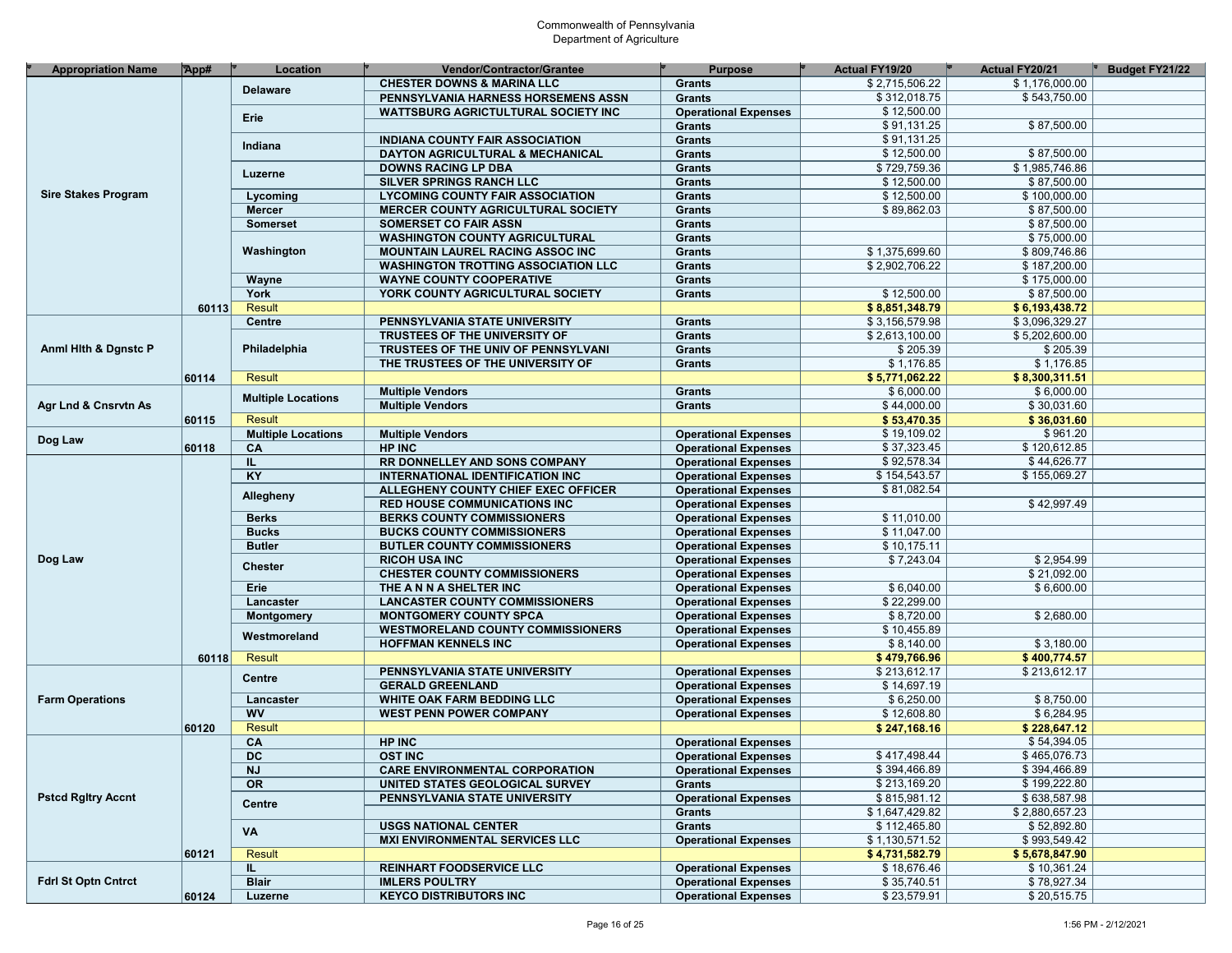| <b>Appropriation Name</b>   | App#  | Location        | Vendor/Contractor/Grantee             | <b>Purpose</b>              | <b>Actual FY19/20</b> | Actual FY20/21 | Budget FY21/22 |
|-----------------------------|-------|-----------------|---------------------------------------|-----------------------------|-----------------------|----------------|----------------|
|                             |       | Northumberland  | <b>REINHART FOODSERVICE LLC</b>       | <b>Operational Expenses</b> | \$669.41              | \$12,365.63    |                |
|                             |       |                 | <b>SHARE FOOD PROGRAM INC</b>         | <b>Operational Expenses</b> | \$4,158.88            | \$19,768.22    |                |
| <b>Fdrl St Optn Cntrct</b>  |       | Philadelphia    | PHILADELPHIA WAREHOUSING & COLD       | <b>Operational Expenses</b> | \$6,460.20            | \$4,686.30     |                |
|                             | 60124 | Result          |                                       |                             | \$89,285.37           | \$146,624.48   |                |
|                             |       | CA              | <b>HP INC</b>                         | <b>Operational Expenses</b> |                       | \$27,978.00    |                |
| <b>AGRONOMIC REG ACCT</b>   |       | $\overline{DC}$ | <b>OST INC</b>                        | <b>Operational Expenses</b> | \$236,092.65          | \$154,526.31   |                |
|                             | 60152 | Result          |                                       |                             | \$236,092.65          | \$182,504.31   |                |
|                             |       |                 | <b>MELVIN HARTMAN</b>                 | <b>Grants</b>               | \$14,127.90           |                |                |
|                             |       |                 | <b>TOM HILL</b>                       | Grants                      | \$31,025.10           |                |                |
|                             |       | ON              | <b>STEVE ORGAN</b>                    | Grants                      | \$31,843.28           |                |                |
|                             |       |                 | <b>ROBERT HAMATHER</b>                | Grants                      | \$35,460.60           |                |                |
|                             |       |                 | <b>HARBOR RACING STABLE LLC</b>       | Grants                      | \$13,678.77           |                |                |
|                             |       | <b>SE</b>       | <b>KG BERTMARKS HINGSTDEPA AB</b>     | <b>Grants</b>               | \$14,047.39           |                |                |
|                             |       |                 | <b>LINDY FARMS OF CONNECTICUT LLC</b> | <b>Grants</b>               | \$123,269.12          |                |                |
|                             |       | <b>CT</b>       | <b>K R BREEDING LLC</b>               | Grants                      | \$32,106.49           |                |                |
|                             |       |                 | <b>LST STABLE</b>                     |                             | \$13,907.63           |                |                |
|                             |       |                 |                                       | <b>Grants</b>               | \$25,250.36           |                |                |
|                             |       | DE              | <b>ELMER FANNIN</b>                   | <b>Grants</b>               |                       |                |                |
|                             |       | FL.             | <b>ENVIRO STABLES LTD</b>             | <b>Grants</b>               | \$10,103.11           |                |                |
|                             |       |                 | <b>BERNARD M OBRIEN</b>               | Grants                      | \$25,657.63           |                |                |
|                             |       | IL.             | <b>NANCY L VANDER HEYDEN</b>          | <b>Grants</b>               | \$12,562.81           |                |                |
|                             |       |                 | <b>MICHAEL A ANDERSON</b>             | <b>Grants</b>               | \$28,586.65           |                |                |
|                             |       | IN              | <b>ANNE KAYLOR RICKER SANTOS</b>      | <b>Grants</b>               | \$12,494.97           |                |                |
|                             |       | KY              | <b>STEVE H STEWART</b>                | Grants                      | \$21,734.17           |                |                |
|                             |       | <b>MD</b>       | <b>WINBAK FARM LLC</b>                | <b>Grants</b>               | \$173,989.25          |                |                |
|                             |       | MI              | <b>PAINT CREEK FARMS INC</b>          | <b>Grants</b>               | \$13,405.90           |                |                |
|                             |       |                 | <b>WILLIAM B WEAVER</b>               | <b>Grants</b>               | \$29,818.32           |                |                |
|                             |       |                 | <b>BLUESTONE FARMS LLC</b>            | Grants                      | \$55,373.96           |                |                |
|                             |       |                 | <b>CHRISTINA TAKTER</b>               | <b>Grants</b>               | \$17,510.14           |                |                |
|                             |       |                 | <b>CONCORD STUD FARM LLC</b>          | <b>Grants</b>               | \$64,261.07           |                |                |
|                             |       |                 | <b>ORDER BY STABLE AB</b>             | <b>Grants</b>               | \$138,489.81          |                |                |
|                             |       | <b>NJ</b>       | <b>GORAN FALK DBA FALKBOLAGEN AB</b>  | Grants                      | \$18,872.56           |                |                |
|                             |       |                 | <b>AIDANABET LLC</b>                  | <b>Grants</b>               | \$18,093.02           |                |                |
| <b>PA Std Brdrs Dvpt Fd</b> |       |                 | <b>JOHN CANCELLIERE</b>               | <b>Grants</b>               | \$20,063.23           |                |                |
|                             |       |                 | <b>TIM TETRICK LLC</b>                | Grants                      | \$23,320.51           |                |                |
|                             |       |                 | <b>JASON E ALLEN</b>                  | Grants                      | \$20,485.74           |                |                |
|                             |       |                 | <b>BAMOND RACING LLC</b>              | <b>Grants</b>               | \$15,257.18           |                |                |
|                             |       |                 | <b>BIRNAM WOOD FARMS LLC</b>          | <b>Grants</b>               | \$26,444.90           |                |                |
|                             |       |                 | <b>JEFFREY SNYDER</b>                 | Grants                      | \$33,272.91           |                |                |
|                             |       |                 | THREE BROTHERS STABLE                 | Grants                      | \$18,025.39           |                |                |
|                             |       |                 | LITTLE E LLC                          | <b>Grants</b>               | \$61,011.52           |                |                |
|                             |       | <b>NY</b>       | <b>ARDEN HOMESTEAD STABLE</b>         | <b>Grants</b>               | \$12,276.85           |                |                |
|                             |       |                 | <b>RAYMOND SCHNITTKER</b>             | Grants                      | \$14,124.47           |                |                |
|                             |       |                 | <b>ANATOLIA RACING STABLE INC</b>     | <b>Grants</b>               | \$14,722.39           |                |                |
|                             |       |                 | PREFERRED EQUINE MARKETING INC        | <b>Grants</b>               | \$57,120.48           |                |                |
|                             |       | OH              | <b>DAVID B WILLS</b>                  | <b>Grants</b>               | \$14,822.64           |                |                |
|                             |       | PA              | <b>CHRISTINE MURPHY</b>               | Grants                      | \$89,424.06           |                |                |
|                             |       |                 | <b>JOHN M EGLOFF</b>                  | <b>Grants</b>               | \$153,882.03          |                |                |
|                             |       | <b>Adams</b>    | <b>JOHN M EGLOFF</b>                  | <b>Grants</b>               | \$24,682.51           |                |                |
|                             |       |                 | <b>HANS ENGGREN</b>                   | Grants                      | \$10,812.87           |                |                |
|                             |       |                 | <b>THEODORE TOMSON</b>                | Grants                      | \$12,828.59           |                |                |
|                             |       | Allegheny       | <b>SHANAMPHILANIKLOU INC</b>          | <b>Grants</b>               | \$26,200.15           |                |                |
|                             |       | <b>Bedford</b>  | <b>ROGER R HAMMER</b>                 | <b>Grants</b>               | \$29,923.10           |                |                |
|                             |       | <b>Berks</b>    | <b>VAE LLC</b>                        | <b>Grants</b>               | \$44,483.37           |                |                |
|                             |       | <b>Bucks</b>    | <b>JULES J SIEGEL</b>                 | <b>Grants</b>               | \$196,564.34          |                |                |
|                             |       | Crawford        | <b>DUNN STABLE</b>                    | <b>Grants</b>               | \$31,378.05           |                |                |
|                             |       | Cumberland      | <b>MAX J HEMPT</b>                    | <b>Grants</b>               | \$11,953.96           |                |                |
|                             |       |                 | <b>CHESTER DOWNS &amp; MARINA LLC</b> | <b>Grants</b>               | \$400,000.00          |                |                |
|                             |       | <b>Delaware</b> | <b>KATHERINE R MARSH</b>              | <b>Grants</b>               | \$11,167.33           |                |                |
|                             | 60214 | Fayette         | <b>SHAFFER STANDARD BREDS</b>         | <b>Grants</b>               | \$27,266.09           |                |                |
|                             |       |                 |                                       |                             |                       |                |                |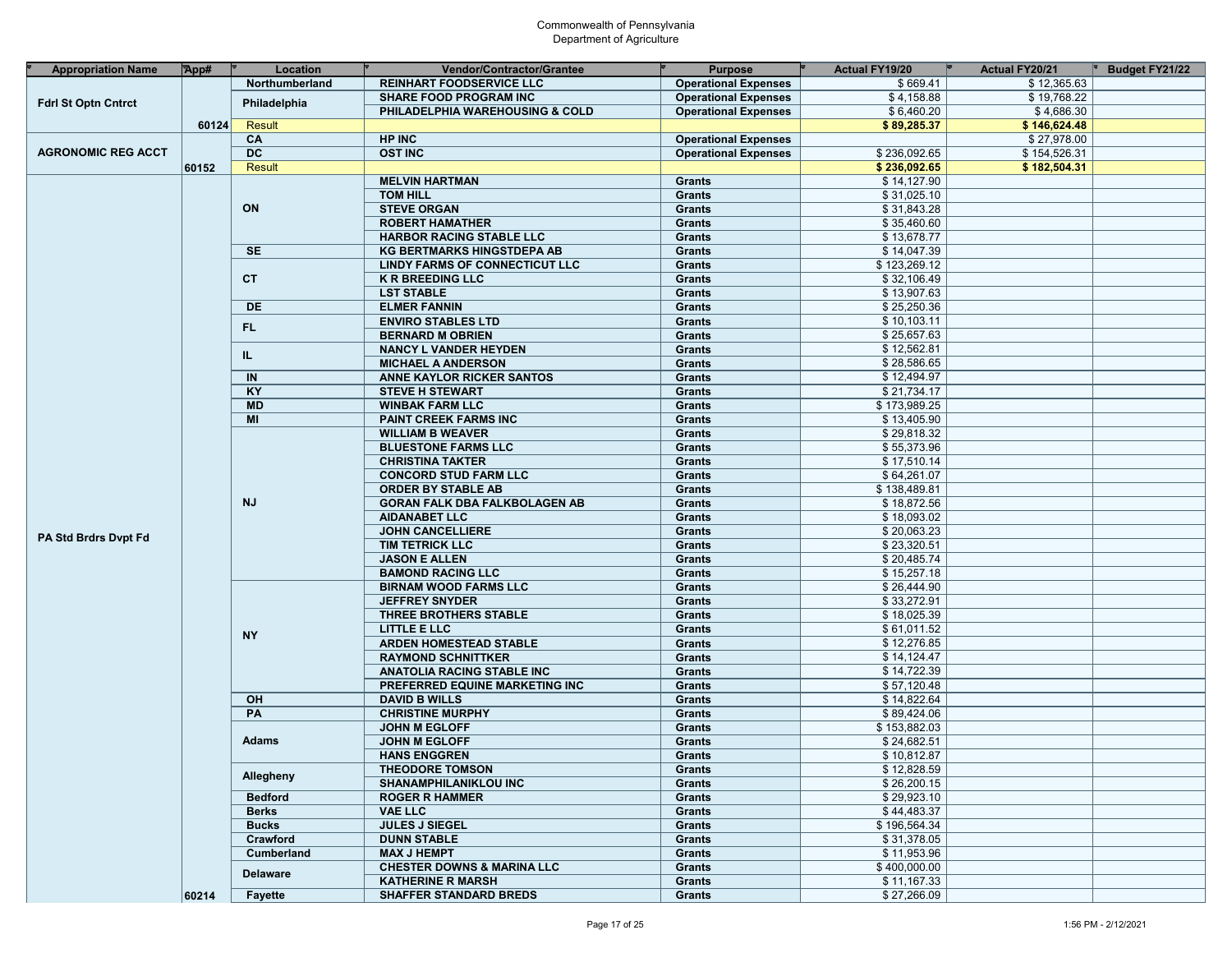| <b>Appropriation Name</b>   | App#  | Location          | Vendor/Contractor/Grantee                  | <b>Purpose</b>              | <b>Actual FY19/20</b> | <b>Actual FY20/21</b> | Budget FY21/22 |
|-----------------------------|-------|-------------------|--------------------------------------------|-----------------------------|-----------------------|-----------------------|----------------|
|                             |       | Indiana           | <b>THOMAS A BRICE</b>                      | <b>Grants</b>               | \$10,063.60           |                       |                |
|                             |       |                   | <b>SERGENT STABLES LLC</b>                 | <b>Grants</b>               | \$62,000.38           |                       |                |
|                             |       | Jefferson         | <b>ANDRAY FARM</b>                         | <b>Grants</b>               | \$20,153.62           |                       |                |
|                             |       |                   | <b>PATRICK H PATTERSON</b>                 | <b>Grants</b>               | \$35,387.17           |                       |                |
|                             |       | Lancaster         | <b>RED WELL STABLES LLC</b>                | <b>Grants</b>               | \$14,744.28           |                       |                |
|                             |       |                   | <b>SAMUEL Z ZOOK</b>                       | <b>Grants</b>               | \$10,597.54           |                       |                |
|                             |       | Lawrence          | <b>MELVIN D STRALEY</b>                    | <b>Grants</b>               | \$11,684.52           |                       |                |
|                             |       |                   | <b>DOWNS RACING LP DBA</b>                 | <b>Grants</b>               | \$200,000.00          | \$200,000.00          |                |
|                             |       | Luzerne           | <b>ROBERT L TAMBUR</b>                     | Grants                      | \$13,369.83           |                       |                |
|                             |       | Montgomery        | <b>ESTATE OF LAWRENCE S SMITH</b>          | <b>Grants</b>               | \$12,980.59           |                       |                |
|                             |       | Northampton       | <b>MICHAEL C WATSON</b>                    | Grants                      | \$7,054.72            |                       |                |
|                             |       | Philadelphia      |                                            | <b>Grants</b>               | \$11,328.34           |                       |                |
|                             |       |                   | <b>HOWARD A TAYLOR</b>                     |                             |                       |                       |                |
|                             |       | <b>Schuylkill</b> | <b>TONY SCHADEL</b>                        | Grants                      | \$13,084.94           |                       |                |
| PA Std Brdrs Dvpt Fd        |       |                   | <b>MOUNTAIN LAUREL RACING ASSOC INC</b>    | <b>Grants</b>               | \$400,000.00          | \$200,000.00          |                |
|                             |       |                   | <b>BARBARA L RICHARDSON</b>                | Grants                      | \$19,700.84           |                       |                |
|                             |       | Washington        | <b>RICHARD C BEINHAUER</b>                 | Grants                      | \$31,279.30           |                       |                |
|                             |       |                   | <b>LORI M ROMANETTI</b>                    | Grants                      | \$12,521.81           |                       |                |
|                             |       |                   | <b>WASHINGTON TROTTING ASSOCIATION LLC</b> | Grants                      | \$400,000.00          |                       |                |
|                             |       |                   | <b>THOMAS LEE KLOSKY JR</b>                | Grants                      | \$16,308.94           |                       |                |
|                             |       |                   | <b>BURKE RACING STABLE LLC</b>             | Grants                      | \$66,555.04           |                       |                |
|                             |       |                   | <b>ROBERT J KEY</b>                        | <b>Grants</b>               | \$131,358.66          |                       |                |
|                             |       |                   | <b>THOMAS SVRCEK</b>                       | Grants                      | \$11,673.14           |                       |                |
|                             |       | Westmoreland      | <b>DICKERSON INVESTMENTS CO</b>            | Grants                      | \$85,866.00           |                       |                |
|                             |       |                   | <b>WINNING KEY INC</b>                     | <b>Grants</b>               | \$1,351.47            |                       |                |
|                             |       |                   | <b>TERESA I HEINNICKEL</b>                 | Grants                      | \$2,837.99            |                       |                |
|                             |       |                   | <b>WILLIAM J SOLOMON VMD</b>               | <b>Grants</b>               | \$31,805.70           |                       |                |
|                             | 60214 | York              | <b>HANOVER SHOE FARMS INC</b>              | Grants                      | \$1,552,792.39        |                       |                |
|                             |       |                   | <b>RUSSELL C WILLIAMS</b>                  | <b>Grants</b>               | \$68,333.75           |                       |                |
|                             |       | York              | <b>PAUL F SPEARS</b>                       | Grants                      | \$18,623.30           |                       |                |
| PA Std Brdrs Dvpt Fd        |       |                   | <b>DIAMOND CREEK FARM LLC</b>              | <b>Grants</b>               | \$220,851.82          |                       |                |
|                             | 60214 | <b>Result</b>     |                                            |                             | \$5,871,494.35        | \$400,000.00          |                |
|                             |       | LA                | US DEPT OF AGR NATIONAL FINANCE CEN        | <b>Operational Expenses</b> | \$11,276.11           | \$458.50              |                |
| Fruit & Veg Insp& Gr        | 60268 | <b>Result</b>     |                                            |                             | \$11,276.11           | \$458.50              |                |
|                             |       | <b>DC</b>         | <b>OST INC</b>                             | <b>Operational Expenses</b> | \$71,258.44           | \$390,583.48          |                |
|                             |       | IL.               | <b>CDW GOVERNMENT LLC</b>                  | <b>Operational Expenses</b> | \$28.09               | \$12,773.12           |                |
|                             |       | <b>MD</b>         | <b>OOA ENTERPRISE LLC</b>                  | <b>Operational Expenses</b> | \$31,200.00           |                       |                |
|                             |       |                   | <b>RED HOUSE COMMUNICATIONS INC</b>        | <b>Operational Expenses</b> | \$664,822.00          | \$605,411.43          |                |
|                             |       | Allegheny         |                                            |                             |                       | \$20,000.00           |                |
|                             |       | <b>Bedford</b>    | PENNSYLVANIA BEEF COUNCIL INC              | <b>Operational Expenses</b> | \$10,000.00           | \$1,500.00            |                |
|                             |       |                   | PENNSYLVANIA STATE ASSOCIATION             | <b>Operational Expenses</b> |                       |                       |                |
|                             |       | <b>Berks</b>      | THE RODALE INSTITUTE                       | <b>Operational Expenses</b> | \$250,000.00          | \$50,000.00           |                |
|                             |       | Centre            | PENNSYLVANIA STATE UNIVERSITY              | <b>Operational Expenses</b> | \$34,480.00           | \$34,480.00           |                |
|                             |       |                   | JP LILLEY AND SON INC                      | <b>Operational Expenses</b> | \$21,965.50           |                       |                |
| <b>PA PrefrdTrdmrkLicns</b> |       | Dauphin           | PENNSYLVANIA ASSN FOR SUSTAINABLE          | <b>Operational Expenses</b> | \$25,000.00           | \$5,000.00            |                |
|                             |       |                   | <b>CENTER FOR DAIRY EXCELLENCE</b>         | <b>Operational Expenses</b> | \$108,031.27          | \$11,102.43           |                |
|                             |       |                   | <b>SMG FOOD AND BEVERAGE</b>               | <b>Operational Expenses</b> | \$50,504.00           |                       |                |
|                             |       | Lancaster         | <b>DISH LLC</b>                            | <b>Operational Expenses</b> | \$10,000.00           |                       |                |
|                             |       |                   | <b>STRATEGIC CONTRACTING INC</b>           | <b>Operational Expenses</b> | \$75,002.50           | \$58,087.50           |                |
|                             |       | <b>Montgomery</b> | <b>GENERAL EXPOSITION SERVICES INC</b>     | <b>Operational Expenses</b> | \$12,976.20           |                       |                |
|                             |       |                   | KITCHEN TABLE CONSULTANTS INC              | <b>Operational Expenses</b> | \$228,845.00          | \$33,366.00           |                |
|                             |       | Perry             | <b>LEAF PROJECT INC</b>                    | <b>Operational Expenses</b> | \$15,000.00           |                       |                |
|                             |       | Philadelphia      | <b>CULINARY CUTS LLC</b>                   | <b>Operational Expenses</b> | \$7,873.00            | \$5,900.00            |                |
|                             | 60327 | <b>Result</b>     |                                            |                             | \$1,616,986.00        | \$1,228,203.96        |                |
|                             |       | CA                | <b>ENVIRONMENTAL SYSTEMS RESEARCH</b>      | <b>Operational Expenses</b> | \$14,425.00           |                       |                |
|                             |       | CT                | THE F A BARTLETT TREE EXPERT CPNY          | <b>Operational Expenses</b> |                       | \$76,345.00           |                |
|                             |       | DE                | <b>AGILENT TECHNOLOGIES INC</b>            | Fixed Assets Exp.           | \$192,407.90          | \$192,407.90          |                |
| <b>RapidRespnsDisastrRs</b> |       | IN                | ROCHE DIAGNOSTICS CORPORATION              | Fixed Assets Exp.           | \$75,000.00           | \$75,000.00           |                |
|                             |       | OH                | THE DAVEY TREE EXPERT COMPANY              | <b>Operational Expenses</b> |                       | \$867,785.00          |                |
|                             |       | <b>Berks</b>      | BERKS COUNTY CONSERVATION DISTRICT         | <b>Grants</b>               | \$248,869.57          | \$37,228.70           |                |
|                             | 60477 | <b>Bucks</b>      | <b>BUCKS COUNTY CONSERVATION DISTRICT</b>  | <b>Grants</b>               | \$50,000.00           | \$50,000.00           |                |
|                             |       |                   |                                            |                             |                       |                       |                |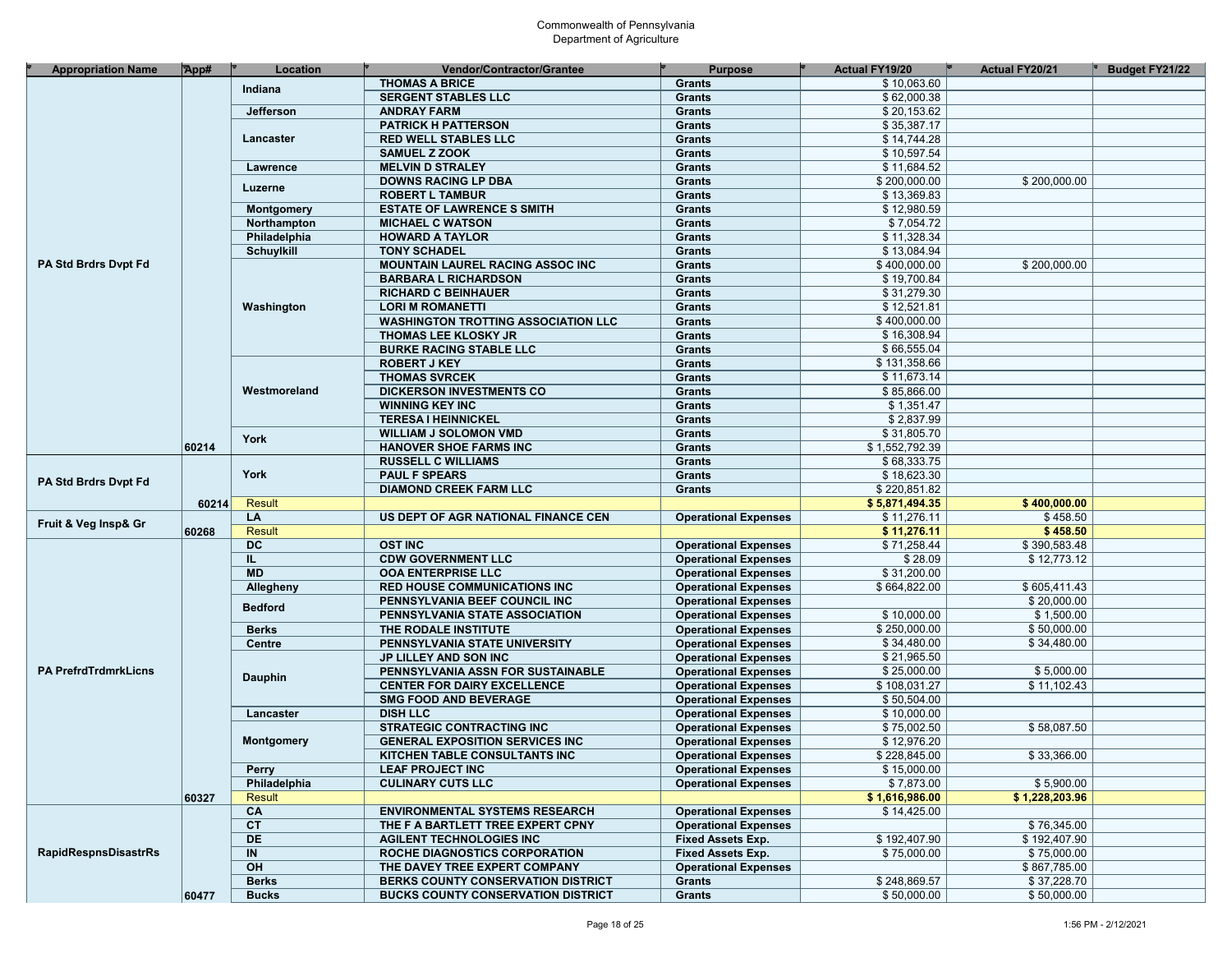| <b>Appropriation Name</b>   | App#  | Location          | <b>Vendor/Contractor/Grantee</b>             | <b>Purpose</b>              | <b>Actual FY19/20</b> | <b>Actual FY20/21</b> | Budget FY21/22 |
|-----------------------------|-------|-------------------|----------------------------------------------|-----------------------------|-----------------------|-----------------------|----------------|
|                             |       | Centre            | PENNSYLVANIA STATE UNIVERSITY                | <b>Grants</b>               |                       | \$133,288.63          |                |
|                             |       |                   | <b>CHESTER COUNTY CONSERVATION DISTRIC</b>   | <b>Grants</b>               | \$57,590.00           | \$5,034.50            |                |
|                             |       | <b>Chester</b>    | <b>VWR INTERNATIONAL LLC</b>                 | <b>Operational Expenses</b> | \$103,282.66          | \$11,098.92           |                |
|                             |       |                   |                                              | <b>Fixed Assets Exp.</b>    | \$278,686.02          | \$241,589.25          |                |
|                             |       | Dauphin           | PENNSYLVANIA STATE ANIMAL                    | <b>Grants</b>               | \$50,000.00           | \$50,003.00           |                |
|                             |       | <b>Delaware</b>   | DELAWARE COUNTY CONSERVATION                 | Grants                      | \$46,232.00           | \$46,232.00           |                |
|                             |       | Lancaster         | <b>LANCASTER COUNTY CONSERVATION</b>         | <b>Grants</b>               | \$310,000.00          | \$287,600.66          |                |
|                             |       | Lebanon           | <b>LEBANON COUNTY CONSERVATION</b>           | <b>Grants</b>               | \$55,000.00           | \$53,277.99           |                |
| <b>RapidRespnsDisastrRs</b> |       | Lehigh            | LEHIGH COUNTY CONSERVATION DISTRICT          | Grants                      | \$92,910.00           | \$92,910.00           |                |
|                             |       | <b>McKean</b>     | <b>MCKEAN COUNTY CONSERVATION DISTRICT</b>   | Grants                      | \$50,000.00           | \$50,000.00           |                |
|                             |       | Monroe            | <b>MONROE COUNTY CONSERVATION DISTRICT</b>   | <b>Grants</b>               | \$55,000.00           | \$55,000.00           |                |
|                             |       | <b>Montgomery</b> | <b>MONTGOMERY COUNTY CONSERVATION</b>        | Grants                      | \$55,500.00           | \$55,500.00           |                |
|                             |       |                   | NORTHAMPTON COUNTY CHIEF EXEC OFFIC          | Grants                      | \$358.36              | \$13,644.70           |                |
|                             |       | Northampton       |                                              | Grants                      | \$51,641.64           | \$37,996.94           |                |
|                             |       |                   | <b>NORTHAMPTON COUNTY CHIEF EXEC OFFIC</b>   |                             |                       |                       |                |
|                             |       | <b>Schuylkill</b> | <b>SCHUYLKILL CONSERVATION DISTRICT</b>      | <b>Grants</b>               | \$51,450.30           | \$26,800.64           |                |
|                             | 60477 | <b>Result</b>     |                                              |                             | \$1,838,353.45        | \$2,458,743.83        |                |
|                             |       | <b>NJ</b>         | <b>GLOBAL IND INC DBA GLOBAL DBA</b>         | <b>Operational Expenses</b> | \$12,176.50           |                       |                |
|                             |       | <b>Adams</b>      | <b>KNOUSE FRUITLANDS INC</b>                 | <b>Grants</b>               |                       | \$7,500.00            |                |
|                             |       | Allegheny         | <b>RED HOUSE COMMUNICATIONS INC</b>          | <b>Operational Expenses</b> |                       | \$14,952.59           |                |
|                             |       |                   | URBAN HOMESTEADERS LLC                       | <b>Grants</b>               |                       | \$7,500.00            |                |
|                             |       | Armstrong         | <b>LINDSEY S MORRISON</b>                    | Grants                      |                       | \$7,500.00            |                |
|                             |       | <b>Beaver</b>     | <b>BRUNTON DAIRY</b>                         | <b>Grants</b>               |                       | \$7,500.00            |                |
|                             |       | <b>Bedford</b>    | <b>ALANA MARIE FOOR</b>                      | <b>Grants</b>               |                       | \$7,500.00            |                |
|                             |       |                   | KUTZTOWN UNIVERSITY OF PENNSYLVANIA          | <b>Operational Expenses</b> |                       | \$200,000.00          |                |
|                             |       |                   | <b>CORNER VIEW FARM</b>                      | <b>Grants</b>               |                       | \$7,500.00            |                |
|                             |       |                   | <b>HETRICKDALE FARMS LLC</b>                 | <b>Grants</b>               |                       | \$7,500.00            |                |
|                             |       | <b>Berks</b>      | <b>DAVID LUCAS</b>                           | Grants                      |                       | \$7,500.00            |                |
|                             |       |                   | <b>VISTA GRANDE FARMS LLC</b>                | <b>Grants</b>               |                       | \$7,500.00            |                |
|                             |       |                   | <b>SCATTERED ACRES INC</b>                   | <b>Grants</b>               |                       | \$7,500.00            |                |
|                             |       |                   | <b>ZAHNCROFT DAIRY LLC</b>                   | <b>Grants</b>               |                       | \$7,500.00            |                |
|                             |       | <b>Bradford</b>   | <b>DONALD E RUSSELL</b>                      | <b>Grants</b>               |                       | \$7,500.00            |                |
|                             |       |                   | SNIPES FARM AND EDUCATION CENTER             | <b>Grants</b>               |                       | \$7,500.00            |                |
|                             |       | <b>Bucks</b>      | <b>BONNIE BLUE FARM</b>                      | <b>Grants</b>               |                       | \$7,500.00            |                |
|                             |       | <b>Butler</b>     | <b>HARVEST VALLEY FARMS INC</b>              | <b>Grants</b>               |                       | \$7,500.00            |                |
|                             |       | <b>Centre</b>     | PENNSYLVANIA STATE UNIVERSITY                | <b>Grants</b>               | \$56,650.74           | \$104,447.74          |                |
|                             |       |                   | <b>CAMPHILL VILLAGE KIMBERTON</b>            | <b>Grants</b>               |                       | \$7,500.00            |                |
|                             |       |                   | <b>WIGWAM RUN FARM AT ARDROSSAN</b>          | <b>Grants</b>               |                       | \$7,500.00            |                |
| <b>AgricultriBsnDvlpCtr</b> |       | <b>Chester</b>    | <b>WALMOORE HOLSTEINS INC</b>                | <b>Grants</b>               |                       | \$7,500.00            |                |
|                             |       |                   | <b>MARK STOLTZFUS</b>                        | <b>Grants</b>               |                       | \$7,500.00            |                |
|                             |       | <b>Clinton</b>    |                                              | <b>Grants</b>               |                       | \$7,500.00            |                |
|                             |       |                   | <b>SCHRACK FARMS RESOURCES</b>               |                             |                       |                       |                |
|                             |       | Columbia          | <b>ROGER DERR</b>                            | <b>Grants</b>               |                       | \$7,500.00            |                |
|                             |       | Crawford          | <b>ANDREW GROVE FARM FLP II</b>              | <b>Grants</b>               |                       | \$7,500.00            |                |
|                             |       |                   | <b>MICHAEL E CAREY PTR</b>                   | <b>Grants</b>               |                       | \$7,500.00            |                |
|                             |       | Cumberland        | <b>TREVER GILL</b>                           | <b>Grants</b>               |                       | \$7,500.00            |                |
|                             |       |                   | PENNSYLVANIA FARM LINK INC                   | <b>Operational Expenses</b> |                       | \$125,003.00          |                |
|                             |       | <b>Dauphin</b>    | <b>RANDY S GREIDER</b>                       | <b>Grants</b>               |                       | \$7,500.00            |                |
|                             |       |                   | <b>KEYSTONE WOOD PRODUCTS</b>                | <b>Grants</b>               |                       | \$12,500.00           |                |
|                             |       | Erie              | <b>TROLLEY LINE VINEYARDS LTD</b>            | <b>Grants</b>               |                       | \$7,500.00            |                |
|                             |       |                   | <b>TROYER GROWERS INC</b>                    | <b>Grants</b>               |                       | \$7,500.00            |                |
|                             |       | Franklin          | <b>HOLLOWACRES FARM LLC</b>                  | Grants                      |                       | \$7,500.00            |                |
|                             |       | <b>Fulton</b>     | <b>PIGEON COVE FARMS LLP</b>                 | Grants                      |                       | \$7,500.00            |                |
|                             |       | Jefferson         | <b>QUIET CREEK HERB FARM &amp; SCHOOL OF</b> | Grants                      |                       | \$7,500.00            |                |
|                             |       |                   | <b>REINFORD FARMS INC</b>                    | Grants                      |                       | \$15,000.00           |                |
|                             |       | Juniata           | <b>BARBARA E NISSLEY</b>                     | Grants                      |                       | \$7,500.00            |                |
|                             |       |                   | <b>VILLAGE ACRES FARM AND FOODSHED</b>       | Grants                      |                       | \$7,500.00            |                |
|                             |       |                   | <b>ROBERT M ESBENSHADE</b>                   | Grants                      |                       | \$7,500.00            |                |
|                             |       | Lancaster         | <b>KEYSTONE DEVELOPMENT CENTER</b>           | <b>Operational Expenses</b> | \$200,000.00          | \$200,000.00          |                |
|                             |       |                   | <b>BRUBAKER FARMS LLC</b>                    | Grants                      |                       | \$15,000.00           |                |
|                             | 60478 |                   | <b>FOX MEADOWS FARM LLC</b>                  | Grants                      |                       | \$7,500.00            |                |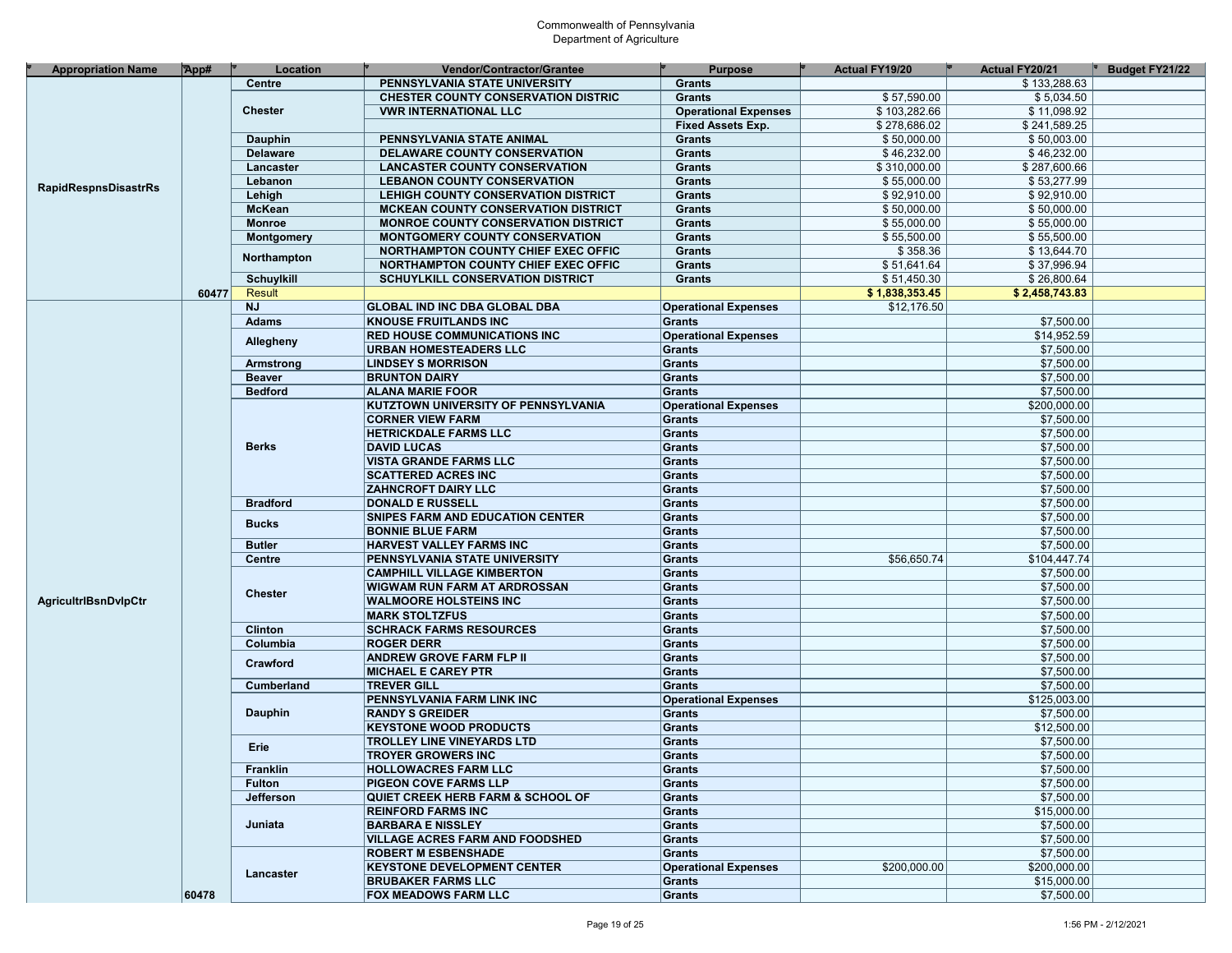| <b>Appropriation Name</b>   | App#         | Location          | <b>Vendor/Contractor/Grantee</b>       | <b>Purpose</b>              | <b>Actual FY19/20</b> | <b>Actual FY20/21</b> | Budget FY21/22 |
|-----------------------------|--------------|-------------------|----------------------------------------|-----------------------------|-----------------------|-----------------------|----------------|
|                             |              |                   | <b>GARY ROBERT LANDIS</b>              | <b>Grants</b>               |                       | \$7,500.00            |                |
|                             |              |                   | <b>PENN GRANT HOLDINGS LLC</b>         | Grants                      |                       | \$7,500.00            |                |
|                             |              |                   |                                        |                             |                       | \$7,500.00            |                |
|                             |              |                   | <b>BIO FARM LLC</b>                    | <b>Grants</b>               |                       |                       |                |
|                             |              |                   | <b>STEVEN R CHARLES SR</b>             | <b>Grants</b>               |                       | \$7,500.00            |                |
|                             |              | Lancaster         | <b>TIMOTHY R SAUDER</b>                | Grants                      |                       | \$7,500.00            |                |
|                             |              |                   | <b>MEADOW VISTA DAIRY LLC</b>          | <b>Grants</b>               |                       | \$15,000.00           |                |
|                             |              |                   | <b>OREGON DAIRY FARM LLC</b>           | Grants                      |                       | \$7,500.00            |                |
|                             |              |                   | <b>NEFFDALE FARM LLC</b>               | Grants                      |                       | \$7,500.00            |                |
|                             |              |                   | <b>HERSHEY FARMS LLC</b>               | Grants                      |                       | \$7,500.00            |                |
|                             |              | Lebanon           | <b>KLINEDELL FARMS LLC</b>             | Grants                      |                       | \$7,500.00            |                |
|                             |              |                   | <b>JEAN L WENGER</b>                   | Grants                      |                       | \$7,500.00            |                |
|                             |              | Lehigh            | <b>PAUL W SEMMEL</b>                   | <b>Grants</b>               |                       | \$7,500.00            |                |
|                             |              |                   | DRAGONFLY HILL FARM AND KITCHEN LLC    | Grants                      |                       | \$7,500.00            |                |
|                             |              |                   | <b>BURGER FARM PARTNERSHIP</b>         | Grants                      |                       | \$5,100.00            |                |
|                             |              | Luzerne           | <b>JON E LUCAS</b>                     | Grants                      |                       | \$7,500.00            |                |
|                             |              |                   | <b>HAZ-WALD FARMS LLC</b>              | <b>Grants</b>               |                       | \$7,500.00            |                |
|                             |              | <b>Mercer</b>     | <b>HUMBLE BEE AND TREE FARM</b>        | Grants                      |                       | \$7,500.00            |                |
|                             |              | <b>Monroe</b>     | <b>HEIDI L SECORD</b>                  | Grants                      |                       | \$7,500.00            |                |
|                             |              | <b>Montgomery</b> | <b>FOOD HEDGE LLC</b>                  | Grants                      |                       | \$7,500.00            |                |
| <b>AgricultriBsnDvlpCtr</b> |              | Northampton       | <b>RASPBERRY RIDGE CREAMERY LLC</b>    | Grants                      |                       | \$7,500.00            |                |
|                             |              | Northumberland    | <b>WEHRY BROS HOG AND GRAIN FARMS</b>  | Grants                      |                       | \$7,500.00            |                |
|                             |              |                   |                                        |                             |                       |                       |                |
|                             |              |                   | <b>SPIRAL PATH FARM LLC</b>            | Grants                      |                       | \$7,500.00            |                |
|                             |              | <b>Perry</b>      | <b>BROOKS MILLER</b>                   | Grants                      |                       | \$7,500.00            |                |
|                             |              |                   | <b>WOODEN HILL FARMS</b>               | Grants                      |                       | \$7,500.00            |                |
|                             |              |                   | <b>PAUL L FINKENBINDER</b>             | Grants                      |                       | \$7,500.00            |                |
|                             |              | Philadelphia      | <b>WEAVERS WAY COOPERATIVE ASSN</b>    | Grants                      |                       | \$7,500.00            |                |
|                             |              |                   | <b>HINKEL FARMS</b>                    | Grants                      |                       | \$7,500.00            |                |
|                             |              | <b>Schuylkill</b> | <b>HAAS FARMS LLC</b>                  | <b>Grants</b>               |                       | \$7,500.00            |                |
|                             |              |                   | <b>JAMES L HEPLER</b>                  | <b>Grants</b>               |                       | \$7,500.00            |                |
|                             |              |                   | <b>RED HILL FARMS INC</b>              | <b>Grants</b>               |                       | \$7,500.00            |                |
|                             |              | Snyder            | PENNSYLVANIA VEGETABLE GROWERS ASSN    | <b>Operational Expenses</b> |                       | \$497.80              |                |
|                             |              |                   | FRY FARM ENTERPRISES LLC               | Grants                      |                       | \$7,500.00            |                |
|                             |              |                   | <b>OBRIEN FARMS LLC</b>                | <b>Grants</b>               |                       | \$7,500.00            |                |
|                             |              | <b>Somerset</b>   | HILLCREST SAYLOR DAIRY FARMS LLC       | Grants                      |                       | \$7,500.00            |                |
|                             |              | <b>Union</b>      | <b>HOLDEN J MIDKIFF</b>                | Grants                      |                       | \$7,500.00            |                |
|                             |              | Wayne             | <b>BLUETHUMB BLUEBERRIES LLC</b>       | Grants                      |                       | \$7,500.00            |                |
|                             |              | Westmoreland      | <b>KEPPLE FARMS</b>                    | Grants                      |                       | \$7,500.00            |                |
|                             |              | <b>York</b>       | <b>LITTLE FLOWER FARMS LLC</b>         | Grants                      |                       | \$7,500.00            |                |
|                             | 60478 Result |                   |                                        |                             | \$268,827.24          | \$1,225,001.13        |                |
|                             |              | Cumberland        | <b>SHIPPENSBURG UNIVERSITY</b>         | Grants                      |                       | \$60,000.00           |                |
|                             |              |                   | PENNSYLVANIA FOREST PRODUCTS           | <b>Grants</b>               |                       | \$25,000.00           |                |
|                             |              | <b>Dauphin</b>    | <b>KEYSTONE WOOD PRODUCTS</b>          | <b>Grants</b>               |                       | \$20,000.00           |                |
|                             |              |                   |                                        |                             |                       |                       |                |
| <b>SpecialtyCropBlkGrnt</b> |              | Lawrence          | <b>DON ENTERPRISES INC</b>             | <b>Grants</b>               |                       | \$86,450.00           |                |
|                             |              | <b>McKean</b>     | ALLEGHENY HARDWOOD UTILIZATION         | <b>Grants</b>               |                       | \$25,102.00           |                |
|                             |              | Northampton       | <b>LEHIGH UNIVERSITY</b>               | <b>Grants</b>               |                       | \$21,582.00           |                |
|                             |              | Wyoming           | <b>NORTHERN TIER HARDWOOD ASSOC</b>    | <b>Grants</b>               |                       | \$10,000.00           |                |
|                             | 60479        | <b>Result</b>     |                                        |                             |                       | \$248,134.00          |                |
|                             |              | <b>Adams</b>      | SOUTH CENTRAL COMMUNITY ACTION         | Grants                      | \$6,564.60            | \$6,760.80            | \$9,000.00     |
|                             |              |                   | <b>ADAGIO HEALTH INC</b>               | <b>Grants</b>               | \$9,489.60            | \$8,951.40            | \$13,800.00    |
|                             |              | Allegheny         | ALLEGHENY COUNTY CHIEF EXEC OFFICER    | Grants                      | \$13,366.80           | \$13,141.20           |                |
|                             |              |                   | ALLEGHENY COUNTY CHIEF EXEC OFFICER    | <b>Grants</b>               | \$0.00                | \$0.00                | \$18,000.00    |
|                             |              | <b>Blair</b>      | UPMC HOME CARE MANAGEMENT SRVS DBA     | Grants                      |                       | \$5,225.40            | \$8.100.00     |
| <b>Frmrs Mkt Ntrtn Prgr</b> |              | <b>Bucks</b>      | <b>BUCKS COUNTY COMMISSIONERS</b>      | Grants                      | \$5,488.20            | \$5,016.60            |                |
|                             |              | Cambria           | <b>COMMUNITY ACTION PARTNERSHIP OF</b> | Grants                      | \$3,947.40            | \$3,870.00            | \$5,000.00     |
|                             |              | <b>Chester</b>    | <b>CHESTER COUNTY COMMISSIONERS</b>    | Grants                      | \$5,985.00            | \$5,382.00            |                |
|                             |              | Crawford          | <b>COMMUNITY HEALTH SERVICES INC</b>   | Grants                      | \$4,575.60            | \$4,552.20            | \$5,850.00     |
|                             |              | Cumberland        | <b>FAMILY HEALTH COUNCIL CENTRAL</b>   | Grants                      | \$12,556.80           | \$12,012.00           | \$11,600.00    |
|                             |              |                   | <b>HAMILTON HEALTH CENTER INC</b>      | Grants                      | \$7,664.40            | \$7,630.20            |                |
|                             | 70341        | Dauphin           | <b>HAMILTON HEALTH CENTER INC</b>      | Grants                      | \$0.00                | \$0.00                | \$9,300.00     |
|                             |              |                   |                                        |                             |                       |                       |                |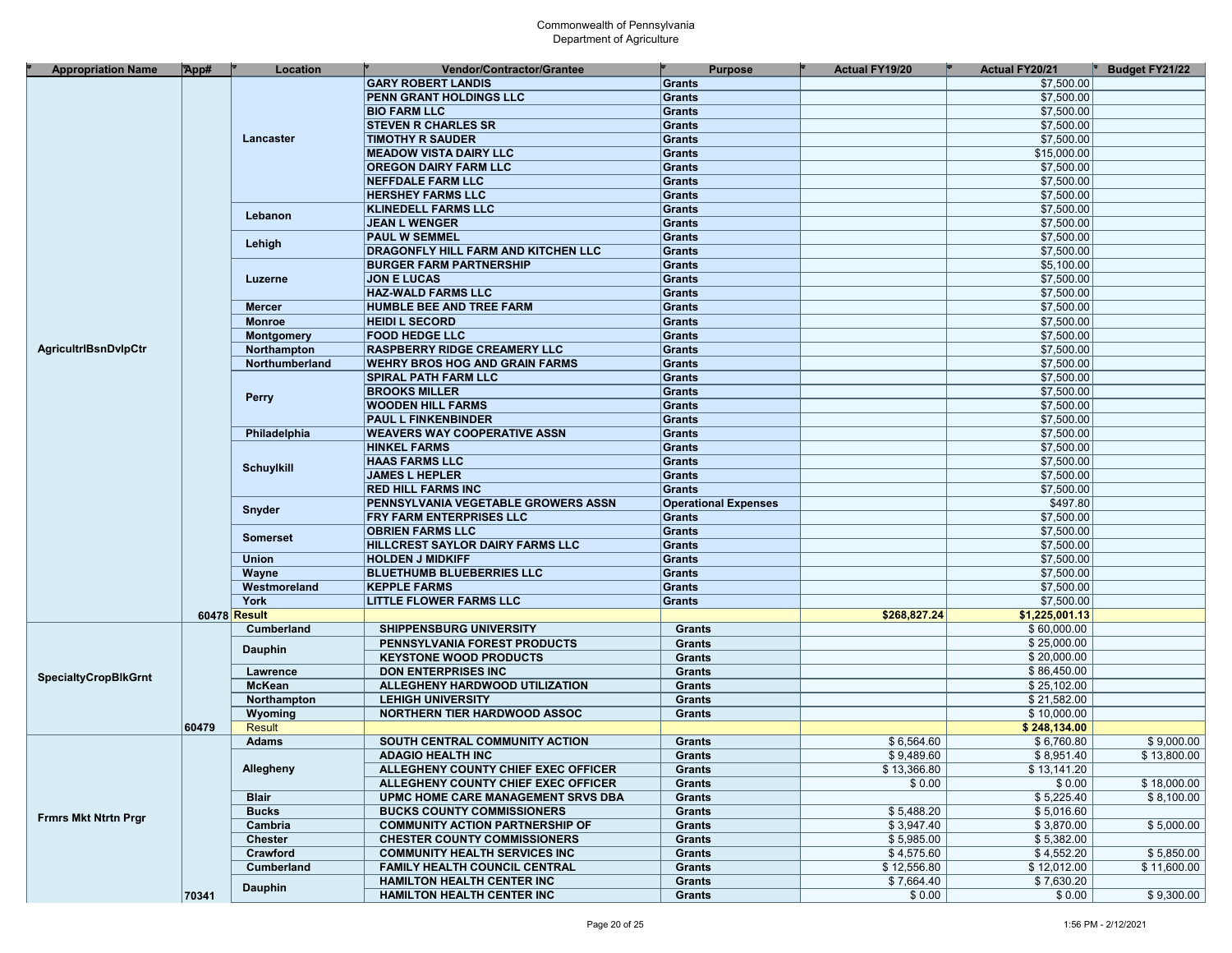| <b>Appropriation Name</b>   | App#  | Location               | <b>Vendor/Contractor/Grantee</b>                                               | <b>Purpose</b>                 | <b>Actual FY19/20</b>      | Actual FY20/21           | Budget FY21/22 |
|-----------------------------|-------|------------------------|--------------------------------------------------------------------------------|--------------------------------|----------------------------|--------------------------|----------------|
|                             |       | <b>Delaware</b>        | THE FOUNDATION FOR DELAWARE COUNTY                                             | <b>Grants</b>                  | \$10,952.40                | \$10,002.00              | \$12,600.00    |
|                             |       | Elk                    | NORTH CENTRAL PA REGIONAL PLANNING                                             | <b>Grants</b>                  | \$4,797.00                 | \$4,759.20               | \$7,200.00     |
|                             |       | Erie                   | UNITED NEIGHBORHOOD FACILITIES                                                 | Grants                         | \$8,820.00                 | \$7,444.80               | \$10,800.00    |
|                             |       | Fayette                | <b>FAYETTE COUNTY COMMUNITY ACTION</b>                                         | <b>Grants</b>                  | \$3,144.60                 | \$3,267.00               | \$4,500.00     |
|                             |       | Huntingdon             | <b>BROAD TOP AREA MEDICAL CENTER INC</b>                                       | Grants                         | \$2,448.00                 | \$2,653.20               | \$3,600.00     |
|                             |       | Lancaster              | <b>COMMUNITY ACTION PARTNERSHIP</b>                                            | Grants                         | \$10,062.00                | \$9,333.60               | \$11,200.00    |
| <b>Frmrs Mkt Ntrtn Prgr</b> |       | Luzerne                | <b>MATERNAL &amp; FAMILY HEALTH</b>                                            | Grants                         | \$43,589.40                | \$42,904.80              | \$49,500.00    |
|                             |       | Lycoming               | <b>HOPE ENTERPRISES INC</b>                                                    | <b>Grants</b>                  | \$4,525.20                 | \$4,928.40               | \$5,400.00     |
|                             |       | Mercer                 | SHENANGO VALLEY URBAN LEAGUE INC                                               | Grants                         | \$2,656.80                 | \$2,984.40               | \$6,750.00     |
|                             |       | Philadelphia           | NORTH CENTRAL ORGANIZED REGIONALLY                                             | <b>Grants</b>                  | \$35,648.10                | \$35,445.60              | \$55,300.00    |
|                             |       | Washington             | <b>BLUEPRINTS</b>                                                              | Grants                         | \$3,931.20                 | \$3,916.80               | \$7,000.00     |
|                             |       | Westmoreland           | MON VALLEY COMMUNITY HEALTH                                                    | Grants                         | \$4,248.00                 | \$3,970.80               | \$6,000.00     |
|                             |       | York                   | <b>COMMUNITY PROGRESS COUNCIL INC</b>                                          | Grants                         | \$8,155.80                 | \$8,242.20               | \$9,000.00     |
|                             | 70341 | Result                 |                                                                                |                                | \$212,616.90               | \$212,394.60             | \$269,500.00   |
|                             |       | IL.                    | <b>REINHART FOODSERVICE LLC</b>                                                | <b>Operational Expenses</b>    | \$179,721.86               | \$66,761.69              |                |
|                             |       | <b>NY</b>              | THE SALVATION ARMY                                                             | Grants                         | \$48,071.92                | \$26,519.35              |                |
|                             |       | <b>Adams</b>           | <b>ADAMS COUNTY COMMISSIONERS</b>                                              | Grants                         | \$14,620.25                | \$3,968.45               |                |
|                             |       | Allegheny              | <b>GREATER PITTSBURGH COMMUNITY</b>                                            | Grants                         | \$736,544.25               | \$392,542.40             |                |
|                             |       |                        | ALLEGHENY COUNTY CHIEF EXEC OFFICER                                            | Grants                         | \$178,192.40               | \$9,958.11               |                |
|                             |       | Armstrong              | <b>ARMSTRONG COUNTY COMMISSIONERS</b>                                          | <b>Grants</b>                  | \$7,754.67                 | \$858.32                 |                |
|                             |       | <b>Beaver</b>          | <b>BEAVER COUNTY COMMISSIONERS</b>                                             | Grants                         | \$23,883.10                | \$2,920.63               |                |
|                             |       | <b>Bedford</b>         | <b>BEDFORD COUNTY COMMISSIONERS</b>                                            | Grants                         | \$6,189.71                 | \$832.82                 |                |
|                             |       | <b>Berks</b>           | <b>GREATER BERKS FOOD BANK</b>                                                 | Grants                         | \$209,123.07               | \$92,293.33              |                |
|                             |       |                        | <b>BERKS COUNTY COMMISSIONERS</b>                                              | Grants                         | \$83,679.33                | \$25,484.27              |                |
|                             |       | <b>Blair</b>           | <b>BLAIR COUNTY COMMISSIONERS</b>                                              | Grants                         | \$21,177.38                | \$2,033.97               |                |
|                             |       |                        | <b>IMLERS POULTRY</b>                                                          | <b>Operational Expenses</b>    | \$328,701.19               | \$240,869.10             |                |
|                             |       | <b>Bradford</b>        | <b>BRADFORD COUNTY COMMISSIONERS</b>                                           | <b>Grants</b>                  | \$15,560.78                | \$2,872.71               |                |
|                             |       | <b>Bucks</b>           | <b>BUCKS COUNTY COMMISSIONERS</b>                                              | <b>Grants</b>                  | \$48,423.35                | \$9,624.02               |                |
|                             |       | <b>Butler</b>          | <b>BUTLER COUNTY COMMISSIONERS</b>                                             | <b>Grants</b>                  | \$12,284.25                | \$776.36                 |                |
|                             |       |                        | <b>ALLIANCE FOR NONPROFIT RESOURCES</b>                                        | <b>Grants</b>                  | \$21,319.17                | \$21,688.01              |                |
|                             |       | Cambria                | <b>CAMBRIA COUNTY COMMISSIONERS</b>                                            | <b>Grants</b>                  | \$21,376.10                | \$0.00                   |                |
|                             |       | Cameron                | <b>CAMERON COUNTY COMMISSIONERS</b>                                            | <b>Grants</b>                  | \$727.43                   | \$601.68                 |                |
|                             |       | Carbon                 | <b>CARBON COUNTY COMMISSIONERS</b>                                             | <b>Grants</b>                  | \$12,161.51                | \$2,467.36               |                |
|                             |       | <b>Centre</b>          | <b>CENTRE COUNTY COMMISSIONERS</b>                                             | <b>Grants</b>                  | \$28,463.87                | \$2,926.79               |                |
|                             |       | <b>Chester</b>         | <b>CHESTER COUNTY COMMISSIONERS</b>                                            | <b>Grants</b>                  | \$23,915.81                | \$12,648.18              |                |
|                             |       | Clarion                | <b>CLARION COUNTY COMMISSIONERS</b>                                            | <b>Grants</b>                  | \$8,267.75                 | \$949.34                 |                |
| <b>Emrgncy Fd Asstnc Pr</b> |       | Clearfield             | <b>CLEARFIELD COUNTY COMMISSIONERS</b>                                         | <b>Grants</b>                  | \$13,167.07<br>\$10,503.94 | \$1,438.04               |                |
|                             |       | <b>Clinton</b>         | <b>CLINTON COUNTY COMMISSIONERS</b>                                            | <b>Grants</b>                  | \$13,058.96                | \$2,181.07<br>\$7,349.60 |                |
|                             |       | Columbia               | <b>COLUMBIA COUNTY COMMISSIONERS</b>                                           | <b>Grants</b>                  | \$13,755.17                | \$165.47                 |                |
|                             |       | Crawford<br>Cumberland | <b>CRAWFORD COUNTY COMMISSIONERS</b><br><b>CUMBERLAND COUNTY COMMISSIONERS</b> | <b>Grants</b><br><b>Grants</b> | \$42,713.44                | \$7,648.60               |                |
|                             |       |                        | <b>CENTRAL PENNSYLVANIA FOOD BANK</b>                                          | <b>Operational Expenses</b>    | \$255,373.00               |                          |                |
|                             |       |                        |                                                                                | <b>Grants</b>                  | \$1,329,275.84             | \$821,631.45             |                |
|                             |       | <b>Dauphin</b>         | HUNTERS SHARING THE HARVEST INC                                                | <b>Grants</b>                  | \$217,773.10               | \$145,000.00             |                |
|                             |       |                        | <b>DAUPHIN COUNTY COMMISSIONERS</b>                                            | <b>Grants</b>                  | \$59,860.11                | \$12,925.48              |                |
|                             |       | <b>Delaware</b>        | DELAWARE COUNTY EXECUTIVE DIRECTOR                                             | <b>Grants</b>                  | \$66,219.42                | \$13,138.21              |                |
|                             |       | Elk                    | <b>ELK COUNTY COMMISSIONERS</b>                                                | <b>Grants</b>                  | \$5,035.18                 | \$1,382.02               |                |
|                             |       |                        | <b>SECOND HARVEST FOOD BANK</b>                                                | <b>Grants</b>                  | \$368,313.53               | \$94,705.22              |                |
|                             |       | Erie                   | ERIE COUNTY CHIEF EXECUTIVE OFFICER                                            | <b>Grants</b>                  | \$48,743,73                | \$5,009.98               |                |
|                             |       |                        | <b>GREATER WASHINGTON COUNTY FOOD BANK</b>                                     | Grants                         | \$13,343.50                | \$19,226.32              |                |
|                             |       | <b>Fayette</b>         | <b>FAYETTE COUNTY COMMUNITY ACTION</b>                                         | Grants                         | \$12,449.92                | \$37,619.08              |                |
|                             |       |                        | <b>FAYETTE COUNTY COMMISSIONERS</b>                                            | Grants                         | \$22,972.76                | \$5,635.10               |                |
|                             |       | <b>Forest</b>          | <b>FOREST COUNTY COMMISSIONERS</b>                                             | Grants                         | \$727.57                   | \$95.96                  |                |
|                             |       | Franklin               | <b>FRANKLIN COUNTY COMMISSIONERS</b>                                           | Grants                         | \$27,749.31                | \$4,794.09               |                |
|                             |       | <b>Fulton</b>          | <b>FULTON COUNTY COMMISSIONERS</b>                                             | Grants                         | \$5,037.89                 | \$211.04                 |                |
|                             |       |                        | FULTON COUNTY FOOD BASKET INC                                                  | Grants                         | \$0.00                     | \$11.896.30              |                |
|                             |       | Greene                 | <b>GREENE COUNTY COMMISSIONERS</b>                                             | Grants                         | \$5,989.79                 | \$764.14                 |                |
|                             |       | Huntingdon             | <b>HUNTINGDON COUNTY COMMISSIONERS</b>                                         | Grants                         | \$6,988.74                 | \$629.05                 |                |
|                             | 70342 | Indiana                | <b>INDIANA COUNTY COMMISSIONERS</b>                                            | Grants                         | \$14,343.09                | \$2,959.87               |                |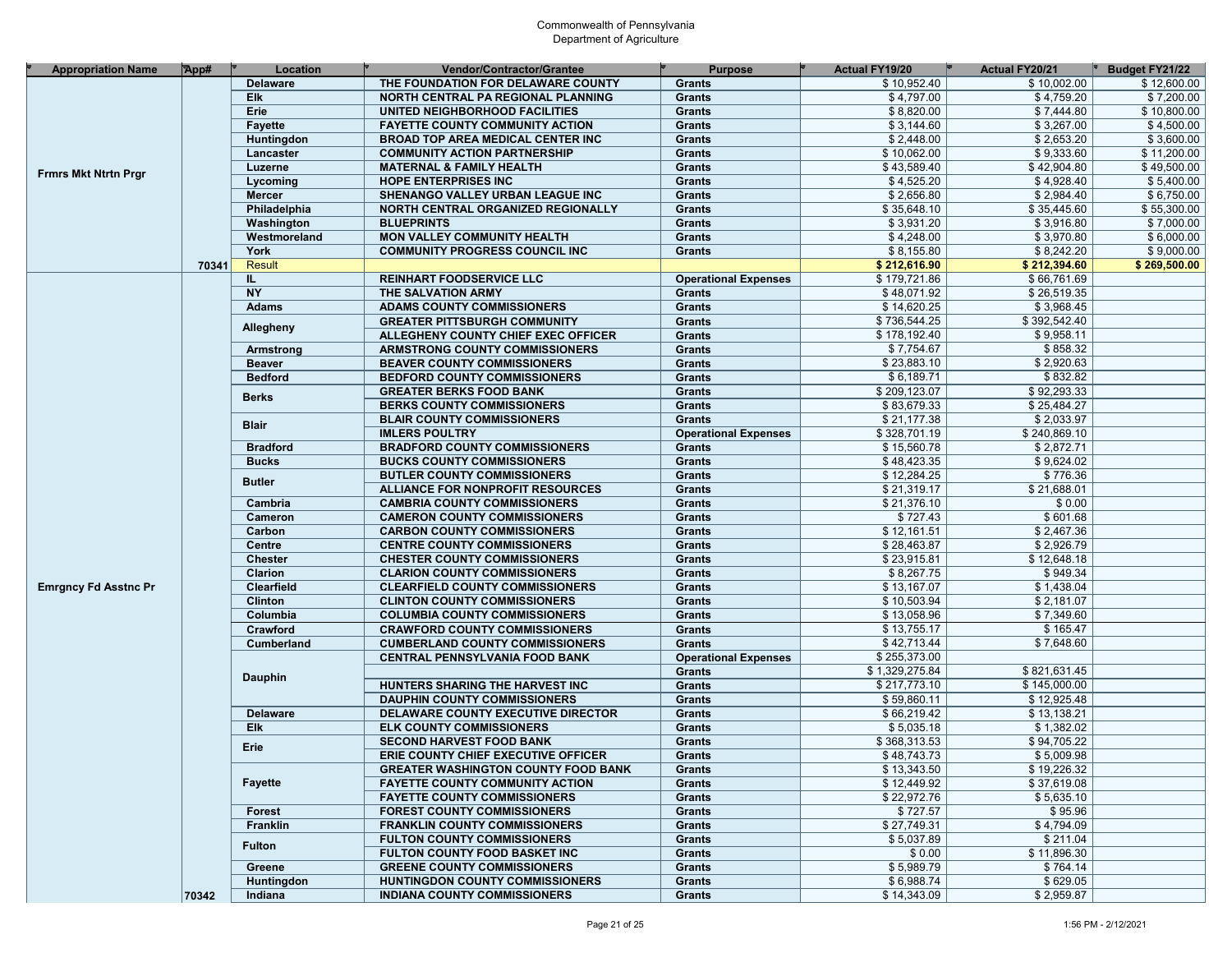| <b>Appropriation Name</b>   | App#  | Location                  | Vendor/Contractor/Grantee                | <b>Purpose</b>              | Actual FY19/20 | <b>Actual FY20/21</b> | <b>Budget FY21/22</b> |
|-----------------------------|-------|---------------------------|------------------------------------------|-----------------------------|----------------|-----------------------|-----------------------|
|                             |       | Jefferson                 | JEFFERSON COUNTY COMMISSIONERS           | <b>Grants</b>               | \$8,039.15     | \$868.34              |                       |
|                             |       | Juniata                   | <b>JUNIATA COUNTY COMMISSIONERS</b>      | <b>Grants</b>               | \$3,705.72     | \$667.49              |                       |
|                             |       |                           | JUNIATA COUNTY FOOD PANTRY INC           | <b>Grants</b>               | \$2,952.48     | \$3,704.44            |                       |
|                             |       | Lackawanna                | <b>LACKAWANNA COUNTY COMMISSIONERS</b>   | <b>Grants</b>               | \$46,673.67    | \$13,068.95           |                       |
|                             |       | Lancaster                 | <b>LANCASTER COUNTY COMMISSIONERS</b>    | <b>Grants</b>               | \$75,986.17    | \$22,056.81           |                       |
|                             |       | Lawrence                  | <b>LAWRENCE COUNTY COMMISSIONERS</b>     | <b>Grants</b>               | \$12,489.82    | \$1,319.54            |                       |
|                             |       | Lebanon                   | <b>LEBANON COUNTY COMMISSIONERS</b>      | <b>Grants</b>               | \$22,174.26    | \$2,413.73            |                       |
|                             |       | Lehigh                    | LEHIGH COUNTY CHIEF EXEC OFFICER         | <b>Grants</b>               | \$62,111.19    | \$21,156.91           |                       |
|                             |       |                           | <b>KEYCO DISTRIBUTORS INC</b>            | <b>Operational Expenses</b> | \$197,334.56   | \$102,541.04          |                       |
|                             |       | Luzerne                   | <b>LUZERNE COUNTY CHIEF EXECUTIVE</b>    | <b>Grants</b>               | \$73,718.52    | \$28,764.13           |                       |
|                             |       |                           | <b>COMMISSION ON ECONOMIC</b>            | <b>Grants</b>               | \$303,076.48   | \$273,189.32          |                       |
|                             |       | Lycoming                  | <b>LYCOMING COUNTY COMMISSIONERS</b>     | <b>Grants</b>               | \$26,200.51    | \$7,887.74            |                       |
|                             |       | <b>McKean</b>             | <b>MCKEAN COUNTY COMMISSIONERS</b>       | <b>Grants</b>               | \$5,842.47     | \$1,371.95            |                       |
|                             |       |                           | <b>COMMUNITY FOOD WAREHOUSE OF</b>       | <b>Grants</b>               | \$46,231.31    | \$16,360.41           |                       |
|                             |       | <b>Mercer</b>             | <b>MERCER COUNTY COMMISSIONERS</b>       | <b>Grants</b>               | \$15,173.12    | \$6,258.55            |                       |
|                             |       | <b>Mifflin</b>            | <b>MIFFLIN COUNTY COMMISSIONERS</b>      |                             | \$7,362.23     | \$888.64              |                       |
|                             |       |                           |                                          | <b>Grants</b>               | \$115,861.15   | \$39,714.82           |                       |
|                             |       | <b>Monroe</b>             | <b>MONROE COUNTY COMMISSIONERS</b>       | <b>Grants</b>               | \$0.00         | \$18,493.87           |                       |
|                             |       |                           | <b>MONROE COUNTY COMMISSIONERS</b>       | <b>Grants</b>               |                |                       |                       |
|                             |       | <b>Montgomery</b>         | <b>MONTGOMERY COUNTY COMMISSIONERS</b>   | <b>Grants</b>               | \$49,588.76    | \$16,414.16           |                       |
|                             |       | <b>Montour</b>            | <b>MONTOUR COUNTY COMMISSIONERS</b>      | <b>Grants</b>               | \$3,519.67     | \$149.25              |                       |
|                             |       | Northampton               | <b>COMMUNITY ACTION COMMITTEE</b>        | <b>Grants</b>               | \$85,194.02    | \$132,177.99          |                       |
|                             |       |                           | NORTHAMPTON COUNTY CHIEF EXEC OFFIC      | <b>Grants</b>               | \$38,717.12    | \$13,178.31           |                       |
| <b>Emrgncy Fd Asstnc Pr</b> |       | Northumberland            | NORTHUMBERLAND COUNTY COMMISSIONERS      | <b>Grants</b>               | \$21,219.60    | \$5,217.68            |                       |
|                             |       |                           | <b>REINHART FOODSERVICE LLC</b>          | <b>Operational Expenses</b> | \$0.00         | \$14,181.67           |                       |
|                             |       | <b>Perry</b>              | PERRY COUNTY COMMISSIONERS               | <b>Grants</b>               | \$11,990.92    | \$1,800.56            |                       |
|                             |       |                           | <b>SHARE FOOD PROGRAM INC</b>            | <b>Operational Expenses</b> | \$285,432.09   | \$172,834.58          |                       |
|                             |       | Philadelphia              |                                          | <b>Grants</b>               | \$1,677,150.88 | \$547,024.81          |                       |
|                             |       |                           | <b>PHILABUNDANCE</b>                     | <b>Grants</b>               | \$237,617.84   | \$361,189.46          |                       |
|                             |       | <b>Pike</b>               | PIKE COUNTY COMMISSIONERS                | <b>Grants</b>               | \$6,807.59     | \$5,030.53            |                       |
|                             |       | <b>Schuylkill</b>         | <b>SCHUYLKILL COUNTY COMMISSIONERS</b>   | <b>Grants</b>               | \$28,427.07    | \$8,533.56            |                       |
|                             |       | Snyder                    | <b>SNYDER COUNTY COMMISSIONERS</b>       | <b>Grants</b>               | \$7,796.66     | \$2,060.13            |                       |
|                             |       | <b>Somerset</b>           | SOMERSET COUNTY COMMISSIONERS            | <b>Grants</b>               | \$8,022.85     | \$1,141.67            |                       |
|                             |       | Susquehanna               | SUSQUEHANNA COUNTY COMMISSIONERS         | <b>Grants</b>               | \$8,055.84     | \$1,947.06            |                       |
|                             |       | Tioga                     | <b>TIOGA COUNTY COMMISSIONERS</b>        | <b>Grants</b>               | \$8,985.76     | \$3,054.24            |                       |
|                             |       | <b>Union</b>              | UNION COUNTY COMMISSIONERS               | <b>Grants</b>               | \$6,310.35     | \$1,693.75            |                       |
|                             |       | Venango                   | <b>VENANGO COUNTY COMMISSIONERS</b>      | <b>Grants</b>               | \$5,240.46     | \$979.78              |                       |
|                             |       | Warren                    | <b>WARREN COUNTY COMMISSIONERS</b>       | <b>Grants</b>               | \$5,716.00     | \$735.13              |                       |
|                             |       | Washington                | <b>WASHINGTON COUNTY COMMISSIONERS</b>   | <b>Grants</b>               | \$32,674.17    | \$1,148.62            |                       |
|                             |       | Wayne                     | <b>WAYNE COUNTY COMMISSIONERS</b>        | <b>Grants</b>               | \$16,604.86    | \$17,796.31           |                       |
|                             |       |                           | <b>WESTMORELAND COUNTY FOOD BANK INC</b> | <b>Grants</b>               | \$203,840.28   | \$132,232.15          |                       |
|                             |       | Westmoreland              | <b>WESTMORELAND COUNTY COMMISSIONERS</b> | <b>Grants</b>               | \$45,465.63    | \$4,549.41            |                       |
|                             |       | Wyoming                   | <b>WYOMING COUNTY COMMISSIONERS</b>      | <b>Grants</b>               | \$4,593.85     | \$1,210.97            |                       |
|                             |       |                           | YORK COUNTY FOOD BANK                    | <b>Grants</b>               | \$64.142.28    | \$65,454.78           |                       |
|                             |       | York                      | YORK COUNTY COMMISSIONERS                | <b>Grants</b>               | \$68,559.67    | \$20,042.23           |                       |
|                             | 70342 | Result                    |                                          |                             | \$8,540,161.24 | \$4,208,508.45        |                       |
|                             |       | Allegheny                 | <b>RED HOUSE COMMUNICATIONS INC</b>      | <b>Operational Expenses</b> | \$26,961.89    |                       |                       |
| <b>Agricultural Risk Pr</b> |       | <b>Cumberland</b>         | PENNSYLVANIA FARM BUREAU                 | <b>Operational Expenses</b> | \$10,213.00    |                       |                       |
|                             | 70345 | Result                    |                                          |                             | \$37,174.89    |                       |                       |
|                             |       | <b>DC</b>                 | <b>OST INC</b>                           | <b>Operational Expenses</b> | \$391,604.40   | \$430,775.94          |                       |
| <b>National School Lunc</b> |       | Philadelphia              | <b>SHARE FOOD PROGRAM INC</b>            | Grants                      | \$450,000.00   | \$150,000.00          |                       |
|                             | 70348 | Result                    |                                          |                             | \$841,604.40   | \$580,775.94          |                       |
| <b>Commodity Suppl Food</b> | 70455 | Washington                | PENNSYLVANIA ASSOCIATION OF              | Grants                      | \$2,912,275.75 | \$1.090.425.25        |                       |
| <b>Organic Cost Distr</b>   | 70457 | <b>Multiple Locations</b> | <b>Multiple Vendors</b>                  | Grants                      | \$267,815.84   | \$129,458.16          |                       |
|                             |       |                           | <b>BIO-RAD LABORATORIES INC</b>          | <b>Operational Expenses</b> | \$40,650.00    |                       |                       |
|                             |       | CA                        | <b>QIAGEN INC</b>                        | <b>Operational Expenses</b> |                | \$59,685.55           |                       |
| <b>Animal Disease Contr</b> |       | <b>NC</b>                 | THE REMI GROUP LLC                       |                             | \$13,083.06    | \$13,083.06           |                       |
|                             |       |                           |                                          | <b>Operational Expenses</b> |                |                       |                       |
|                             |       | Chester                   | <b>VWR INTERNATIONAL LLC</b>             | <b>Operational Expenses</b> | \$17,582.70    |                       |                       |
|                             | 70458 | Result                    |                                          |                             | \$71,315.76    | \$72,768.61           |                       |
| <b>Food Establ Inspect</b>  | 70459 | CA                        | <b>HP INC</b>                            | <b>Operational Expenses</b> | \$37,070.80    | \$9,810.90            |                       |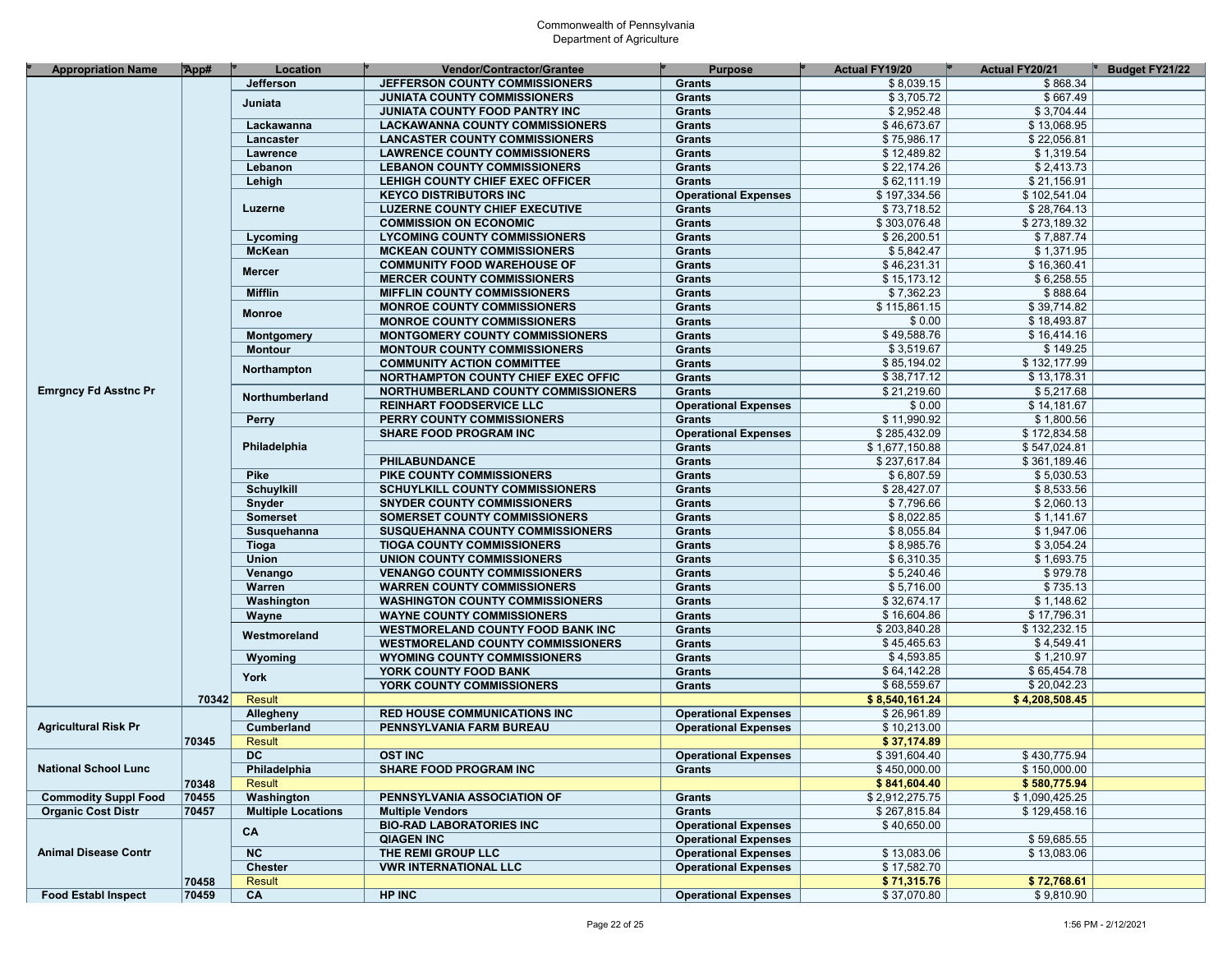| <b>Appropriation Name</b>   | App#  | Location                  | Vendor/Contractor/Grantee                  | <b>Purpose</b>              | <b>Actual FY19/20</b> | <b>Actual FY20/21</b> | Budget FY21/22 |
|-----------------------------|-------|---------------------------|--------------------------------------------|-----------------------------|-----------------------|-----------------------|----------------|
|                             |       | <b>NY</b>                 | <b>CORNELL UNIVERSITY</b>                  | <b>Operational Expenses</b> |                       | \$10,465.00           |                |
|                             |       | <b>Adams</b>              | <b>ADAMS COUNTY COMMISSIONERS</b>          | <b>Operational Expenses</b> | \$6,660.00            | \$4,440.00            |                |
| <b>Food Establ Inspect</b>  |       | <b>Chester</b>            | <b>VWR INTERNATIONAL LLC</b>               | <b>Operational Expenses</b> | \$299.60              | \$114,297.22          |                |
|                             |       | Cumberland                | JOSEPH A COCCIARDI & ASSOCIATES INC        | <b>Operational Expenses</b> |                       | \$49,910.00           |                |
|                             | 70459 | <b>Result</b>             |                                            |                             | \$44,030.40           | \$188,923.12          |                |
|                             |       | Centre                    | PENNSYLVANIA STATE UNIVERSITY              | <b>Grants</b>               | \$139,765.45          |                       |                |
|                             |       | <b>Chester</b>            | <b>VWR INTERNATIONAL LLC</b>               | <b>Operational Expenses</b> | \$47,457.01           |                       |                |
| <b>Avian Flu Surveillnc</b> |       |                           | TRUSTEES OF THE UNIVERSITY OF              | <b>Grants</b>               | \$139,767.00          |                       |                |
|                             |       | Philadelphia<br><b>VA</b> |                                            |                             | \$125,715.06          |                       |                |
|                             |       |                           | <b>GOVERNMENT SCIENTIFIC SOURCE INC.</b>   | <b>Operational Expenses</b> |                       |                       |                |
|                             | 70565 | <b>Result</b>             |                                            |                             | \$452,704.52          |                       |                |
|                             |       | <b>Multiple Locations</b> | <b>Multiple Vendors</b>                    | <b>Grants</b>               | \$19,238.00           | \$9,352.50            |                |
|                             |       | <b>Berks</b>              | THE RODALE INSTITUTE                       | <b>Grants</b>               | \$110,914.00          | \$105,976.00          | \$51.927.00    |
|                             |       | Centre                    | PENNSYLVANIA STATE UNIVERSITY              | <b>Grants</b>               | \$1,263,992.00        | \$1,189,027.00        | \$99,245.00    |
|                             |       |                           | PENNSYLVANIA CHAPTER OF THE                | <b>Grants</b>               | \$26,245.77           | \$4,154.46            |                |
|                             |       | <b>Chester</b>            | <b>AMERICAN MUSHROOM INSTITUTE</b>         | <b>Grants</b>               | \$10,100.00           | \$155,360.00          |                |
|                             |       |                           | PENNSYLVANIA VEGETABLE MARKETING           | <b>Grants</b>               | \$36,622.95           | \$29,309.65           |                |
|                             |       |                           | PENNSYLVANIA WINE ASSOCIATION              | <b>Grants</b>               | \$35,000.00           | \$65,000.00           | \$10,000.00    |
|                             |       | Dauphin                   | PENNSYLVANIA ASSN FOR SUSTAINABLE          | <b>Grants</b>               | \$82,387.00           | \$40,960.00           | \$20,479.00    |
|                             |       |                           | PENNSYLVANIA FARM LINK INC                 | <b>Grants</b>               | \$22,371.00           | \$48,757.61           |                |
|                             |       |                           | PENNSYLVANIA COOPERATIVE POTATO            | <b>Grants</b>               | \$112,699.00          | \$14,901.32           |                |
| <b>Speciality Crops</b>     |       | <b>Fayette</b>            | <b>GREATER WASHINGTON COUNTY FOOD BANK</b> | <b>Grants</b>               | \$23,248.80           | \$1,251.20            |                |
|                             |       |                           | <b>FAYETTE COUNTY COMMUNITY ACTION</b>     | <b>Grants</b>               | \$32,480.00           |                       |                |
|                             |       | Indiana                   | <b>INDIANA COUNTY FARMERS MARKET</b>       | <b>Grants</b>               |                       | \$20,000.00           |                |
|                             |       | Montgomery                | <b>STRATEGIC CONTRACTING INC</b>           | <b>Grants</b>               | \$54,000.00           |                       |                |
|                             |       | Northampton               | <b>NURTURE NATURE CENTER INC</b>           | <b>Grants</b>               | \$14,513.08           |                       |                |
|                             |       | Northumberland            | <b>DRIES ORCHARDS INC</b>                  | <b>Grants</b>               |                       | \$500.00              |                |
|                             |       | Perry                     | <b>LEAF PROJECT INC</b>                    | <b>Grants</b>               | \$31,196.00           | \$6,578.00            |                |
|                             |       | Philadelphia              | THE FOOD TRUST                             | <b>Grants</b>               |                       | \$46,233.60           |                |
|                             |       | York                      | THE SWEET POTATO COUNCIL OF THE US         | <b>Grants</b>               | \$44,853.19           | \$3,650.31            |                |
|                             |       | $\overline{sc}$           | <b>CLEMSON UNIVERSITY</b>                  | <b>Grants</b>               | \$384,921.68          |                       |                |
|                             | 70700 | <b>Result</b>             |                                            |                             | \$2,304,782.47        | \$1,741,011.65        | \$181,651.00   |
|                             |       | <b>CT</b>                 | THE F A BARTLETT TREE EXPERT CPNY          | <b>Operational Expenses</b> | \$878,170.00          | \$135,150.00          |                |
|                             |       | <b>MN</b>                 | <b>RAINBOW TREE COMPANY DBA RAINBOW</b>    | <b>Operational Expenses</b> |                       | \$187,500.00          |                |
|                             |       | OH                        | THE DAVEY TREE EXPERT COMPANY              | <b>Operational Expenses</b> | \$299,235.00          | \$69,430.00           |                |
|                             |       | PA                        | <b>CUMBERLAND VAL TREE SERV LAND INC</b>   | <b>Operational Expenses</b> | \$10,385.00           | \$0.00                |                |
|                             |       | Allegheny                 | <b>BOROUGH OF PITCAIRN</b>                 | <b>Operational Expenses</b> | \$1,200.00            | \$3,200.00            |                |
|                             |       |                           | <b>WOLF RUN NURSERY INC</b>                | <b>Operational Expenses</b> | \$316,320.00          | \$6,000.00            |                |
|                             |       |                           | NEW CASTLE LAWN AND LANDSCAPE INC          | <b>Operational Expenses</b> | \$112,750.00          | \$128,110.00          |                |
|                             |       | <b>Berks</b>              | SPOTTED LANTERNFLY INC                     | <b>Operational Expenses</b> | \$1,065,850.00        | \$1,204,580.00        |                |
|                             |       |                           | BOYERTOWN PROFESSIONAL CENTER LLC          | <b>Operational Expenses</b> | \$10,321.29           |                       |                |
|                             |       |                           | <b>BUCKS COUNTY CONSERVATION DISTRICT</b>  | <b>Grants</b>               | \$26,074.79           |                       |                |
|                             |       |                           | PETER BENZ LANDSCAPING INC                 | <b>Operational Expenses</b> | \$283,935.00          | \$294,725.00          |                |
|                             |       | <b>Bucks</b>              | <b>CMP WORKS GROUP INC</b>                 | <b>Operational Expenses</b> | \$513,525.00          | \$254,760.00          |                |
|                             |       |                           | <b>JOHN M COLEMAN</b>                      | <b>Operational Expenses</b> | \$19,800.00           | \$13,596.00           |                |
|                             |       | Columbia                  | <b>BARRY D WISE JR</b>                     | <b>Operational Expenses</b> | \$185,650.00          | \$180,980.00          |                |
| <b>Spotted Lanternfly</b>   |       |                           | <b>RATT INC</b>                            | <b>Operational Expenses</b> | \$10,385.00           | \$0.00                |                |
|                             |       | <b>Dauphin</b>            | <b>GOODS TREE CARE INC</b>                 | <b>Operational Expenses</b> | \$858,555.00          | \$981,145.42          |                |
|                             |       | <b>Delaware</b>           | <b>KNIGHT BROS INC</b>                     | <b>Operational Expenses</b> | \$50,150.00           | \$42,650.00           |                |
|                             |       | Lancaster                 | <b>LANCASTER COUNTY CONSERVATION</b>       | Grants                      | \$76,510.16           |                       |                |
|                             |       |                           | LEHIGH COUNTY CONSERVATION DISTRICT        | <b>Grants</b>               | \$46,433.00           |                       |                |
|                             |       | Lehigh<br>Luzerne         | <b>GREG PARRS NATIVE HABITAT RESTORATI</b> | <b>Operational Expenses</b> | \$10,385.00           | \$0.00                |                |
|                             |       | <b>Mercer</b>             | PENNSYLVANIA VECTOR CONTROL                |                             | \$120.00              |                       |                |
|                             |       |                           |                                            | <b>Operational Expenses</b> | \$52,890.00           | \$141,845.00          |                |
|                             |       | <b>Mifflin</b>            | <b>LUCAS MARKLEY</b>                       | <b>Operational Expenses</b> |                       |                       |                |
|                             |       |                           | <b>MONROE COUNTY CONSERVATION DISTRICT</b> | Grants                      | \$6,917.94            |                       |                |
|                             |       | <b>Monroe</b>             | <b>KIMBERLY A LINETTE</b>                  | <b>Operational Expenses</b> | \$233,505.00          |                       |                |
|                             |       |                           | TRAILBLAZER FORESTRY SERVICES LLC          | <b>Operational Expenses</b> | \$33,690.00           | \$183,495.00          |                |
|                             |       | Montgomery                | <b>MONTGOMERY COUNTY CONSERVATION</b>      | <b>Grants</b>               | \$15,002.40           |                       |                |
|                             |       |                           | BENNETT ALEXANDER GROUP LTD                | <b>Operational Expenses</b> | \$106,610.00          | \$4,345.00            |                |
|                             | 71041 | Northampton               | NORTHAMPTON COUNTY CHIEF EXEC OFFIC        | <b>Grants</b>               | \$26,055.78           |                       |                |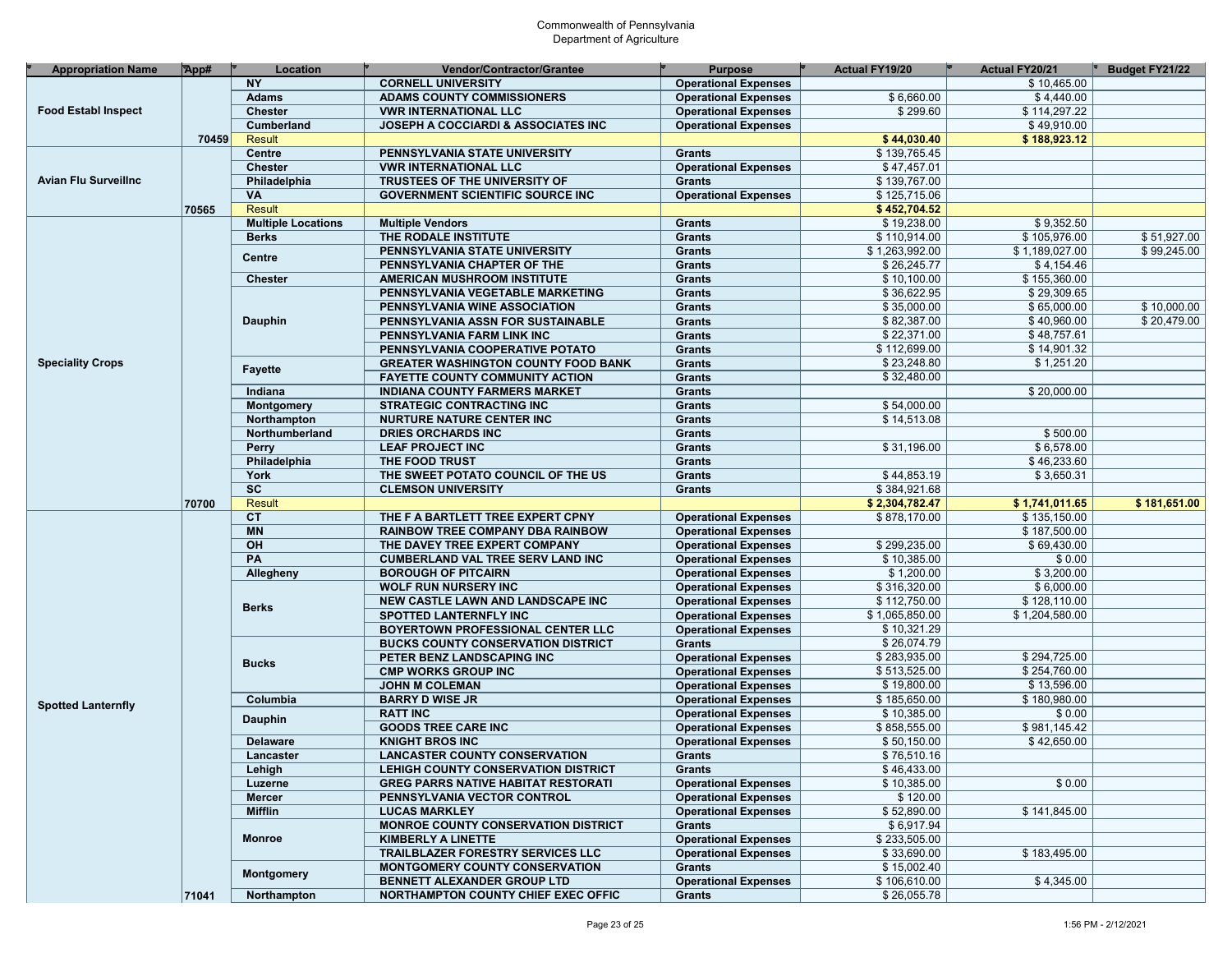| <b>Appropriation Name</b>       | App#  | Location                  | Vendor/Contractor/Grantee                      | <b>Purpose</b>              | <b>Actual FY19/20</b> | <b>Actual FY20/21</b> | Budget FY21/22 |
|---------------------------------|-------|---------------------------|------------------------------------------------|-----------------------------|-----------------------|-----------------------|----------------|
| <b>Spotted Lanternfly</b>       |       | Philadelphia              | <b>TRUSTEES OF THE UNIVERSITY OF</b>           | <b>Operational Expenses</b> |                       | \$15,467.81           |                |
|                                 | 71041 | <b>Result</b>             |                                                |                             | \$5,250,425.36        | \$3,846,979.23        |                |
|                                 |       |                           | <b>TEAMAG INC</b>                              | <b>Grants</b>               | \$220,101.00          | \$132,076.24          |                |
|                                 |       | Lancaster                 | <b>LANCASTER FARMLAND TRUST</b>                | Grants                      | \$15,000.00           |                       |                |
| <b>Innov Nutrient&amp;Sedim</b> |       |                           | <b>CONSERVATION FOUNDATION OF</b>              | Grants                      | \$188,090.04          | \$122,509.79          |                |
|                                 | 71059 | <b>Result</b>             |                                                |                             | \$423,191.04          | \$254,586.03          |                |
| <b>Animal Feed RegPrgm</b>      | 71060 | Cumberland                | <b>JOSEPH A COCCIARDI &amp; ASSOCIATES INC</b> | <b>Operational Expenses</b> | \$188,367.50          | \$27,000.00           |                |
|                                 |       | <b>US/PA/Not assigned</b> | <b>FRANKLIN COUNTY CONSERVATION</b>            | Grants                      |                       | \$577,235.00          | \$577,235.00   |
| ChesapkBayPollutnAbt            |       | Cumberland                | <b>CUMBERLAND COUNTY CONSERVATION</b>          | Grants                      |                       | \$355,600.00          | \$798,870.00   |
|                                 | 80992 | <b>Result</b>             |                                                |                             |                       | \$932,835.00          | \$1,376,105.00 |
|                                 |       | <b>NY</b>                 | THE SALVATION ARMY                             | Grants                      | \$26,618.42           |                       |                |
|                                 |       | Allegheny                 | <b>GREATER PITTSBURGH COMMUNITY</b>            | <b>Grants</b>               | \$1,515,135.00        |                       |                |
|                                 |       |                           |                                                | Grants                      | \$429,030.19          |                       |                |
|                                 |       | <b>Berks</b>              | <b>GREATER BERKS FOOD BANK</b>                 |                             |                       |                       |                |
|                                 |       | <b>Butler</b>             | ALLIANCE FOR NONPROFIT RESOURCES               | <b>Grants</b>               | \$67,489.78           |                       |                |
|                                 |       | <b>Chester</b>            | <b>CHESTER COUNTY FOOD BANK</b>                | Grants                      | \$100,440.00          |                       |                |
|                                 |       | <b>Dauphin</b>            | <b>CENTRAL PENNSYLVANIA FOOD BANK</b>          | <b>Grants</b>               | \$1,560,405.25        |                       |                |
|                                 |       | Erie                      | <b>SECOND HARVEST FOOD BANK</b>                | Grants                      | \$586,409.87          |                       |                |
|                                 |       | <b>Fayette</b>            | <b>GREATER WASHINGTON COUNTY FOOD BANK</b>     | Grants                      | \$32,096.67           |                       |                |
|                                 |       |                           | <b>FAYETTE COUNTY COMMUNITY ACTION</b>         | Grants                      | \$35,566.39           |                       |                |
|                                 |       | <b>Fulton</b>             | FULTON COUNTY FOOD BASKET INC                  | Grants                      | \$3,060.00            |                       |                |
| <b>COVID-EmergencyFood</b>      |       | Juniata                   | JUNIATA COUNTY FOOD PANTRY INC                 | Grants                      | \$3,299.69            |                       |                |
|                                 |       | Luzerne                   | <b>COMMISSION ON ECONOMIC</b>                  | Grants                      | \$532,876.32          |                       |                |
|                                 |       | <b>Mercer</b>             | <b>COMMUNITY FOOD WAREHOUSE OF</b>             | Grants                      | \$92,996.58           |                       |                |
|                                 |       |                           | <b>MONROE COUNTY COMMISSIONERS</b>             | Grants                      | \$49,341.32           |                       |                |
|                                 |       | <b>Monroe</b>             | <b>MONROE COUNTY COMMISSIONERS</b>             | Grants                      | \$74,012.00           |                       |                |
|                                 |       | Northampton               | <b>COMMUNITY ACTION COMMITTEE</b>              | Grants                      | \$552,971.69          |                       |                |
|                                 |       |                           | <b>SHARE FOOD PROGRAM INC</b>                  | Grants                      | \$1,553,361.35        |                       |                |
|                                 |       | Philadelphia              | PHILABUNDANCE                                  | Grants                      | \$1,705,515.66        |                       |                |
|                                 |       | Wayne                     | <b>WAYNE COUNTY COMMISSIONERS</b>              | Grants                      | \$34,248.31           |                       |                |
|                                 |       | Westmoreland              | <b>WESTMORELAND COUNTY FOOD BANK INC</b>       | Grants                      | \$220,751.75          |                       |                |
|                                 |       | York                      | YORK COUNTY FOOD BANK                          | Grants                      | \$211,176.76          |                       |                |
|                                 | 87646 | <b>Result</b>             |                                                |                             | \$9,386,803.00        |                       |                |
|                                 |       | <b>NY</b>                 | THE SALVATION ARMY                             | Grants                      | \$233,395.96          |                       |                |
|                                 |       | <b>Adams</b>              | SOUTH CENTRAL COMMUNITY ACTION                 | Grants                      | \$219,363.89          |                       |                |
|                                 |       |                           |                                                |                             |                       |                       |                |
|                                 |       | Allegheny                 | <b>GREATER PITTSBURGH COMMUNITY</b>            | Grants                      | \$1,385,054.12        |                       |                |
|                                 |       | Armstrong                 | <b>ARMSTRONG COUNTY COMMUNITY</b>              | <b>Grants</b>               | \$81,607.11           |                       |                |
|                                 |       | <b>Bedford</b>            | <b>BEDFORD COUNTY COMMISSIONERS</b>            | Grants                      | \$55,141.92           |                       |                |
|                                 |       |                           | <b>CENTER FOR COMMUNITY ACTION</b>             | <b>Grants</b>               | \$49,076.99           |                       |                |
|                                 |       | <b>Berks</b>              | <b>GREATER BERKS FOOD BANK</b>                 | Grants                      | \$500,348.17          |                       |                |
|                                 |       | <b>Blair</b>              | <b>BLAIR COUNTY COMMISSIONERS</b>              | <b>Grants</b>               | \$170,109.25          |                       |                |
|                                 |       | <b>Bradford</b>           | <b>BRADFORD COUNTY COMMISSIONERS</b>           | Grants                      | \$69,020.83           |                       |                |
|                                 |       | <b>Bucks</b>              | <b>BUCKS COUNTY OPPORTUNITY COUNCIL</b>        | Grants                      | \$406,402.90          |                       |                |
|                                 |       | <b>Butler</b>             | <b>BUTLER COUNTY COMMISSIONERS</b>             | Grants                      | \$140,850.52          |                       |                |
|                                 |       | Cambria                   | UNITED WAY OF THE LAUREL HIGHLANDS             | <b>Grants</b>               | \$184,646.72          |                       |                |
|                                 |       | Cameron                   | <b>NORTHERN TIER COMMUNITY ACTION CORP</b>     | Grants                      | \$37,516.85           |                       |                |
| <b>COVID-RF STFoodPurch</b>     |       | Carbon                    | <b>SHEPHERD HOUSE INC</b>                      | Grants                      | \$73,949.36           |                       |                |
|                                 |       | Centre                    | <b>CENTRE COUNTY COMMISSIONERS</b>             | Grants                      | \$73,535.84           |                       |                |
|                                 |       | <b>Chester</b>            | <b>CHESTER COUNTY COMMISSIONERS</b>            | Grants                      | \$268,296.92          |                       |                |
|                                 |       | Clearfield                | CENTRAL PA COMMUNITY ACTION INC                | <b>Grants</b>               | \$102,546.46          |                       |                |
|                                 |       | Columbia                  | <b>COLUMBIA COUNTY COMMISSIONERS</b>           | Grants                      | \$66,181.34           |                       |                |
|                                 |       | Crawford                  | <b>CENTER FOR FAMILY SERVICES INC</b>          | Grants                      | \$102,910.97          |                       |                |
|                                 |       | Cumberland                | <b>CUMBERLAND COUNTY COMMISSIONERS</b>         | Grants                      | \$172,483.15          |                       |                |
|                                 |       | Dauphin                   | <b>CENTRAL PENNSYLVANIA FOOD BANK</b>          | Grants                      | \$559,178.06          |                       |                |
|                                 |       |                           |                                                |                             |                       |                       |                |
|                                 |       | <b>Delaware</b>           | <b>FAMILY &amp; COMMUNITY SERVICE</b>          | Grants                      | \$610,840.31          |                       |                |
|                                 |       | Erie                      | <b>SECOND HARVEST FOOD BANK</b>                | Grants                      | \$511,889.93          |                       |                |
|                                 |       | <b>Fayette</b>            | <b>FAYETTE COUNTY COMMUNITY ACTION</b>         | Grants                      | \$224,745.76          |                       |                |
|                                 |       | <b>Fulton</b>             | FULTON COUNTY FOOD BASKET INC                  | Grants                      | \$16,292.63           |                       |                |
|                                 |       | Greene                    | <b>CORNER CUPBOARD FOOD BANK INC.</b>          | Grants                      | \$51,282.42           |                       |                |
|                                 | 87731 | Indiana                   | INDIANA COUNTY COMMUNITY ACTION                | Grants                      | \$90,842.35           |                       |                |